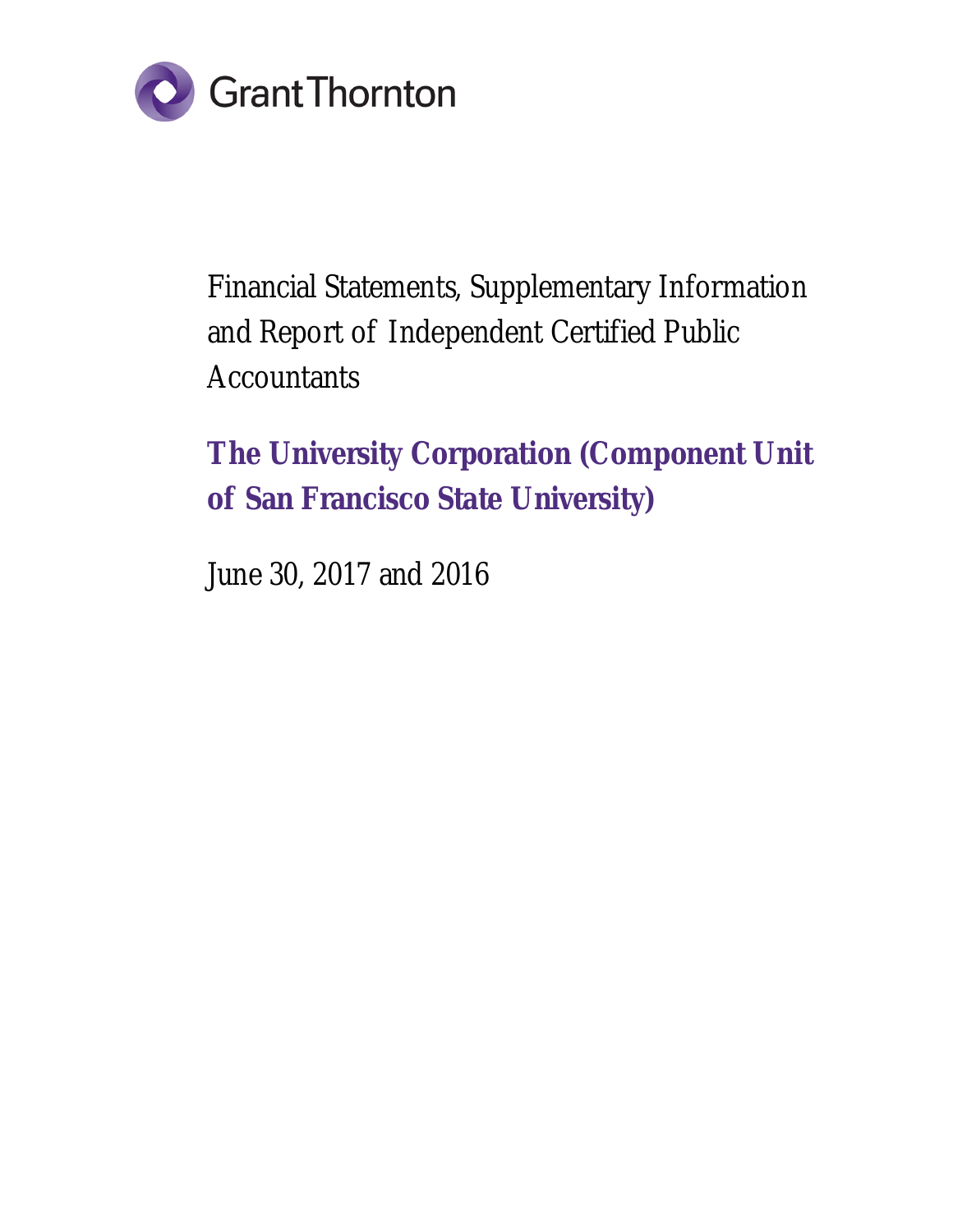# **Contents**

|                                                                                                                               | Page              |
|-------------------------------------------------------------------------------------------------------------------------------|-------------------|
| Report of Independent Certified Public Accountants                                                                            | $3 - 5$           |
| Report of Independent Certified Public Accountants                                                                            |                   |
| on Internal Control Over Financial Reporting and<br>on Compliance and Other Matters required by Government Auditing Standards | $6 - 7$           |
| Management Discussion and Analysis                                                                                            | $8 - 17$          |
| Statements of Net Position                                                                                                    | 18                |
| Statements of Revenues, Expenses and Changes in Net Position                                                                  | 19                |
| Statements of Cash Flows                                                                                                      | $20 - 21$         |
| Notes to Financial Statements                                                                                                 | $22 - 35$         |
| Supplementary Information                                                                                                     |                   |
| Schedule of Net Position<br>Schedule of Revenues, Expenses and Changes in Net Position<br>Other Information                   | 36<br>37<br>38-46 |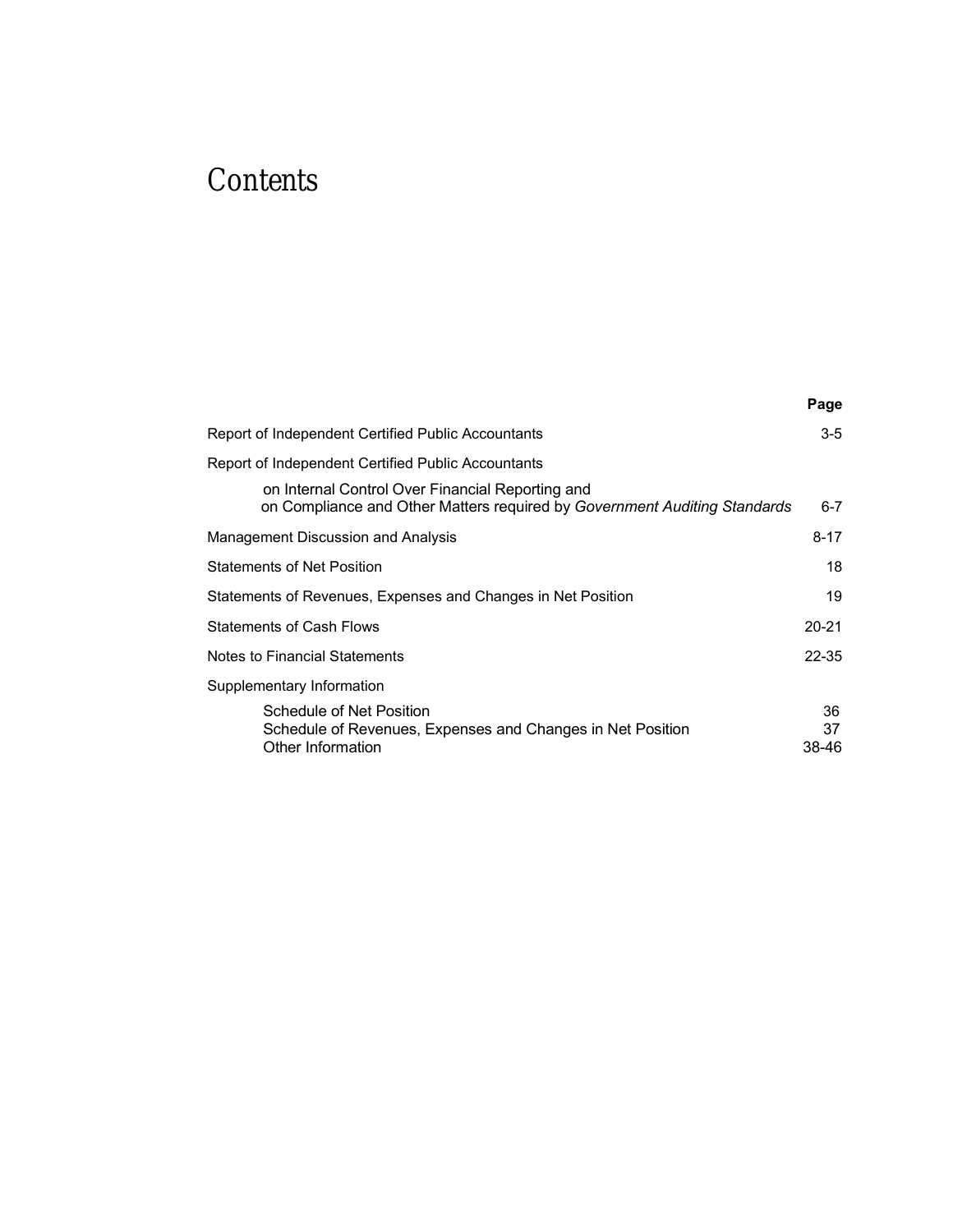

#### **REPORT OF INDEPENDENT CERTIFIED PUBLIC ACCOUNTANTS**

The Board of Directors The University Corporation, San Francisco State

**Report on the financial statements** 

101 California Street, Suite 2700 San Francisco, CA 94111 T 415.986.3900 F 415.986.3916 [www.GrantThornton.com](http://www.GrantThornton.com)

**Grant Thornton LLP** 

We have audited the accompanying financial statements of The University Corporation, San Francisco State (Component Unit of San Francisco State University) (the Corporation) which comprise the statements of net position as of June 30, 2017 and 2016, and the related statements of revenues, expenses and changes in net position and cash flows for the years then ended, and the related notes to the financial statements.

#### Management's responsibility for the financial statements

Management is responsible for the preparation and fair presentation of these financial statements in accordance with accounting principles generally accepted in the United States of America; this includes the design, implementation, and maintenance of internal control relevant to the preparation and fair presentation of financial statements that are free from material misstatement, whether due to fraud or error.

#### Auditor's responsibility

Our responsibility is to express an opinion on these financial statements based on our audits. We conducted our audits in accordance with auditing standards generally accepted in the United States of America and the standards applicable to financial audits contained in *Government Auditing Standards* issued by the Comptroller General of the United States. Those standards require that we plan and perform the audit to obtain reasonable assurance about whether the financial statements are free from material misstatement.

An audit involves performing procedures to obtain audit evidence about the amounts and disclosures in the financial statements. The procedures selected depend on the auditor's judgment, including the assessment of the risks of material misstatement of the financial statements, whether due to fraud or error. In making those risk assessments, the auditor considers internal control relevant to the Corporation's preparation and fair presentation of the financial statements in order to design audit procedures that are appropriate in the circumstances, but not for the purpose of expressing an opinion on the effectiveness of the Corporation's internal control. Accordingly, we express no such opinion. An audit also includes evaluating the appropriateness of accounting policies used and the reasonableness of significant accounting estimates made by management, as well as evaluating the overall presentation of the financial statements.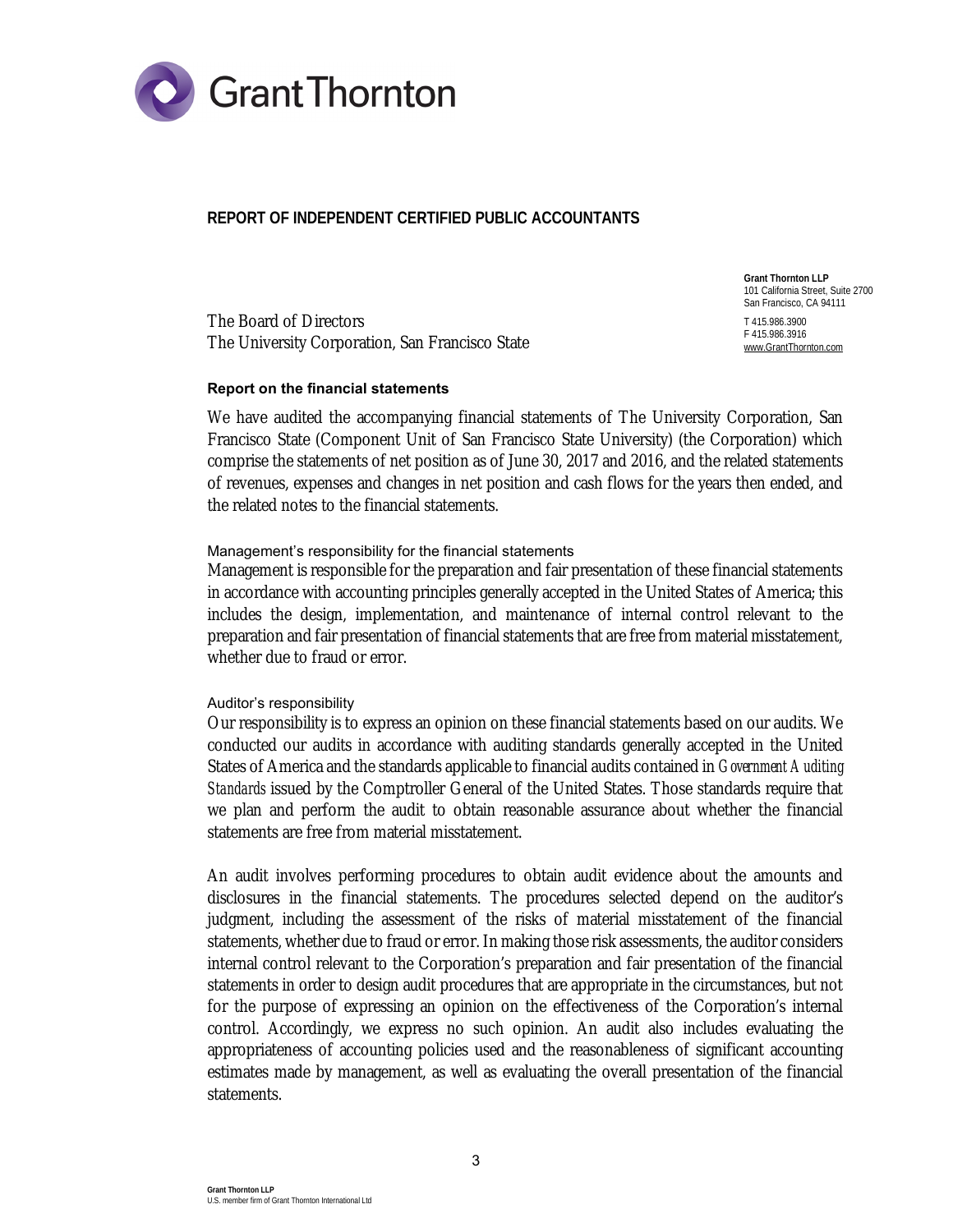# **Grant Thornton**

We believe that the audit evidence we have obtained is sufficient and appropriate to provide a basis for our audit opinion.

#### Opinion

In our opinion, the financial statements referred to above present fairly, in all material respects, the net financial position of The University Corporation, San Francisco State (Component Unit of San Francisco State University) as of June 30, 2017 and 2016, and the changes in financial position and its cash flows for the years then ended in accordance with accounting principles generally accepted in the United States of America.

#### Other matters

#### *Required supplementary information*

Accounting principles generally accepted in the United States of America require that the Management Discussion and Analysis on pages 8-17 be presented to supplement the financial statements. Such information, although not a required part of the financial statements, is required by the Governmental Accounting Standards Board who considers it to be an essential part of financial reporting for placing the financial statements in an appropriate operational, economic, or historical context. This required supplementary information is the responsibility of management. We have applied certain limited procedures to the required supplementary information in accordance with auditing standards generally accepted in the United States of America. These limited procedures consisted of inquiries of management about the methods of preparing the information and comparing the information for consistency with management's responses to our inquiries, the financial statements, and other knowledge we obtained during our audit of the financial statements. We do not express an opinion or provide any assurance on the information because the limited procedures do not provide us with sufficient evidence to express an opinion or provide any assurance.

#### *Supplementary information*

Our audit was conducted for the purpose of forming opinions on the financial statements that collectively comprise the Corporation's financial statements. The supplementary information on pages 36-46 is presented for purposes of additional analysis and is not a required part of the financial statements. Such supplementary information is the responsibility of management and was derived from and relates directly to the underlying accounting and other records used to prepare the financial statements. The information has been subjected to the auditing procedures applied in the audit of the financial statements and certain additional procedures. These additional procedures included comparing and reconciling the information directly to the underlying accounting and other records used to prepare the financial statements or to the financial statements themselves, and other additional procedures in accordance with auditing standards generally accepted in the United States of America. In our opinion, the supplementary information is fairly stated, in all material respects, in relation to the financial statements as a whole.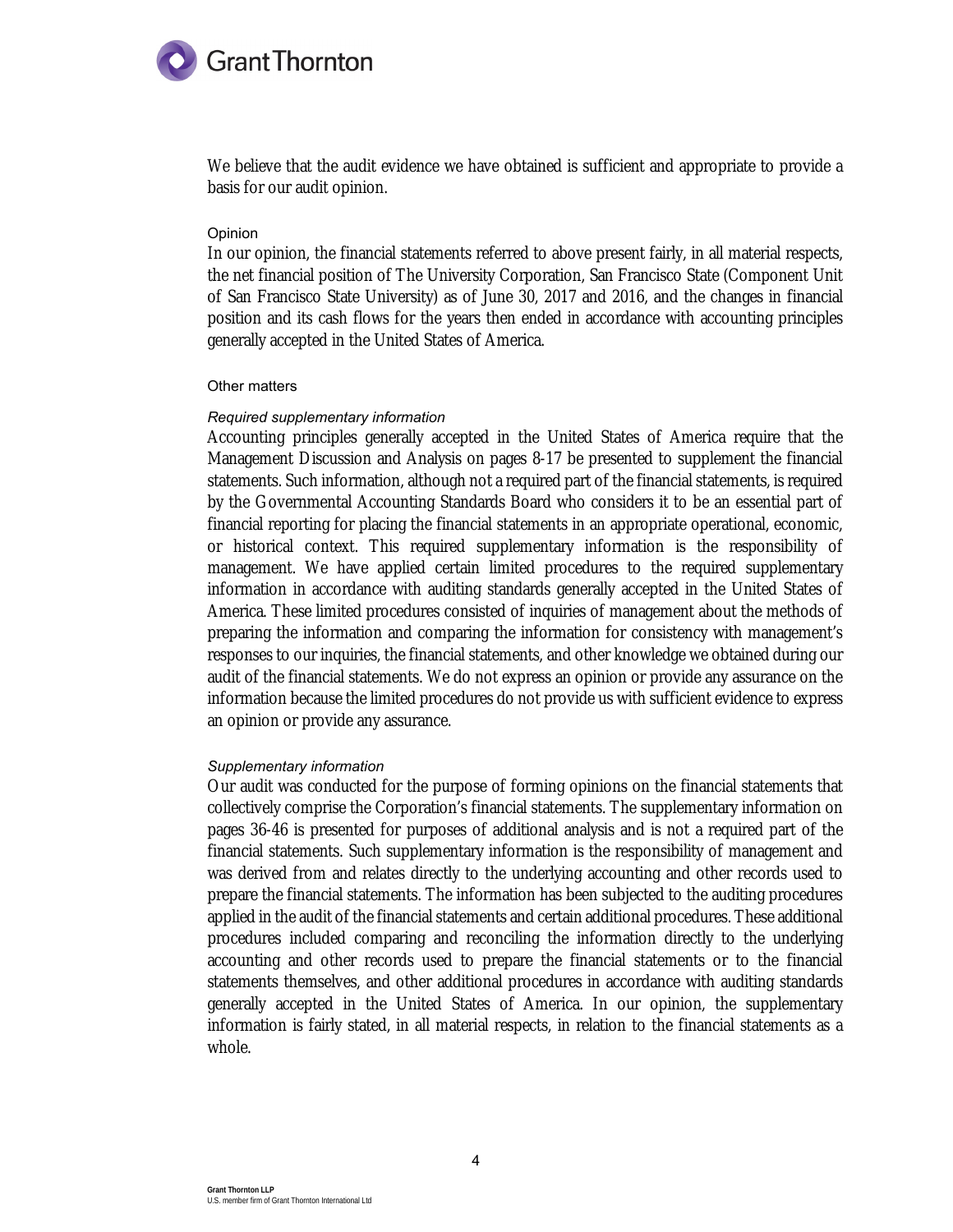

#### *Other reporting required by Government Auditing Standards*

In accordance with *Government Auditing Standards*, we have also issued our report, dated September 19, 2017, on our consideration of the Corporation's internal control over financial reporting and on our tests of its compliance with certain provisions of laws, regulations, contracts, and grant agreements and other matters. The purpose of that report is to describe the scope of our testing of internal control over financial reporting and compliance and the results of that testing, and not to provide an opinion on the effectiveness of internal control over financial reporting or on compliance. That report is an integral part of an audit performed in accordance with *Government Auditing Standards* in considering the Corporation's internal control over financial reporting and compliance.

Grant Thounton LLP

San Francisco, California September 19, 2017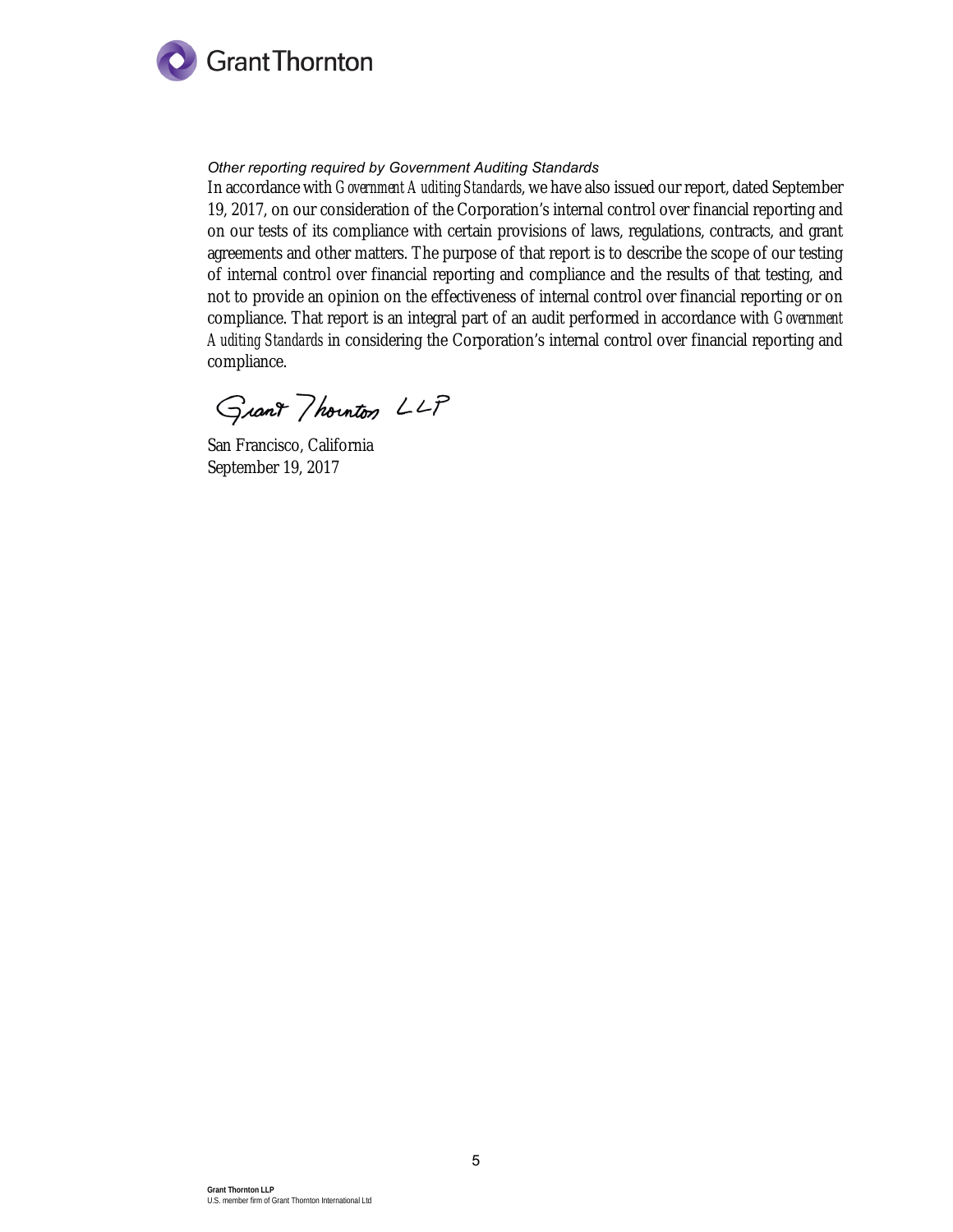

#### **REPORT OF INDEPENDENT CERTIFIED PUBLIC ACCOUNTANTS ON INTERNAL CONTROL OVER FINANCIAL REPORTING AND ON COMPLIANCE AND OTHER MATTERS REQUIRED BY** *GOVERNMENT AUDITING STANDARDS*

The Board of Directors The University Corporation, San Francisco State **Grant Thornton LLP**  101 California Street, Suite 2700 San Francisco, CA 94111 T 415.986.3900 F 415.986.3916 [www.GrantThornton.com](http://www.GrantThornton.com)

We have audited, in accordance with auditing standards generally accepted in the United States of America and the standards applicable to financial audits contained in *Government Auditing Standards* issued by the Comptroller General of the United States, the business-type activities of The University Corporation, San Francisco State (the Corporation) (a California State University Auxiliary Organization) as of and for the year ended June 30, 2017, and the related notes to the financial statements, which collectively comprise the Corporation's basic financial statements, and have issued our report thereon dated September 19, 2017.

#### Internal control over financial reporting

In planning and performing our audit of the financial statements, we considered the Corporation's internal control over financial reporting ("internal control") to design audit procedures that are appropriate in the circumstances for the purpose of expressing our opinions on the financial statements, but not for the purpose of expressing an opinion on the effectiveness of internal control. Accordingly, we do not express an opinion on the effectiveness of the Corporation's internal control.

A deficiency in internal control exists when the design or operation of a control does not allow management or employees, in the normal course of performing their assigned functions, to prevent, or detect and correct, misstatements on a timely basis. A material weakness is a deficiency, or a combination of deficiencies, in internal control, such that there is a reasonable possibility that a material misstatement of the Corporation's financial statements will not be prevented, or detected and corrected, on a timely basis. A significant deficiency is a deficiency, or combination of deficiencies, in internal control that is less severe than a material weakness, yet important enough to merit attention by those charged with governance.

Our consideration of internal control was for the limited purpose described in the first paragraph of this section and was not designed to identify all deficiencies in internal control that might be material weaknesses or significant deficiencies. Given these limitations, during our audit we did not identify any deficiencies in the Corporation's internal control that we consider to be material weaknesses. However, material weaknesses may exist that have not been identified.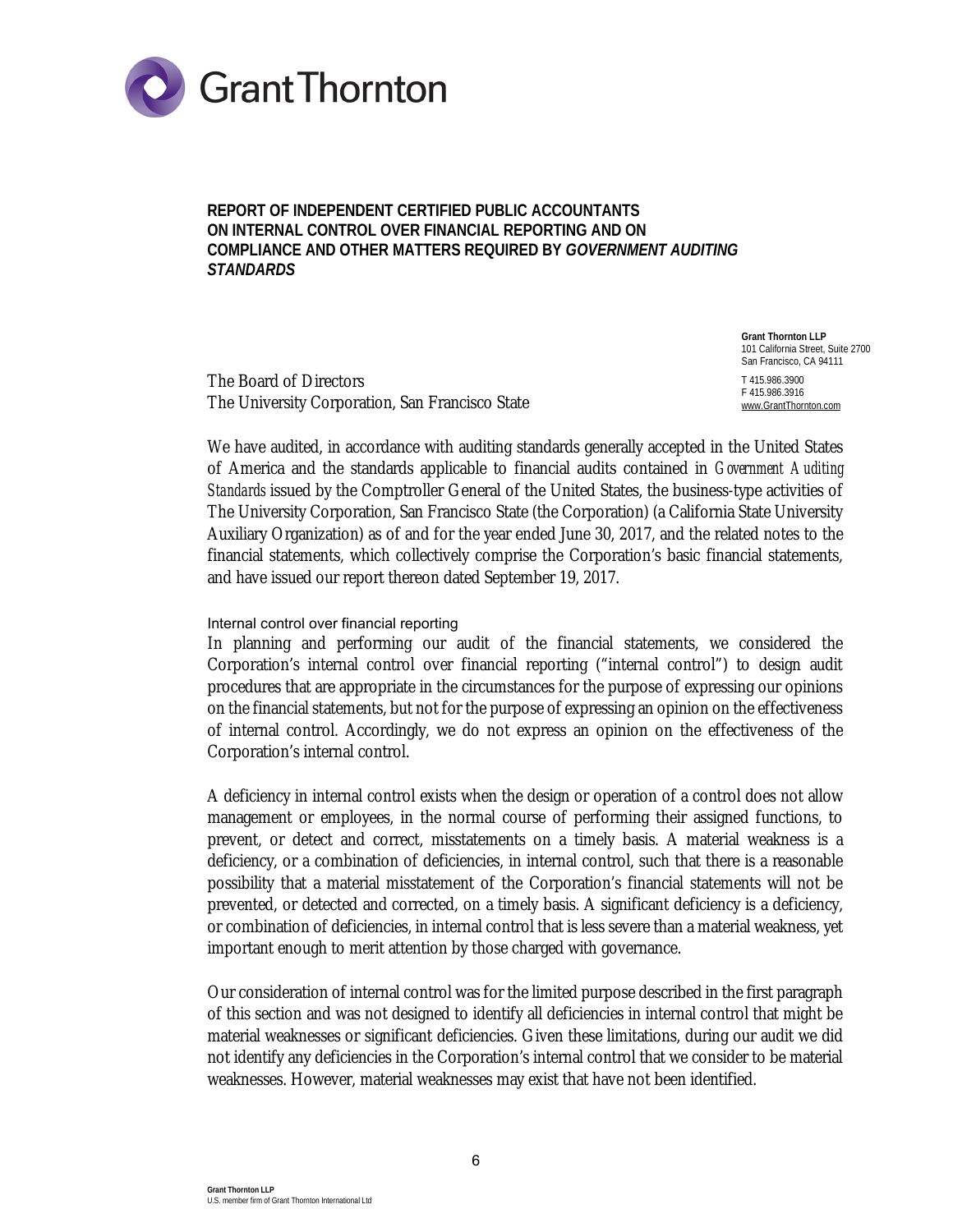

Compliance and other matters

As part of obtaining reasonable assurance about whether the Corporation's financial statements are free from material misstatement, we performed tests of its compliance with certain provisions of laws, regulations, contracts, and grant agreements, noncompliance with which could have a direct and material effect on the determination of financial statement amounts. However, providing an opinion on compliance with those provisions was not an objective of our audit, and accordingly, we do not express such an opinion. The results of our tests disclosed no instances of noncompliance or other matters that are required to be reported under *Government Auditing Standards*.

#### Intended purpose

The purpose of this report is solely to describe the scope of our testing of internal control and compliance and the results of that testing, and not to provide an opinion on the effectiveness of the Corporation's internal control or on compliance. This report is an integral part of an audit performed in accordance with *Government Auditing Standards* in considering the Corporation's internal control and compliance. Accordingly, this report is not suitable for any other purpose.

Grant Thornton LLP

San Francisco, California September 19, 2017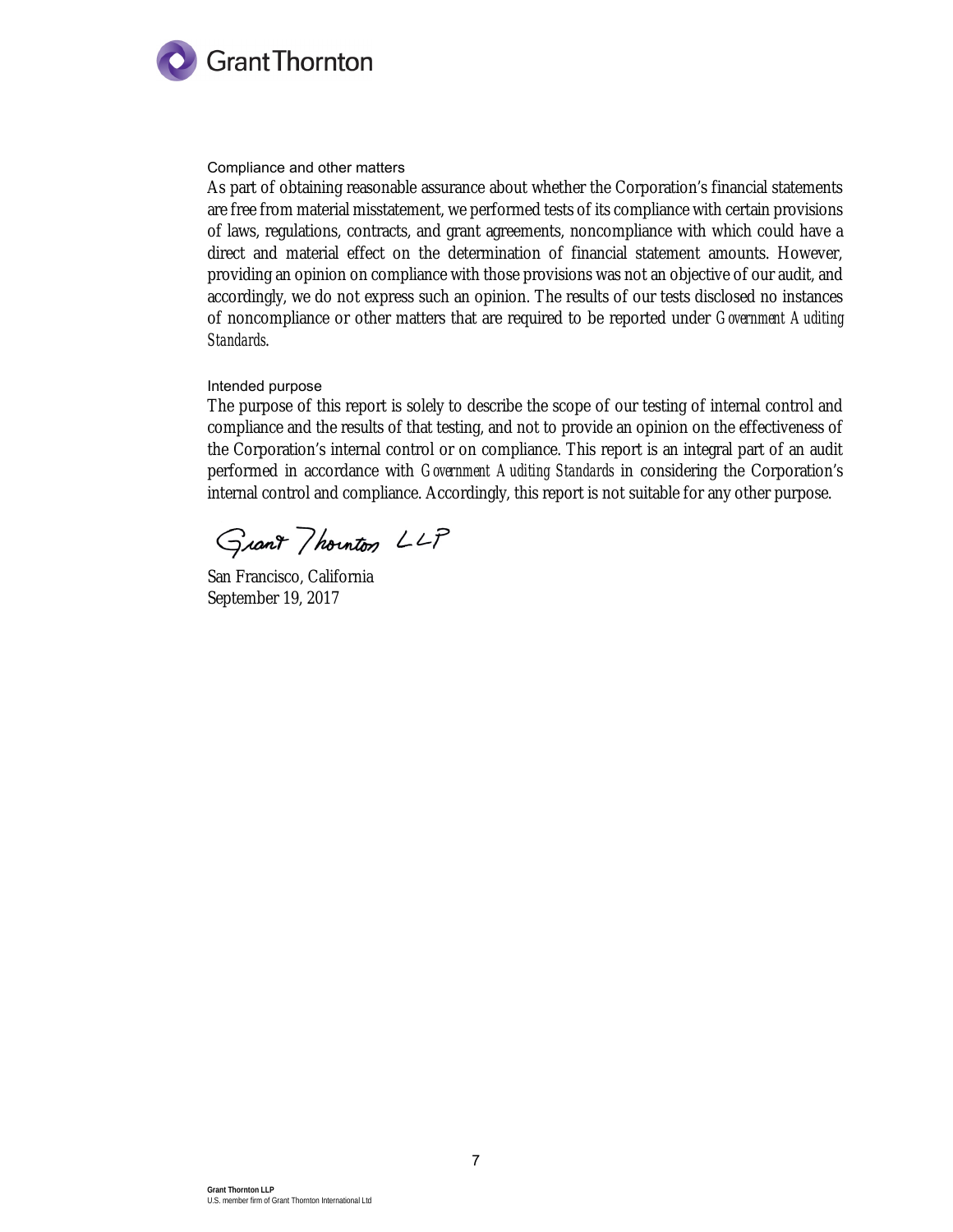Management Discussion and Analysis (Unaudited)

This section of the University Corporation, San Francisco State (the Corporation) annual financial report presents management's discussion and analysis of the financial performance of the Corporation for the fiscal year ended June 30, 2017.

The Corporation presents its financial statements for fiscal year 2017 with comparative data presented for fiscal years 2016. The emphasis of discussions concerning these statements will be for the fiscal years ended June 30, 2017 and 2016 (2017 and 2016, respectively). There are three financial statements presented: the statement of net position; the statement of revenues, expenses and changes in net position; and the statement of cash flows.

The following discussion and analysis is intended to help readers of the Corporation's financial statements to better understand its financial position and operating activities. It should be read in conjunction with, and is qualified in its entirety by, the related financial statements and footnotes. The financial statements, footnotes and this discussion and analysis were prepared by the Corporation and are the responsibility of its management.

### **The Corporation**

The Corporation is a nonprofit auxiliary organization of San Francisco State University (the University) with a 501(c)(3) designation with the Internal Revenue Service. The Corporation's purpose is to support, promote and assist the University in meeting its educational mission.

The business-type activities (BTA) reporting model has been adopted by the California State University (CSU) system for use by all of its member campuses. The CSU determined the BTA model best represents the combined activities of the CSU and its auxiliary corporations.

The Corporation's June 30, 2017 and 2016 financial statements have been prepared using the economic resources measurement focus and the accrual basis of accounting in accordance with accounting principles generally accepted in the United States of America, as prescribed by the Governmental Accounting Standards Board (GASB). Revenues are recorded when earned and expenses are recorded when a liability is incurred, regardless of the timing of related cash flows. Grants and similar items are recognized as revenue as soon as all eligibility requirements have been met.

#### **Franciscan Shops**

The Franciscan Shops is a not-for-profit organization with a 501(c)(3) designation with the Internal Revenue Service established for the purpose of promoting and assisting the educational services, development, maintenance and operations of San Francisco State University. The Franciscan Shops provided commercial services to the campus community through the operation of the bookstore and convenience stores at San Francisco State University.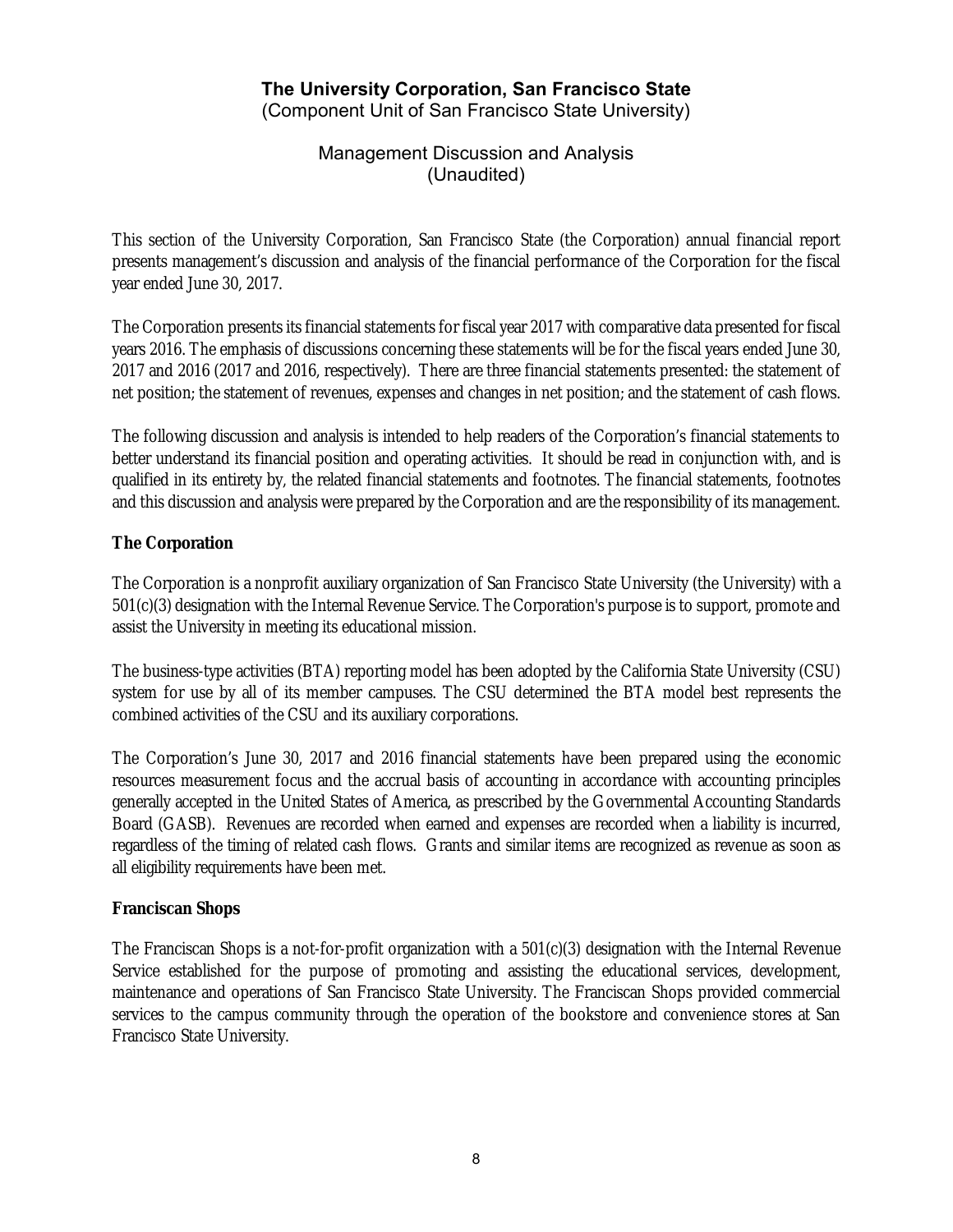Management Discussion and Analysis (Unaudited)

On June 26, 2012, the Franciscan Shops' Board of Directors amended the Articles of Incorporation to designate the Corporation as the Franciscan Shops sole member effective July 1, 2012, at which point the Franciscan Shops ceased its auxiliary function with the University.

In a 2015 audit of the Corporation conducted by the Chancellor's Office, audit personnel determined that the current structure of Franciscan as an auxiliary controlled and operated by another auxiliary required revision and clarification. In response, the Corporation management noted that it would proceed with a dissolution of Franciscan. In 2016, the Franciscan Shops' was dissolved by merging Franciscan with and into the Corporation, which remained as the surviving corporation.

#### **Highlights of Financial Operations**

### • **Operating Revenues and Expenses**

In fiscal year 2017, the Corporation selected a new vendor to create and run a juice bar in the Mashouf Wellness Center. It is anticipated that the vendor will begin operating in fall 2017. Rental income in fiscal year 2017 was \$2,073,641 which includes recharges (charged back to tenants) of \$622,771. Expenses for the vendors in the Cesar Chavez Student Center were \$ 1,100,009. The management arrangement with the University required the Corporation to donate any residual net rental income to Associated Students of San Francisco State University (ASI). For the year ended June 30, 2017, the residual net rental income contributed to ASI was \$273,372. The net impact to the Corporation's change in net position was an increase of \$242,361 for the administrative fee charged for managing the vending.

The Corporation under the direction of Beacon Point, its investment consultant, updated its investment policy and has also changed some of the investment holdings and managers during 2017.

#### • **Non-Operating Revenues and Expenses**

Total non-operating revenue increased significantly during fiscal year 2017 as a result of contributions and investment returns.

#### **Financial Position**

The statement of net position presents the financial position of the Corporation at the end of fiscal year 2017 and 2016. The purpose of the statement of net position is to present to the readers of the financial statements a fiscal summary of the Corporation. From the data presented, the readers of the statement of net position are able to determine the assets available to continue the operations of the Corporation. The readers are also able to determine how much the Corporation owes its vendors as well as assess other liabilities. Finally, the statement of net position provides an overview of the net position (assets, deferred outflows of resources minus liabilities, deferred inflows of resources) and their availability for expenditure.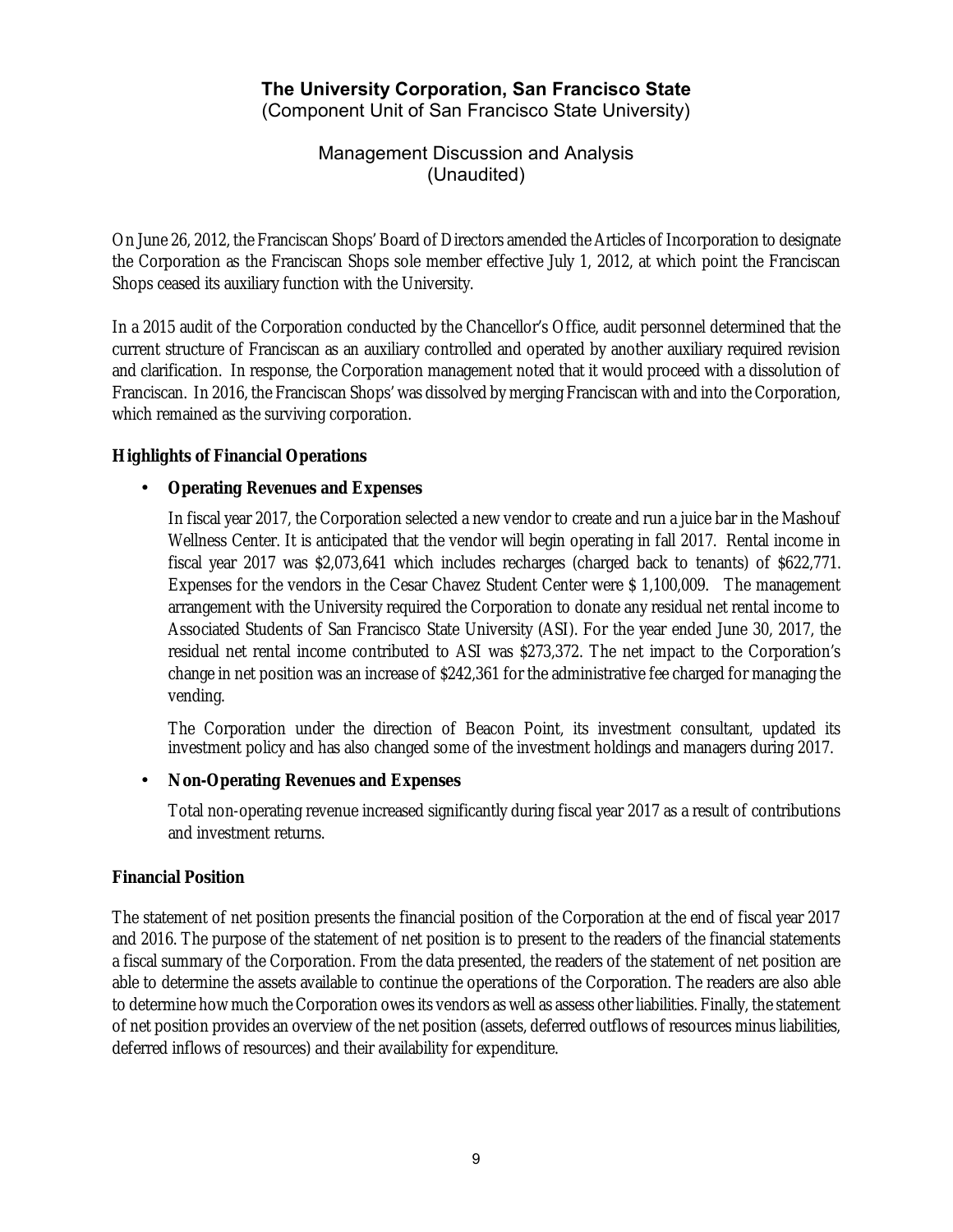(Component Unit of San Francisco State University)

### Management Discussion and Analysis (Unaudited)

Net position is divided into three major categories. The first category, invested in capital assets, presents the Corporation's equity in property and equipment. The next asset category is restricted assets, which is divided into two categories, nonexpendable and expendable.

The corpus of nonexpendable restricted resourcesis only available for investment purposes. Expendable restricted assets are available for expenditure by the Corporation but must be spent for purposes as determined by donors and/or external entities that have placed time, purpose or legal restrictions on the use of the assets. The final category is unrestricted assets that are available to the Corporation for any lawful purpose of the Corporation.

The detailed statements of net assets are included with the financial statements. A condensed version is shown below:

|                                                   | 2017<br>2016     |    |            | 2015             |
|---------------------------------------------------|------------------|----|------------|------------------|
| Assets:                                           |                  |    |            |                  |
| <b>Current assets</b>                             | \$<br>30,870,015 | \$ | 16,607,694 | \$<br>9,966,473  |
| Noncurrent assets                                 | 4,079,143        |    | 12,469,343 | 19,420,151       |
|                                                   |                  |    |            |                  |
| <b>Total assets</b>                               | 34,949,158       |    | 29,077,037 | 29,386,624       |
| <b>Deferred Outflows of Resources</b>             |                  |    |            |                  |
| Total assets and deferred outflows of resources   | \$<br>34,949,158 | \$ | 29,077,037 | \$<br>29,386,624 |
| Liabilities:                                      |                  |    |            |                  |
| <b>Current liabilities</b>                        | \$<br>3,043,241  | \$ | 3,098,616  | \$<br>3,323,252  |
| Noncurrent liabilities                            | 22,385           |    | 185,542    | 152,552          |
|                                                   |                  |    |            |                  |
| <b>Total liabilities</b>                          | 3,065,626        |    | 3,284,158  | 3,475,804        |
| <b>Deferred Inflows of Resources</b>              |                  |    | 70,000     | 167,319          |
|                                                   |                  |    |            |                  |
| <b>Net Position:</b>                              |                  |    |            |                  |
| Investment in capital assets                      | 1,091,600        |    | 1,131,981  | 1,267,630        |
| Restricted:                                       |                  |    |            |                  |
| Nonexpendable - endowments                        | 613,935          |    | 583,336    | 600,731          |
| Expendable - grants and contracts, scholarships,  |                  |    |            |                  |
| fellowships, capital projects                     | 20,763,209       |    | 15,548,008 | 14,568,251       |
| Unrestricted                                      | 9,414,788        |    | 8,459,554  | 9,306,889        |
|                                                   |                  |    |            |                  |
| Total net position                                | 31,883,532       |    | 25,722,879 | 25,743,501       |
|                                                   |                  |    |            |                  |
| Total liabilities, deferred inflows of resources, |                  |    |            |                  |
| and net position                                  | \$<br>34,949,158 | \$ | 29,077,037 | \$<br>29,386,624 |

#### **Condensed Statements of Net Position – June 30, 2017, 2016, and 2015**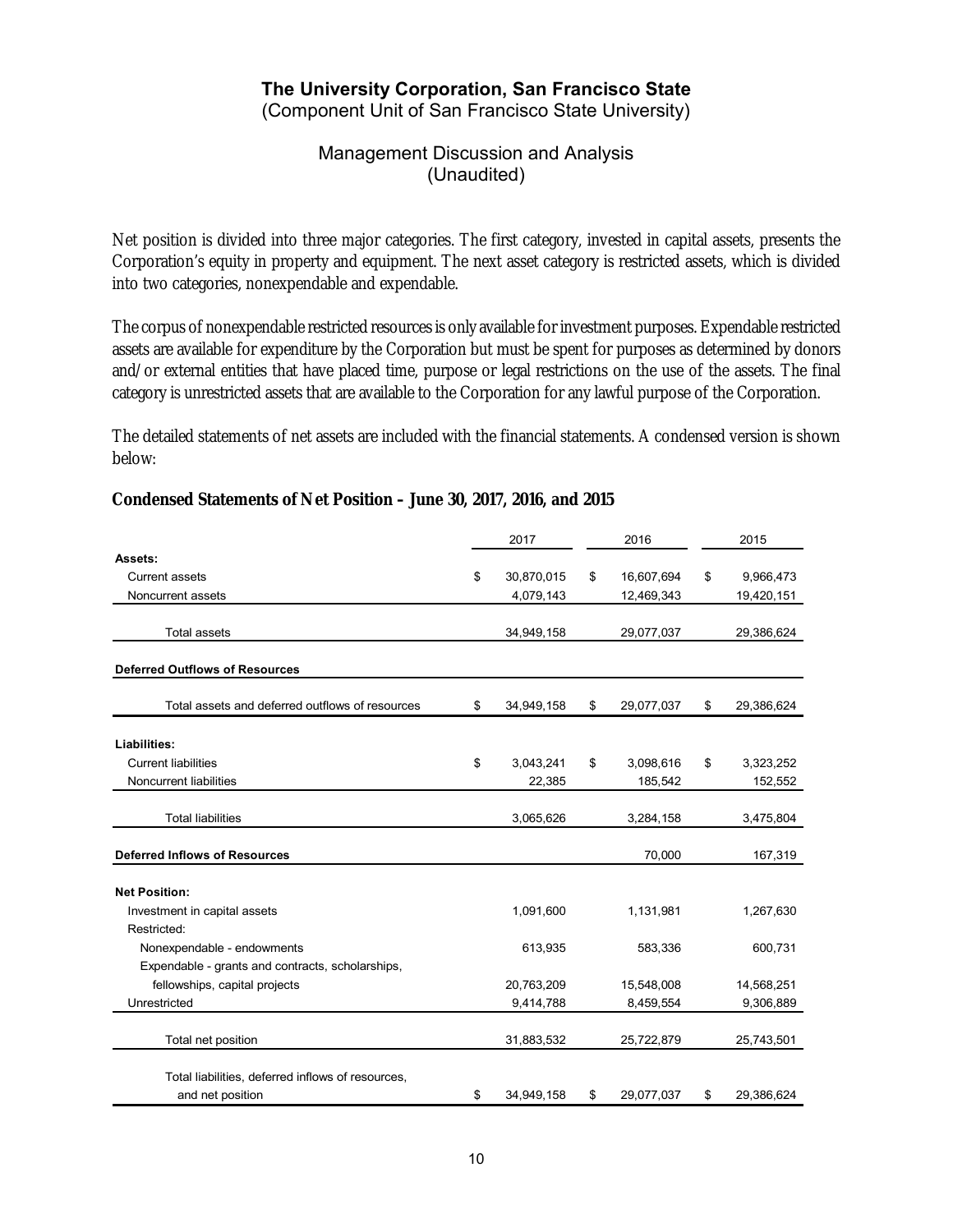Management Discussion and Analysis (Unaudited)

#### **Assets**

Current assets in fiscal year 2017 increased by approximately \$14,262,321 (86%). The increase was attributed to the allocation of the Corporation's investment holdings based on maturities at year end. Accounts receivables decreased 24% in 2017 with more timely payments from the university. Pledge receivables increased during 2017 with new pledges received and the maturity of pledges currently due within one year.

Current assets in fiscal year 2016 increased by approximately \$6,607,900 (66%). The increase was attributed to the allocation of the Corporation's investment holdings based on maturities at year end. Accounts receivables decreased 21% in 2016 with the elimination of the invoicing related to the University for commencement-related expenses that the campus transfers quarterly to the Corporation student fees collected for commencement.

In fiscal year 2017, noncurrent assets decreased by approximately \$8,300,900 (67%). The decrease in noncurrent assets is attributed to the allocation of investments, based on maturities between current and noncurrent. Noncurrent pledges increased during 2017 as a result of new pledges received of approximately \$1.4 million.

In fiscal year 2016, noncurrent assets decreased by approximately \$6,917,500 (36%). The decrease in noncurrent assets is attributed to the allocation of investments, based on maturities between current and noncurrent.

It was deemed to be highly improbable that unearned chargebacks receivable in fiscal year 2017 would be collected as the chargebacks were receivables due from book publishers from the Franciscan Shops; therefore, it was fully written off.

#### **Liabilities**

In fiscal year 2017, current liabilities decreased \$55,375 (2%) over 2016. The decrease is mainly attributed to the net change in reduction of related party payables and increase in accounts payables. Related party payables were less in 2017 due to reduction in reimbursements to the University for salaries and benefits compared to 2016. Liabilities for accrued compensated absences decreased in 2017 compared to 2016 primarily due to the balance adjusted to remove sick leave which was approximately \$26,000 and had been recorded incorrectly as the Corporation's benefit policy does not require a payout to employees when separating from the company Unearned revenue also decreased in fiscal year 2017 over 2016 by approximately \$35,000.

In fiscal year 2016, current liabilities decreased \$297,000 (9%) over 2015. The decrease is mainly attributed to the net change in reduction of related party payables and increase in accounts payables. Related party payables were less in 2016 due to reduction in reimbursements to the University for salaries and benefits compared to 2015.

Deferred inflows of resources was \$0 in 2017 as a result of fully recognizing the revenue from a one-time donation by Follett Higher Education Group, Inc. (Follett). Deferred inflows of resources in 2016 decreased over 2015 by approximately \$97,000 (58%) due to recognizing the current revenue attributed to a one-time payment by Follett.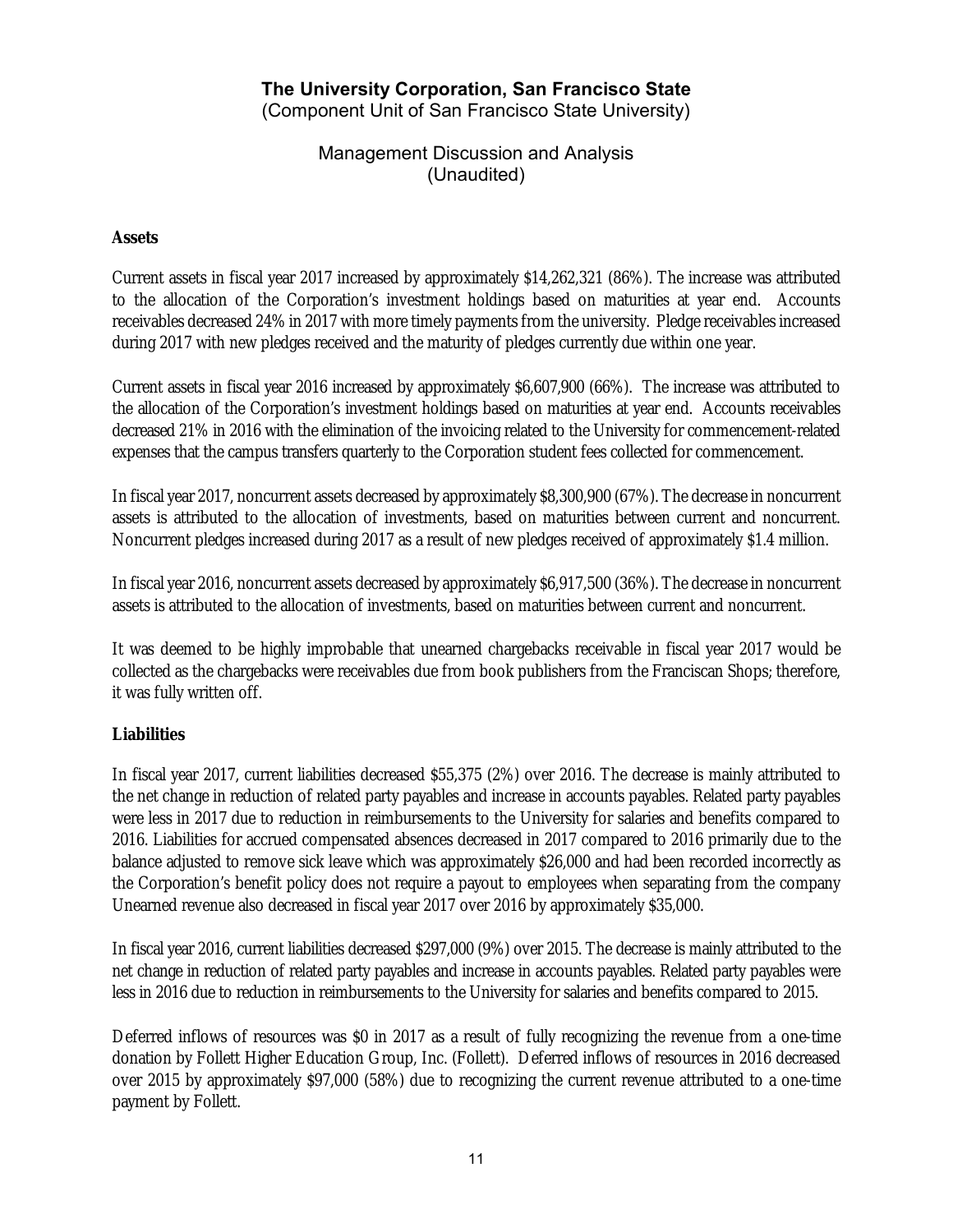### Management Discussion and Analysis (Unaudited)

#### **Net Position**

As of June 30, 2017, total net position was \$31,883,532, which is a significant increase over fiscal year 2016 of approximately \$6,160,600. Net position increased primarily related to an increase in contributions due to efforts associated with the ongoing university comprehensive campaign and earnings from the Corporation's investment in fiscal year 2017.

As of June 30, 2016, total net position was \$25,722,879 which is a slight decrease of approximately \$20,000. Net position was mainly flat due to the decrease in investment returns for fiscal year 2016.

Further discussion of the Corporation's revenue and expenses under results of operations will highlight the changes that contributed to the overall fluctuation in operating results.

#### **Results of Operations**

The statement of revenues, expenses and changes in net position presents the Corporation's operating results, as well as the non-operating revenues and expenses. Operating revenues primarily include grants, contracts, retail operations and program revenue. Gifts and investment income is classified as prescribed by GASB. Net non-operating revenues or expenses are an integral component in determining the increase or decrease in net position.

The detailed statement of revenues, expenses and changes in net position for the years ended June 30, 2017 and 2016 is included in the financial statements.

#### **Condensed Statements of Revenues, Expenses and Changes in Net Position – for the years ended June 30, 2017, 2016 and 2015**

|                                           | 2017             | 2016             | 2015             |
|-------------------------------------------|------------------|------------------|------------------|
| <b>Operating Revenues (Expenses):</b>     |                  |                  |                  |
| Revenues                                  | \$<br>11,877,275 | \$<br>11,840,972 | \$<br>11,040,987 |
| Expenses                                  | (15, 429, 121)   | (14, 289, 532)   | (14,125,929)     |
| Operating loss                            | (3,551,846)      | (2,448,560)      | (3,084,942)      |
| <b>Non-Operating Revenues (Expenses):</b> |                  |                  |                  |
| Contributions                             | 7,807,962        | 2,730,321        | 3,528,655        |
| Investment return                         | 1,904,537        | (302, 383)       | 809,612          |
| Transfers to the University               |                  |                  | (745, 267)       |
| Total non-operating revenues (expenses)   | 9,712,499        | 2,427,938        | 3,593,000        |
| <b>Change in Net Position</b>             | \$<br>6,160,653  | \$<br>(20, 622)  | \$<br>508,058    |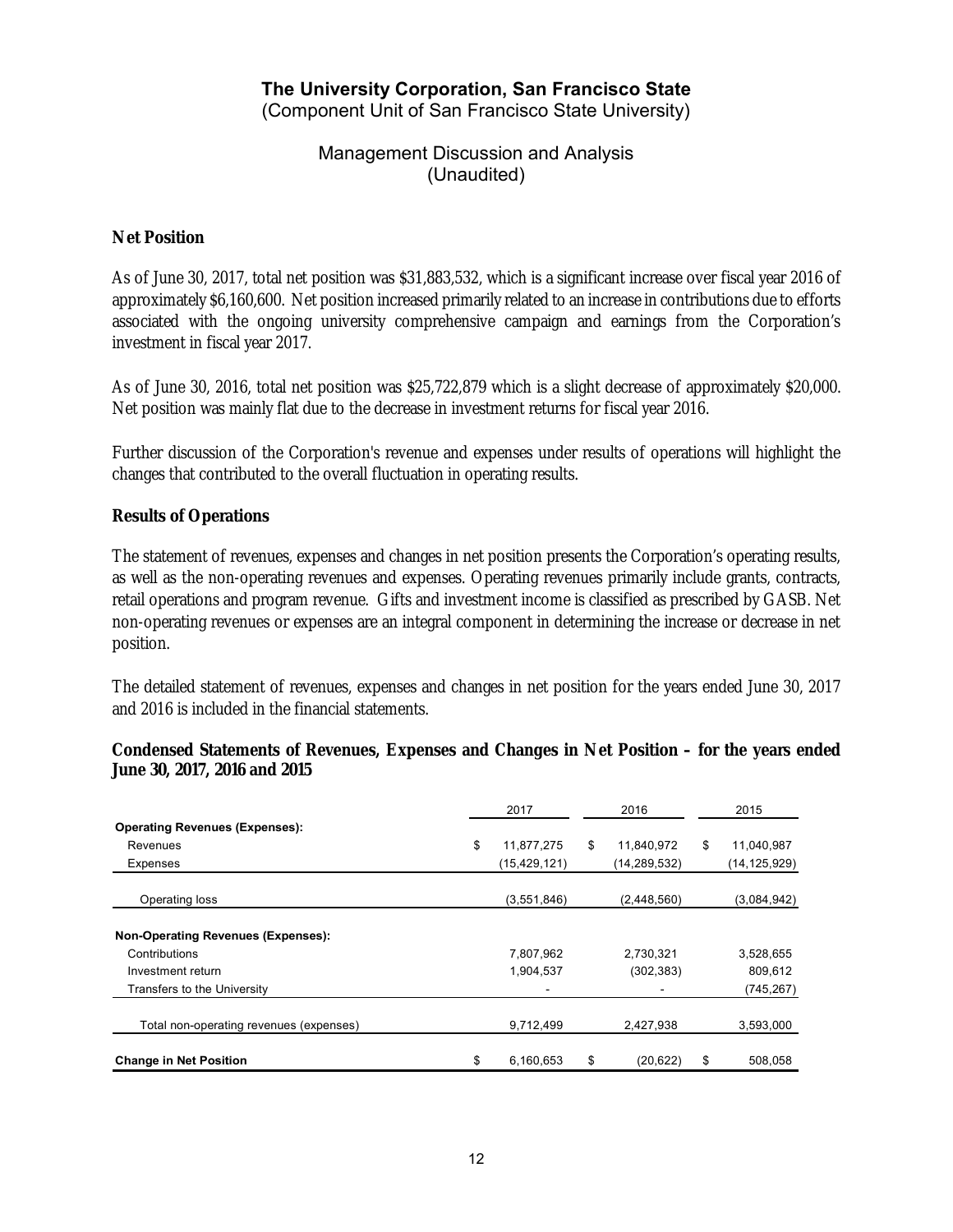Management Discussion and Analysis (Unaudited)

#### **OPERATING REVENUES**

#### **Retail, Program, Grants, and Contracts Revenue**

For fiscal year 2017, revenue increased over fiscal year 2016 by approximately \$36,303 (.31%). Grants and Contracts revenue increased by approximately 1% due to a new grants received in 2017. The Guardian Scholars program received \$582,500 in grants during fiscal year 2017, with a significant portion of that total from Tipping Point Foundation of \$250,000 and Hearst Foundation of \$200,000. For fiscal year 2016, grants and contracts revenue increased over fiscal year 2015 by approximately \$523,597 (41%) primarily due to a new grant received from the Keck Foundation of approximately \$500,000.

Program revenues are the function of the many projects administered by the Corporation as well as programs run by the Corporation which must be self-supporting. Program revenue consists mainly of revenue received to support campus programs and student scholarships. Program revenue increased slightly by \$65,407(2%) in 2017 over 2016. Revenue did increase for programs administered by the Corporation such as BAYSF (sailing program for youth), which increased their program revenue with increased registration for the program activity. Program revenue increased \$580,137 (21%) in 2016 over 2015 mainly due to an increase in revenue related to revenue received for commencement in the amount of approximately \$866,000. In fiscal year 2016, the Corporation entered into a new Memorandum of Understanding (MOU) with the University as a business partner to manage commencement, directing all expenses through the Corporation thereby receiving the fees collected for that event. Another component of the increased program revenue is the revenue the Corporation receives for accounting services it provides to two auxiliaries on campus.

The Corporation's self-operating vending projects are a component of retail revenue. Shop 24, an automated 24-hour vending machine, generated retail revenue of approximately \$116,419 and \$175,000 in fiscal years 2017 and 2016, respectively. Shop 24 revenue was down in 2017 due to a change in the forms of payment accepted as management determined to cease accepting credit cards when Shop 24 Corporation shut down operations and was no longer providing equipment support or necessary software updates to ensure regulatory compliance. Retail revenue for both convenient store operations were down in 2017, which was partly due to 5% decrease in university enrollment. Revenue for Lobby Shop was mainly flat through 2017 over 2016. Healthy U ended 2017 with a decrease in revenue of approximately \$37,000. Ctrl P is one of the Corporation's self-operating businesses. Ctrl P business operation was restructured during fiscal year 2016 in efforts of reducing the growing deficit from previous fiscal years by entering into better leases for equipment, entering into a new business partnership with Office Max and reducing head count. Ctrl P revenue increased in 2017 ending the year with a surplus of approximately \$39,000. Operations management under took a series of initiatives that have increased the revenue during 2017. A few of those initiatives were a refresh of the location in the summer of 2017, changing out the equipment for more efficient and cheaper leased equipment, improving Ctrl P's foot print on the campus with increased marketing to campus partners and using the benefits of the new business partnership with Office Max entered 2016. During 2016, the Corporation's other self-operating retail operations were up slightly from the previous year by approximately \$73,000. The increase in retail revenue is attributable to continual increase in revenue for the Lobby Shop and Healthy U. The Lobby Shop had a small space refresh during 2016 as well. The Corporation's commission revenue earned from its contract with Follett to manage the University Bookstore also decreased during 2016 due to their decreasing sales by approximately \$116,400.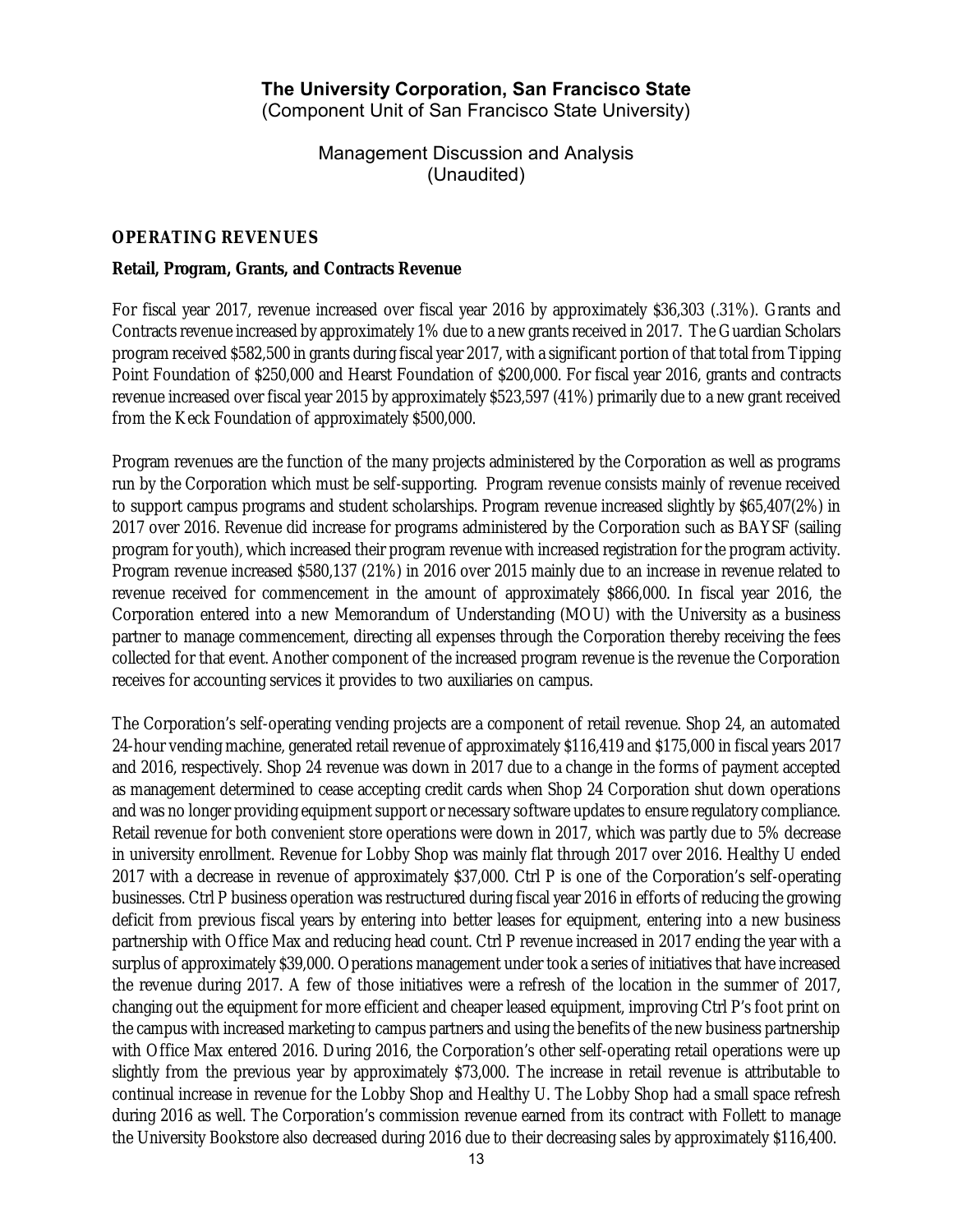Management Discussion and Analysis (Unaudited)

In 2017, related party revenue from endowments increased by approximately \$73,000 (4%). Related party revenue from endowments decreased in 2016 by approximately \$208,000 (11%). These funds are used to support campus programs and scholarships.

Indirect costs from grants, contracts and campus programs were eliminated against revenue as not to double count the total revenue and expenses. Indirect costs were \$729,501 and \$648,944 as of June 30, 2017 and 2016, respectively.

#### **Rental Income**

Rental income is comprised of twenty food vending tenants, a bank, ATMs and the fitness facility located on campus. Rental income decreased slightly in fiscal year 2017 by approximately \$29,300 over the previous year. Other rent was increased slightly in fiscal 2017 as a result of review of common area maintenance (CAM) charges for fiscal 2016. Rental income decreased slightly in fiscal year 2016 by approximately \$35,438 over the previous year. The rental income decrease in 2016 was due to a new vendor, which started during the fiscal year in the Student Center replacing a previous long standing vendor and was only billed for half of the year due to startup cost. The rental income increased significantly in 2015 due to the Corporation taking over the management of all vendors within the Student Center. Tenant rents are increased based on the consumer price index (CPI) which is reviewed annually.

#### **Other Revenue**

Other revenue is a category where generally one time or non-reoccurring revenue that does not belong in the other operating revenue categories is captured.

During fiscal year 2017, other revenue decreased by approximately \$800 (1%) primarily due to various programs with miscellaneous income not related to their primary revenue sources.

During fiscal year 2016, other revenue decreased by approximately \$50,235 (36%) primarily due to the Corporation receiving a refund of approximately \$48,000, which was not a reoccurring activity.

#### **OPERATING EXPENSES**

#### **Operating Expenses**

Operating expenses are tied to the use of funds from grants, contracts, donations, program revenue, retail operations, transfers and other miscellaneous sources.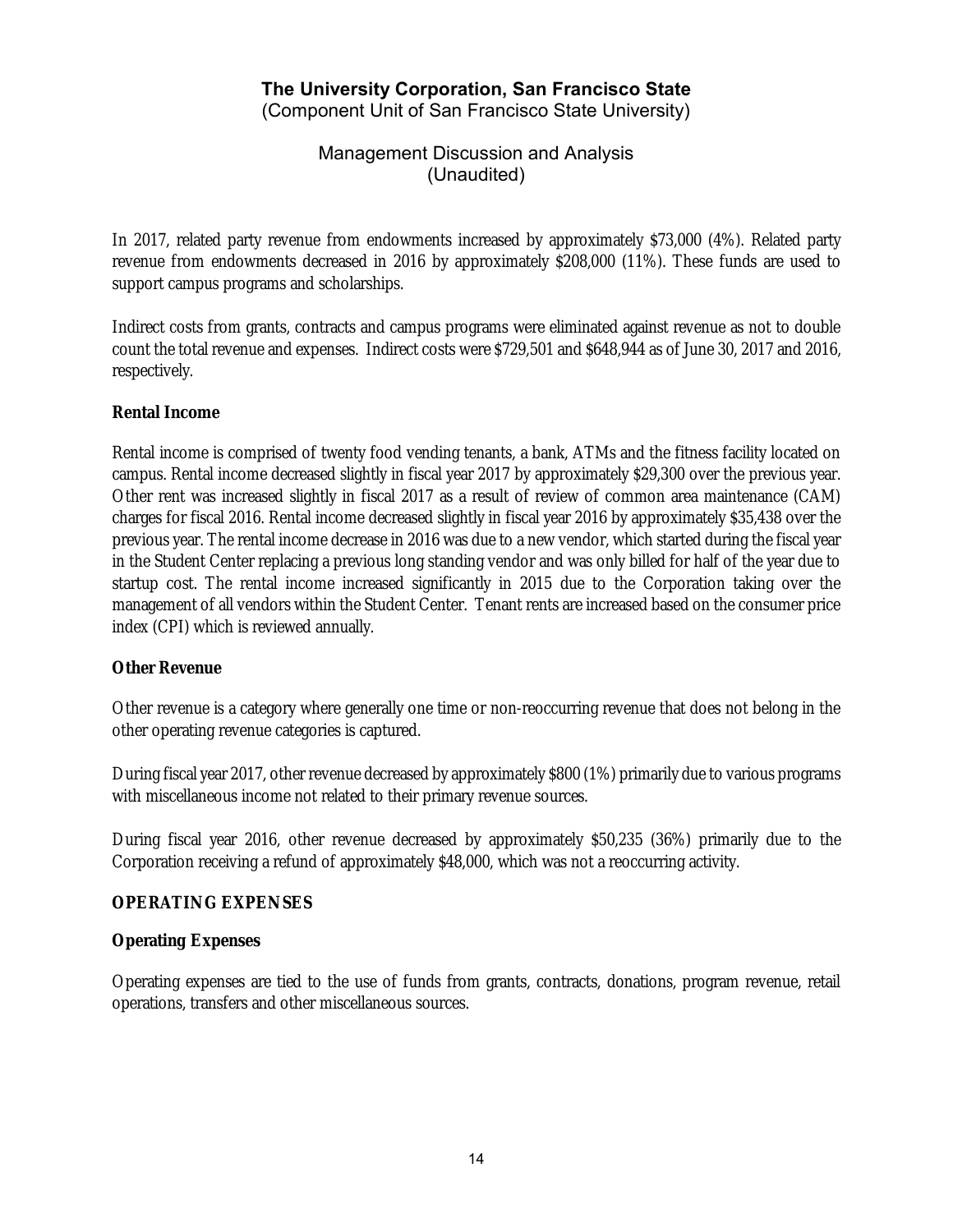(Component Unit of San Francisco State University)

Management Discussion and Analysis (Unaudited)

Operating expenses increased in fiscal year 2017 by approximately \$1,139,000 (8%). Indirect costs from grants, contracts and campus programs were eliminated against revenue as not to double count the total revenue and expenses and were \$729,501 in fiscal year 2017. Expenses related to grants and contracts increased by approximately \$416,700 (41%) during 2017 as grant expenses increased due to new grants received. Scholarship expense increased over prior year by approximately \$728,000 (66%) as more scholarships were given out to students during 2017. Additional revenue was received that created new scholarship funds within the Corporation. There was \$375,000 in scholarships given out related to a new athletic scholarship created.

Operating expenses decreased in fiscal year 2016 by approximately \$284,000 (2%). Indirect costs from grants, contracts and campus programs were eliminated against revenue as not to double count the total revenue and expenses. Indirect costs were \$648,944 in fiscal year 2016. Expenses related to grants and contracts decreased by approximately \$692,022 during 2016 as grant activity continues to decrease under the Corporation and more grants are awarded directly to the University. Scholarship expense decreased over the prior year by approximately \$293,200 (21%) as less scholarships were given out in 2016. The decrease was primarily due to the presidential scholarships being discontinued in 2016, which distributed approximately \$174,000 in scholarships in 2015. There were also a few scholarship funds that distributed less scholarships in 2016. One scholarship fund awarded less scholarships in 2016 due to lack of funding for that specific scholarship fund by approximately \$45,000.

Retail expenses increased by approximately \$30,100 (1%) in 2017 primarily due to increased benefit cost and slightly higher salary cost.

Retail expenses decreased by approximately \$131,800 (6%) in 2016 primarily due to the reorganization done with Ctrl P which resulted in more cost effective equipment leases, new business partnership and reduced personnel cost. Management and general expenses increased in 2017 over prior year by approximately \$183,700 (4%). Reimbursement cost to the university related to salaries and benefits for administrative staff increased due to general salary increases and employee reclassifications were the primary reason for the increased cost.

Management and general expenses increased in 2016 over prior year by approximately \$656,200 (17%).

#### **NON-OPERATING REVENUES AND EXPENSES**

#### **Contributions**

Contributions are recognized as revenue when they are verifiable, measurable, probable of collection, and the Corporation has met all time and eligibility requirements.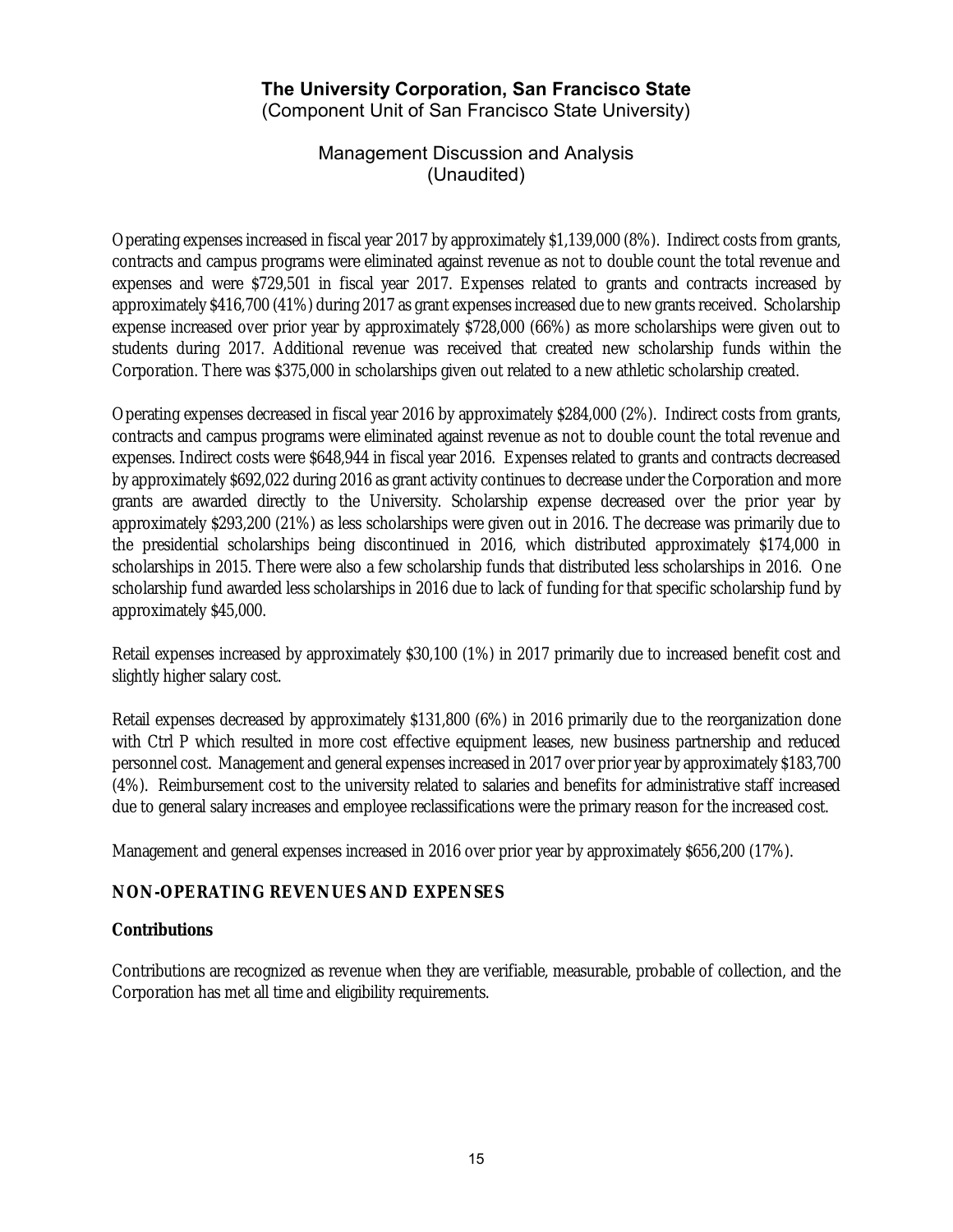(Component Unit of San Francisco State University)

Management Discussion and Analysis (Unaudited)

Contributions increased during fiscal year 2017 over the prior year by approximately \$5,077,600 (186%). Contributions increased significantly due to continuing efforts with the university comprehensive campaign. Among the most significant contributions received were approximately \$1,800,000 for athletic scholarship, \$100,000 for the D. Goldstein Paralegal Scholarship, \$53,000 for Karen Grove & Jay Ach Fellowship and \$189,500 for the Shirley Barnet Memorial Scholarship.

Contributions decreased during fiscal year 2016 over the prior year by approximately \$798,334 (23%). There were various reasons for the decline in contributions for 2016, such as there were a few programs that received one time gifts from donors for specific purposes in 2015. Examples of those types of gifts are the gift to support architecture plans for the science building of \$100,000 in fiscal year 2015 and a gift of \$250,000 from the Kwan Family to support leadership training that was received in fiscal year 2015. In fiscal year 2016, the Morrison Trust was not recorded as a contribution as it was in fiscal year 2015, but as a grant as that classification was thought to be more appropriate. The amount of this grant was \$175,000. Lastly, there was a program whose focus shifted more to fee for service than fundraising which accounted for a variance of \$140,000 over the prior year. There was an increase in pledge receivables for 2016 for grants which contributed to the contributions recorded during the fiscal year.

#### **Investment Return**

Investment income increased in fiscal year 2017 as the market improved. Equities, in particular US equities, performed well. Fixed income also showed a positive return in 2017. Investment returns for the fiscal year were approximately \$1,904,500. During fiscal year 2017, the Corporation changed over its portfolio based on Beacon Pointes recommendation which fit with the new investment policy. The Corporation portfolio includes various investments, such as equities, alternatives, and fixed-income, which are selected with an commitment to socially responsible investing. New managers were selected as part of the portfolio changes and allocations that were made. Through June 30, 2017, US and non-US equities had strong returns around 15-25%, fixed income was flat for the fiscal year, except high yield was also strong with returns around 15% and the Real Estate and Alternatives had positive single digit returns. The Corporation's total composite performance for fiscal year 2017 was 10.1% versus 8.8% for the Index.

Investment income decreased in fiscal year 2016 as the market continued its downturn. Investment returns for the fiscal year were approximately \$(302,383) (137%). With the global markets in flux, there was continued uncertainty with investments, and earnings had a loss at the end of the fiscal year. Though the Corporation's investment portfolio had negative earnings in fiscal year 2016, the portfolio had recovered the majority of the losses incurred during the year as the markets rallied significantly after the second quarter of the fiscal year. Overall, the earnings for the portfolio ended fairly flat.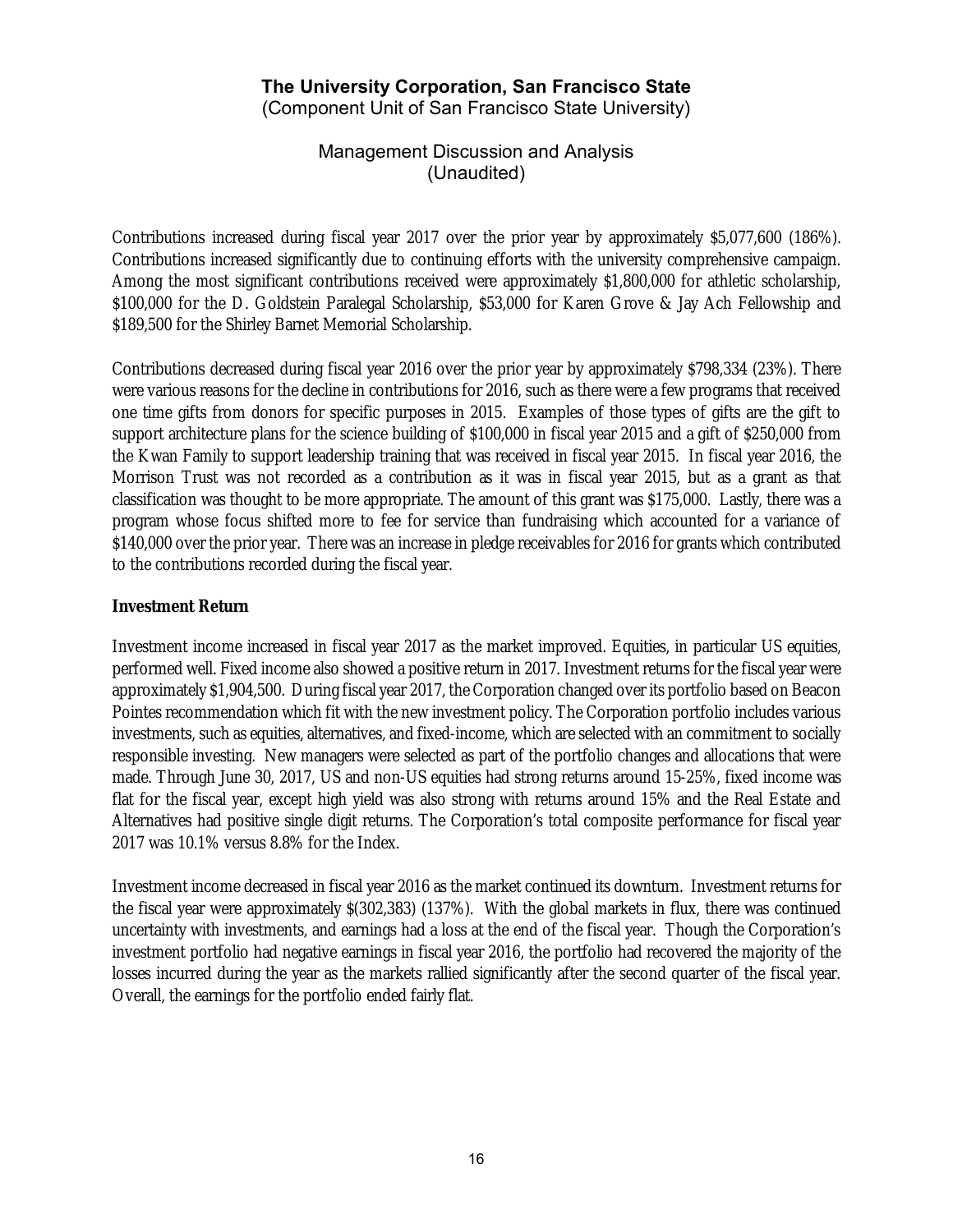Management Discussion and Analysis (Unaudited)

### **SIGNIFICANT ITEMS**

In fiscal year 2018, having received approval from the CSU Board of Trustees, the Corporation will enter into an agreement with the developer selected for the Holloway Avenue Revitalization Project. The project is the redevelopment of a one-acre parcel into a mixed-use residential facility with ground-floor retail and other neighborhood serving amenities. In the coming fiscal year, the Corporation will enter a lease with the University for the acre of land and then in turn will sublease the parcel to the developer.

The Corporation has two capital projects which will commence in fiscal year 2018. During fiscal year 2017, the board agreed to set aside support for the University Club build out and the 19th Avenue Station Café will be rebuilt in conjunction with improvements to an existing courtyard to create more seating, better usage of the space and welcoming entry point to the campus. As part of that renovation of the area the bus stops will be revitalized to tie into the campus. The Corporation will be working with the current tenant to carry out these objectives as well as making some monetary investments into the project as well.

In 2017, the Corporation selected a new vendor to run the juice bar in the Mashouf Wellness Center. The juice bar location is expected to open at the beginning of the fall 2017 semester.

The Corporation will be assuming the management of Student Organization Banking for student and sports clubs in fiscal year 2018. The campus has designated the Corporation as the entity to handle this activity on the campus. There are approximately 250 student clubs on the campus. It is unknown at this point the total financial impact on the Corporation's revenue and expenses for these transactions.

We believe all other significant items have already been disclosed and either they do not have a significant effect on future operations, or these effects have already been included in the current financial statements.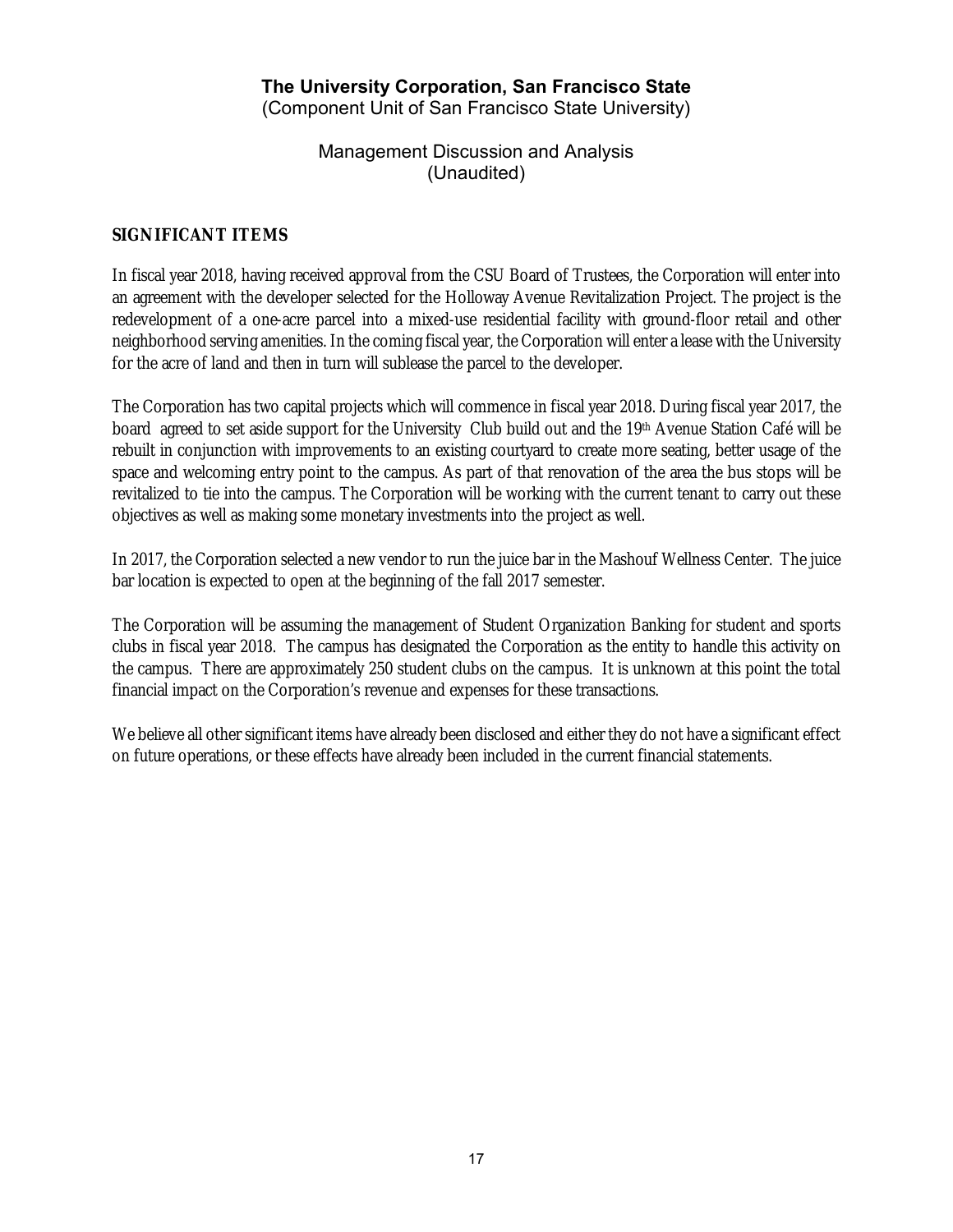(Component Unit of San Francisco State University)

### Statements of Net Position

*June 30, 2017 and 2016*

|                                                                   | 2017               | 2016             |  |  |
|-------------------------------------------------------------------|--------------------|------------------|--|--|
| <b>Assets</b>                                                     |                    |                  |  |  |
| <b>Current Assets:</b>                                            |                    |                  |  |  |
| Cash and cash equivalents                                         | \$<br>661,098      | \$<br>589,129    |  |  |
| Investments, unrestricted                                         | 28,998,440         | 14,812,123       |  |  |
| Pledges receivable, net                                           | 634,513            | 456,009          |  |  |
| Accounts receivable, net                                          | 526,884            | 691,970          |  |  |
| Prepaid expenses and other assets                                 | 49,080             | 58,463           |  |  |
| Total current assets                                              | 30,870,015         | 16.607.694       |  |  |
| <b>Noncurrent Assets:</b>                                         |                    |                  |  |  |
| Pledges receivable, net                                           | 1,950,668          | 524,557          |  |  |
| Deferred chargebacks receivable                                   |                    | 152,552          |  |  |
| Investments:                                                      |                    |                  |  |  |
| Unrestricted                                                      | 389,950            | 10,034,317       |  |  |
| Restricted                                                        | 613,935            | 583,336          |  |  |
| Capital assets, net                                               | 1,124,590          | 1,174,581        |  |  |
| Total noncurrent assets                                           | 4,079,143          | 12,469,343       |  |  |
| Total assets                                                      | 34,949,158         | 29,077,037       |  |  |
| Deferred Outflows of Resources (Note 2)                           |                    |                  |  |  |
| Total assets and deferred outflows of resources                   | \$<br>34,949,158   | \$<br>29,077,037 |  |  |
| <b>Liabilities</b>                                                |                    |                  |  |  |
| <b>Current Liabilities:</b>                                       |                    |                  |  |  |
|                                                                   | \$                 | 914,001          |  |  |
| Accounts payable<br>Accrued salaries and benefits payable         | 931,736<br>184,000 | \$<br>177,382    |  |  |
| Accrued compensated absences                                      | 62,817             | 81,884           |  |  |
| Payable to related parties                                        | 1,826,520          | 1,852,645        |  |  |
| Unearned revenue                                                  | 27,563             | 63,095           |  |  |
| Capital lease                                                     | 10,605             | 9,610            |  |  |
|                                                                   |                    |                  |  |  |
| <b>Total current liabilities</b>                                  | 3,043,241          | 3,098,616        |  |  |
| <b>Noncurrent Liabilities:</b>                                    |                    |                  |  |  |
| Deferred chargebacks payable                                      |                    | 152,552          |  |  |
| Capital lease                                                     | 22,385             | 32,990           |  |  |
| <b>Total noncurrent liabilities</b>                               | 22,385             | 185,542          |  |  |
|                                                                   |                    |                  |  |  |
| Deferred Inflows of Resources (Note 2)                            |                    | 70,000           |  |  |
| <b>Net Position:</b>                                              |                    |                  |  |  |
| Invested in capital assets                                        | 1,091,600          | 1,131,981        |  |  |
| Restricted for:                                                   |                    |                  |  |  |
| Nonexpendable - endowments                                        | 613,935            | 583,336          |  |  |
| Expendable - grants and contracts, scholarships, fellowships,     |                    |                  |  |  |
| capital projects                                                  | 20,763,209         | 15,548,008       |  |  |
| Unrestricted                                                      | 9,414,788          | 8,459,554        |  |  |
| Total net position                                                | 31,883,532         | 25,722,879       |  |  |
| Total liabilities, deferred inflows of resources and net position | \$<br>34,949,158   | \$<br>29,077,037 |  |  |

The accompanying notes are an integral part of these financial statements.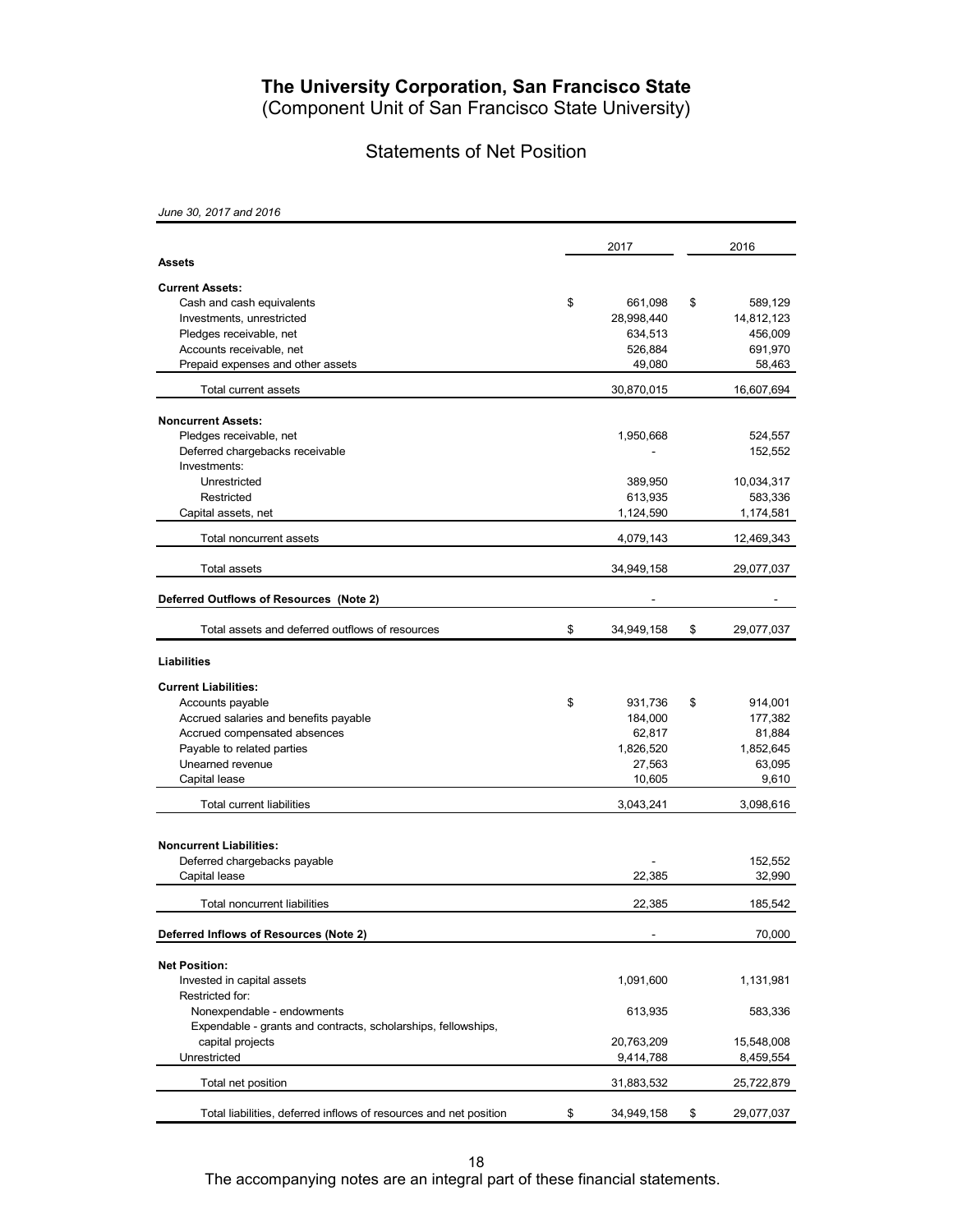(Component Unit of San Francisco State University)

## Statements of Revenues, Expenses and Changes in Net Position

*Years ended June 30, 2017 and 2016*

|                                           | 2017             | 2016             |
|-------------------------------------------|------------------|------------------|
| <b>Operating Revenues:</b>                |                  |                  |
| Grants and contract revenue               | \$<br>1,829,483  | \$<br>1,804,238  |
| Program revenue                           | 3,447,753        | 3,382,346        |
| Retail revenue                            | 2,647,724        | 2,804,184        |
| Programs funded by related parties        | 1,791,988        | 1,718,448        |
| Rental income                             | 2,073,641        | 2,044,274        |
| Other revenues                            | 86,686           | 87,482           |
| Total operating revenues                  | 11,877,275       | 11,840,972       |
| <b>Operating Expenses:</b>                |                  |                  |
| Grants and contracts                      | 1,428,680        | 1,011,945        |
| Campus programs                           | 5,191,864        | 5,380,003        |
| Rental expenses                           |                  | 1,450            |
| Student scholarships                      | 1,836,485        | 1,108,134        |
| Management and general                    | 4,649,932        | 4,466,203        |
| Retail expenses                           | 2,097,568        | 2,067,443        |
| Depreciation                              | 224,592          | 254,355          |
| Total operating expenses                  | 15,429,121       | 14,289,532       |
| Operating loss                            | (3, 551, 846)    | (2,448,560)      |
| <b>Non-Operating Revenues (Expenses):</b> |                  |                  |
| Contributions                             | 7,807,962        | 2,730,321        |
| Investment return                         | 1,904,537        | (302, 383)       |
| Net non-operating revenues                | 9,712,499        | 2,427,938        |
| <b>Change in Net Position</b>             | 6,160,653        | (20, 622)        |
| Net Position, beginning of the year       | 25,722,879       | 25,743,501       |
| Net Position, end of the year             | \$<br>31,883,532 | \$<br>25,722,879 |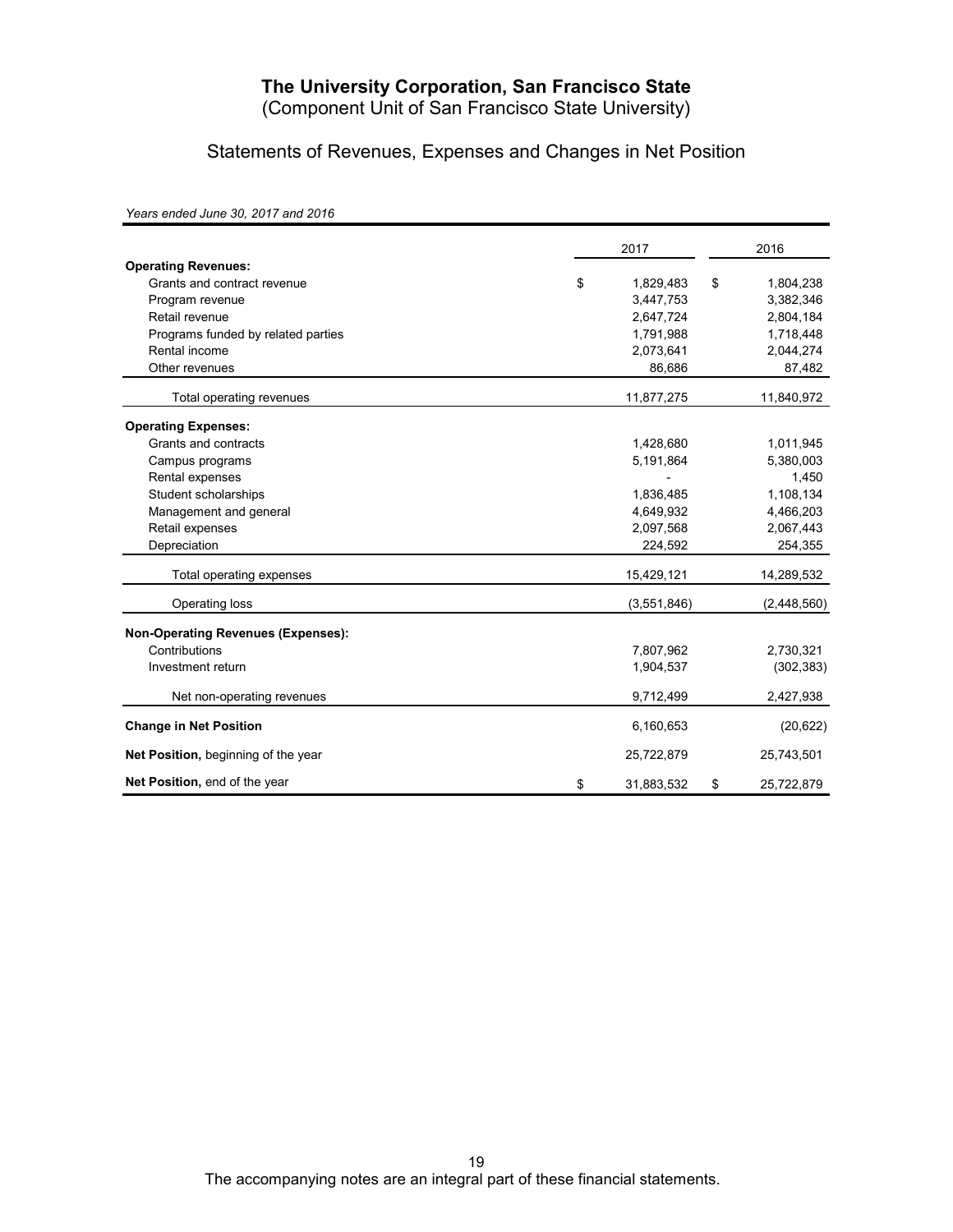(Component Unit of San Francisco State University)

### Statements of Cash Flows

*Years ended June 30, 2017 and 2016*

|                                                                  | 2017            | 2016            |
|------------------------------------------------------------------|-----------------|-----------------|
| <b>Cash Flows from Operating Activities:</b>                     |                 |                 |
| Receipts from programs                                           | \$<br>8,286,801 | \$<br>9,601,141 |
| Rent receipts                                                    | 2,073,641       | 2,044,274       |
| Payments to suppliers                                            | (9,927,492)     | (10, 418, 714)  |
| Payments to employees for services                               | (3,496,923)     | (2,839,894)     |
| Scholarships to students                                         | (1,836,485)     | (1, 108, 134)   |
| Other                                                            | 86,686          | 87,482          |
| Net cash used by operating activities                            | (4,813,772)     | (2,633,845)     |
| <b>Cash Flows from Noncapital Financing Activities:</b>          |                 |                 |
| Donations received                                               | 7,807,962       | 2,730,321       |
| Capital lease                                                    | (9,610)         | 42,600          |
| Net cash provided by noncapital financing activities             | 7,798,352       | 2,772,921       |
| <b>Cash Flows from Capital and Related Financing Activities:</b> |                 |                 |
| Capital asset additions                                          | (179, 187)      | (161, 306)      |
|                                                                  |                 |                 |
| Net cash used by capital and related financing activities        | (179, 187)      | (161, 306)      |
| <b>Cash Flows from Investing Activities:</b>                     |                 |                 |
| Proceeds from sales and maturities of investments                | 15,346,311      | 5,516,576       |
| Purchase of investments                                          | (19,984,272)    | (5,276,260)     |
| Investment income                                                | 1,904,537       | (302, 383)      |
| Net cash used by investing activities                            | (2,733,424)     | (62,068)        |
| Net Change in Cash and Cash Equivalents                          | 71,969          | (84, 297)       |
| Cash and Cash Equivalents, beginning of year                     | 589,129         | 673,426         |
| Cash and Cash Equivalents, end of year                           | \$<br>661,098   | \$<br>589,129   |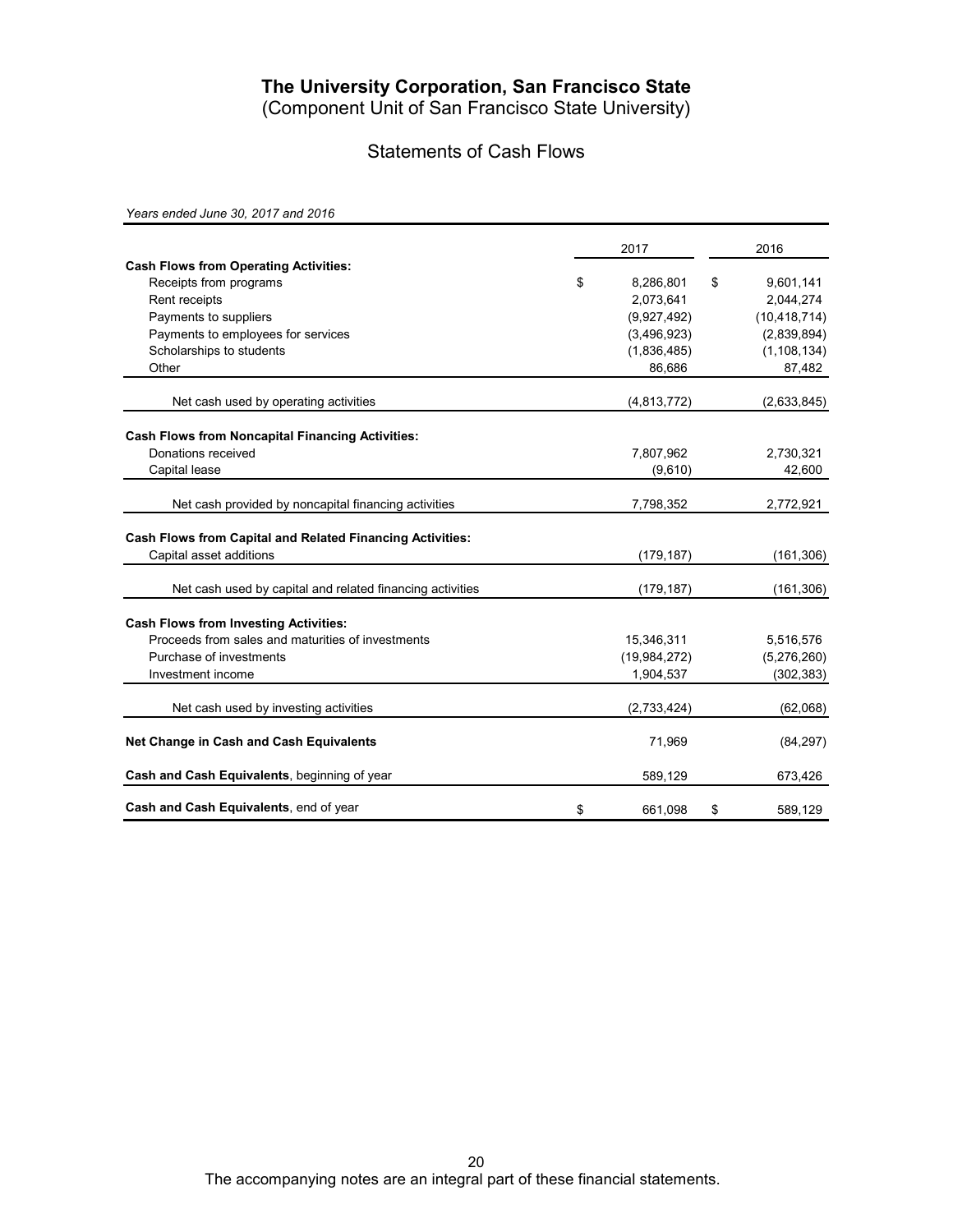(Component Unit of San Francisco State University)

### Statements of Cash Flows

*Years ended June 30, 2017 and 2016*

|                                                                                            | 2017              | 2016              |  |  |
|--------------------------------------------------------------------------------------------|-------------------|-------------------|--|--|
| Reconciliation of Operating Loss to Net Cash<br><b>Flows Used by Operating Activities:</b> |                   |                   |  |  |
| Operating loss                                                                             | \$<br>(3,551,846) | \$<br>(2,448,560) |  |  |
|                                                                                            |                   |                   |  |  |
| Adjustments to reconcile operating loss to net cash                                        |                   |                   |  |  |
| flows used by operating activities:                                                        |                   |                   |  |  |
| Depreciation                                                                               | 224,592           | 254,355           |  |  |
| Changes in assets and liabilities:                                                         |                   |                   |  |  |
| Accounts receivable and pledges receivable                                                 | (1,439,529)       | (104, 520)        |  |  |
| Prepaid expenses                                                                           | 9.382             | (3,555)           |  |  |
| Accounts payable                                                                           | 919,367           | 57,396            |  |  |
| Deferred revenue                                                                           | (35, 532)         | (34, 224)         |  |  |
| Payable to related parties                                                                 | (927, 757)        | (380, 864)        |  |  |
| Accrued salaries and benefits payable                                                      | 6.618             | 17,247            |  |  |
| Accrued compensated absences                                                               | (19,067)          | 8,881             |  |  |
| Total adjustments                                                                          | (1,261,926)       | (185, 284)        |  |  |
| Net cash used by operating activities                                                      | \$<br>(4,813,772) | \$<br>(2,633,845) |  |  |
| <b>Supplemental Disclosures of Cash Flow Activity:</b>                                     |                   |                   |  |  |
| Non-cash activity:                                                                         |                   |                   |  |  |
| Transfer of assets to San Francisco State University                                       | \$<br>8.385       | \$<br>6.542       |  |  |
| Donation of stock received                                                                 | \$<br>1,085,346   | \$<br>6,202       |  |  |
| Unrealized gain/loss                                                                       | \$<br>350,340     | \$<br>(878, 759)  |  |  |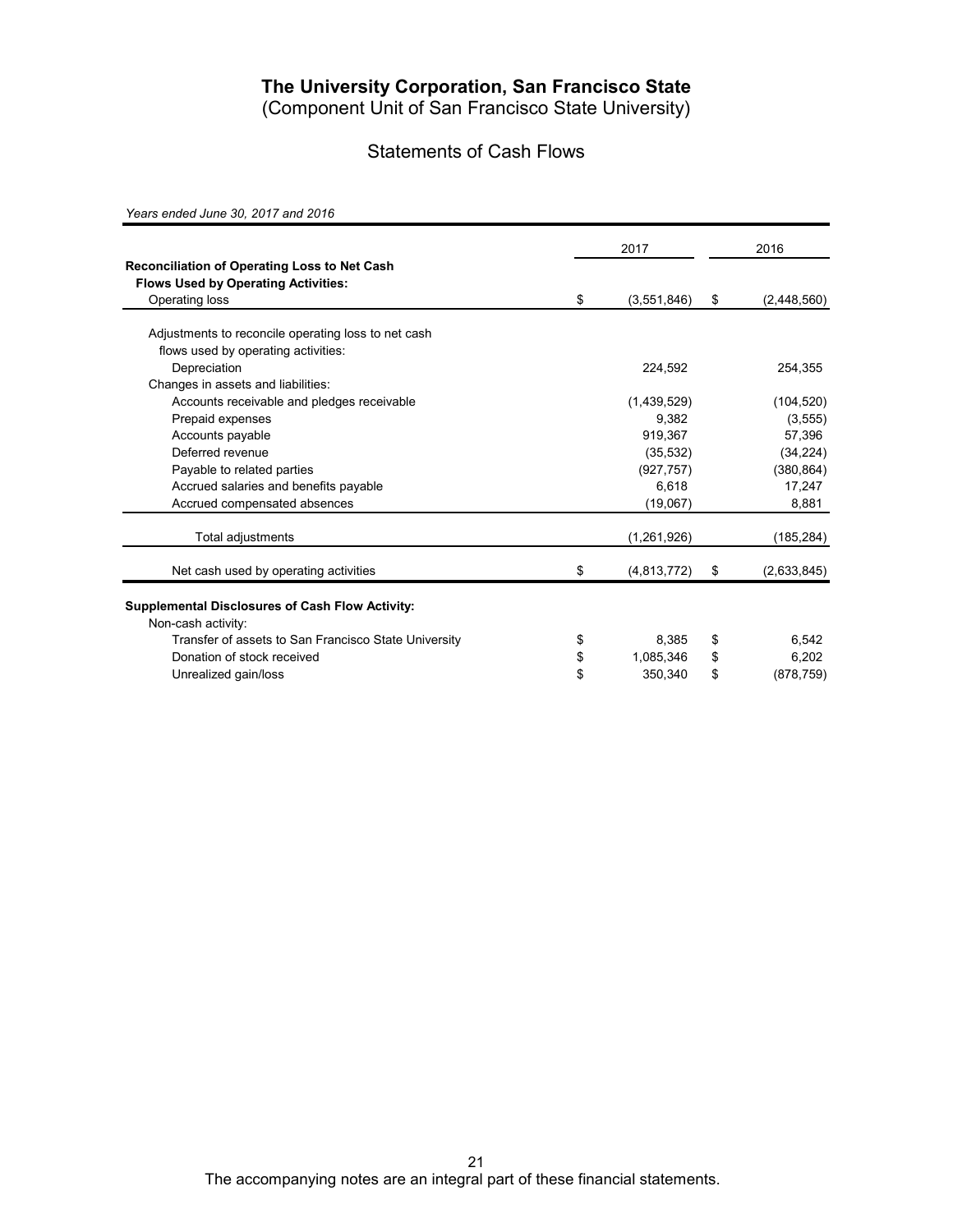Notes to Financial Statements June 30, 2017 and 2016

#### **Note 1 - Organization:**

The University Corporation, San Francisco State (the Corporation), formerly the San Francisco State University Foundation, Inc., is a nonprofit, tax-exempt California corporation. The Corporation serves as an auxiliary organization of San Francisco State University. The Corporation is a component unit of San Francisco State University (the University).

The Corporation was established in 1946 for the purpose of promoting and assisting the University through administration of educational projects, university research and development projects, commercial services and community outreach programs. The Corporation has grants, contracts and agreements with state, local and private agencies and organizations.

The Corporation, as of July 1, 2012, became the only member of the Franciscan Shops, a nonprofit member corporation. The Franciscan Shops was formerly an auxiliary of the University, collectively "the Corporation". For 2015, the financial statements of the Franciscan Shops were incorporated into the financial statements of the Corporation. During fiscal year 2016, the Corporation successfully merged the Franciscan Shops into the Corporation with the Corporation being the surviving entity.

#### **Note 2 - Summary of Significant Accounting Policies:**

#### a. Basis of Presentation

The basic financial statements required by the Governmental Accounting Standards Board (GASB) Statement Nos. 34, 35 and 36 include a statement of net position, a statement of revenues, expenses and changes in net position and a statement of cash flows. As a component unit of a public institution, the Corporation has chosen to present its basic financial statements using the reporting model for special purpose governments engaged only in business-type activities. This model allows all financial information for the Corporation to be reported in a single column in each of the basic financial statements. In accordance with the business-type activities reporting model, the Corporation prepares its statement of cash flows using the direct method.

The accompanying financial statements have been prepared using the economic resources measurement focus and the accrual basis of accounting in accordance with accounting principles generally accepted in the United States of America, as prescribed by GASB. Revenues are recorded when earned and expenses are recorded when a liability is incurred, regardless of the timing of related cash flows. Generally, grants, contributions and similar items are recognized as revenue as soon as all eligibility requirements have been met.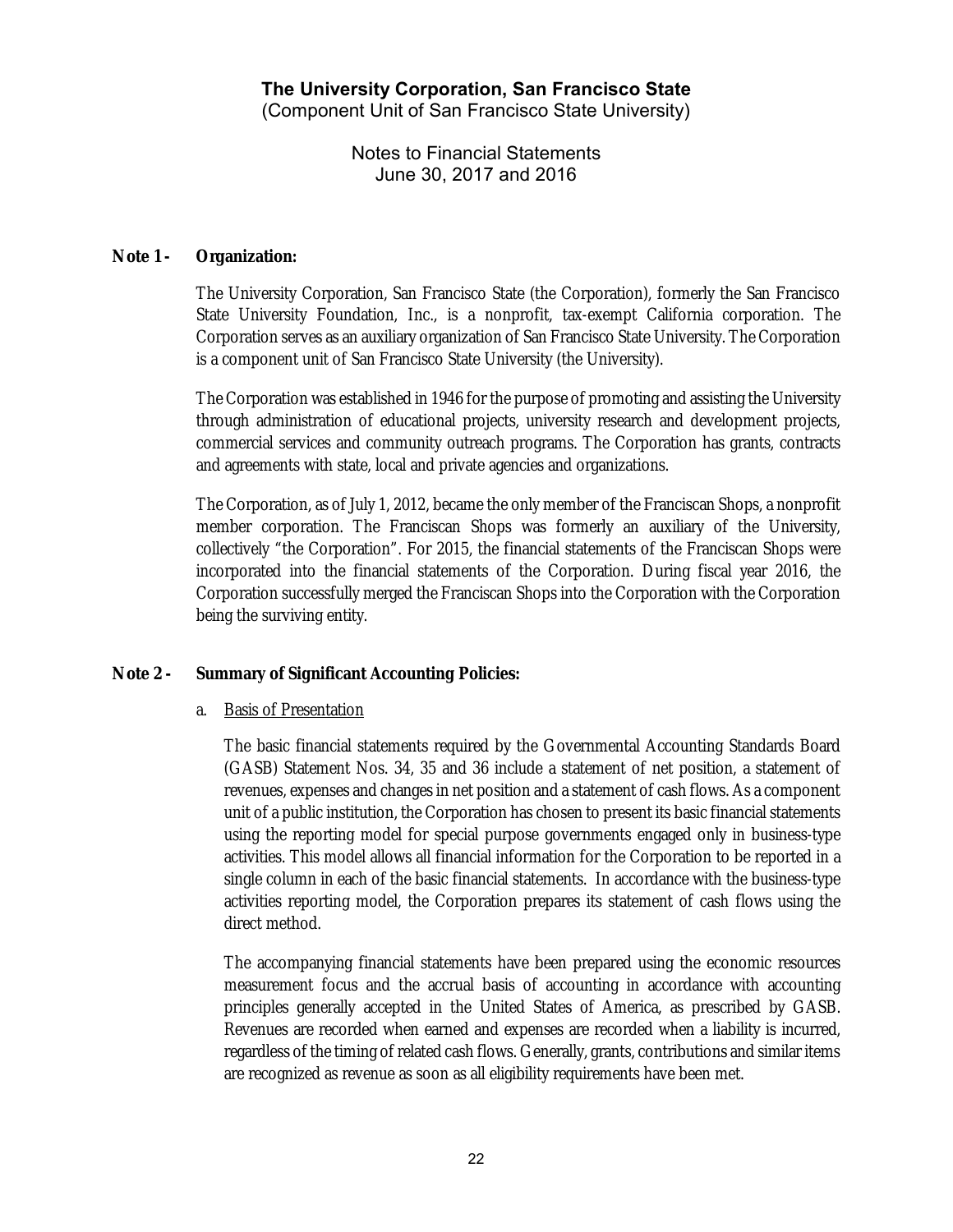Notes to Financial Statements June 30, 2017 and 2016

#### **Note 2 - Summary of Significant Accounting Policies, Continued:**

The Corporation considers assets to be current that can reasonably be expected, as part of its normal business operations, to be converted to cash and be available for liquidation of current liabilities within twelve months of the date of the statement of net position. Liabilities that reasonably can be expected, as part of the Corporation's normal business operations, to be liquidated within twelve months of the date of the statement of net position are considered to be current. All other assets and liabilities are considered to be noncurrent, with the exception of those amounts that are required to be reported as deferred outflows or inflows of resources. The Corporation follows GASB 63 and 65 which provide guidance for reporting deferred outflows of resources, deferred inflows of resources, and net position in a statement of financial position and related disclosures. The standard defines deferred outflows or inflows of resources as transactions that result in the consumption or acquisition of net assets in one period that are applicable to future periods.

The Corporation's net assets are classified into the following categories:

- *Invested in Capital Assets*: Capital assets, net of accumulated depreciation.
- *Restricted, Nonexpendable*: Net assets subject to externally imposed conditions that the Corporation retains in perpetuity. Net assets in this category consist of endowments.
- *Restricted, Expendable*: Net assets subject to externally imposed conditions that can be fulfilled by the actions of the Corporation or by the passage of time. This category includes grants, contracts, scholarships and fellowships.
- *Capital Projects*: Net assets subject to externally imposed conditions whose restricted use is for capital projects which can be fulfilled by the actions of the Corporation.
- *Unrestricted*: This represents all unrestricted net assets. Unrestricted net assets may be designated for use by management or the Board of Directors. As of June 30, 2017 and 2016, the Corporation maintains operating and capital reserves of approximately \$1,762,637 and \$875,000, respectively.

#### b. Cash and Cash Equivalents

Cash and cash equivalents consist of unrestricted cash, checking accounts, savings accounts and money market funds held outside of investment brokerage accounts with an original maturity date of three months or less.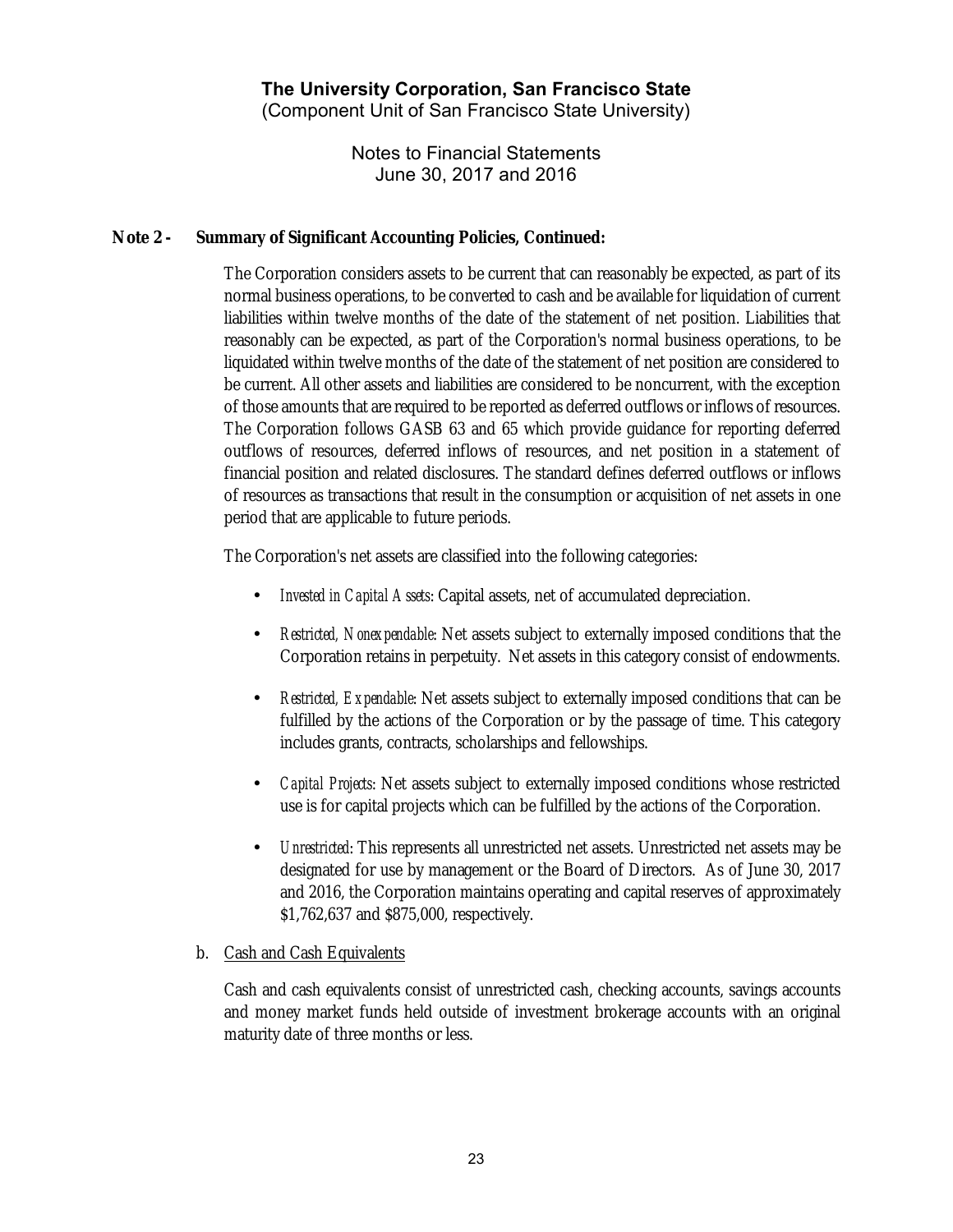Notes to Financial Statements June 30, 2017 and 2016

#### **Note 2 - Summary of Significant Accounting Policies, Continued:**

Custodial Credit Risk - In the case of bank deposits, this is the risk that in the event of a bank failure, the Corporation's deposits may not be returned. The Corporation does not have a formal policy addressing custodial credit risk for its bank deposits. Though the Corporation is not a government agency, the financial institutions, in which the Corporation makes its deposits, have collateralized the deposits in accordance with section 53601 et. Seq. of the California Government Code. Wells Fargo is a financial institution whereby Federal Deposit Insurance Corporation (FDIC) insures deposits. Deposits of more than the \$250,000 insured amount will be collateralized by the bank by pledging identifiable collateral according to statute. Periodically, throughout the years ended June 30, 2017 and 2016, the Corporation maintained balances in excess of the federally insured limits.

c. Accounts Receivable, Net

Accounts receivable includes amounts due from special projects, business services, contracts and other receivables from the University. Accounts receivable of \$526,884 and \$691,970 as of June 30, 2017 and 2016, respectively, are shown net of an allowance for uncollectible accounts of \$0 and \$25,000, respectively.

#### d. Pledges Receivable, Net

Pledges receivable are unconditional promises of private gifts to the Corporation. Pledges meeting the requirements specified by GASB Statement No. 33, *Accounting and Financial Reporting for Non-exchange Transactions* (GASB 33), are included in the financial statements as pledges receivable and recognized as revenue in the period pledged. Pledges extending beyond one year are discounted to recognize the present value of the future cash flows.

| Pledges Receivable, Net as of June 30, |   | 2017      |    | 2016    |  |  |
|----------------------------------------|---|-----------|----|---------|--|--|
| One year                               | S | 634.513   | S  | 456,009 |  |  |
| Two to five                            |   | 1.950.668 |    | 524,557 |  |  |
| Total                                  | S | 2,585,181 | \$ | 980,556 |  |  |

In subsequent years, this discount is accreted and recorded as additional contribution revenue in accordance with donor-imposed restrictions, if any. In addition, pledges are recorded net of an allowance. The allowance for uncollectible pledges is determined by management. Discounts are computed using risk-adjusted market rates. Amortization of the discounts is included in grants and contracts revenue. The discount rate used to calculate the present value of pledges is 4.25% for fiscal year 2017 and 3.50% for fiscal year 2016. The pledge receivable discount at June 30, 2017 and 2016 is approximately \$129,700 and \$39,600, respectively. Conditional promises and intentions to pledge are recognized as receivables and revenue when the specific condition and/or eligibility and recognition requirement is met.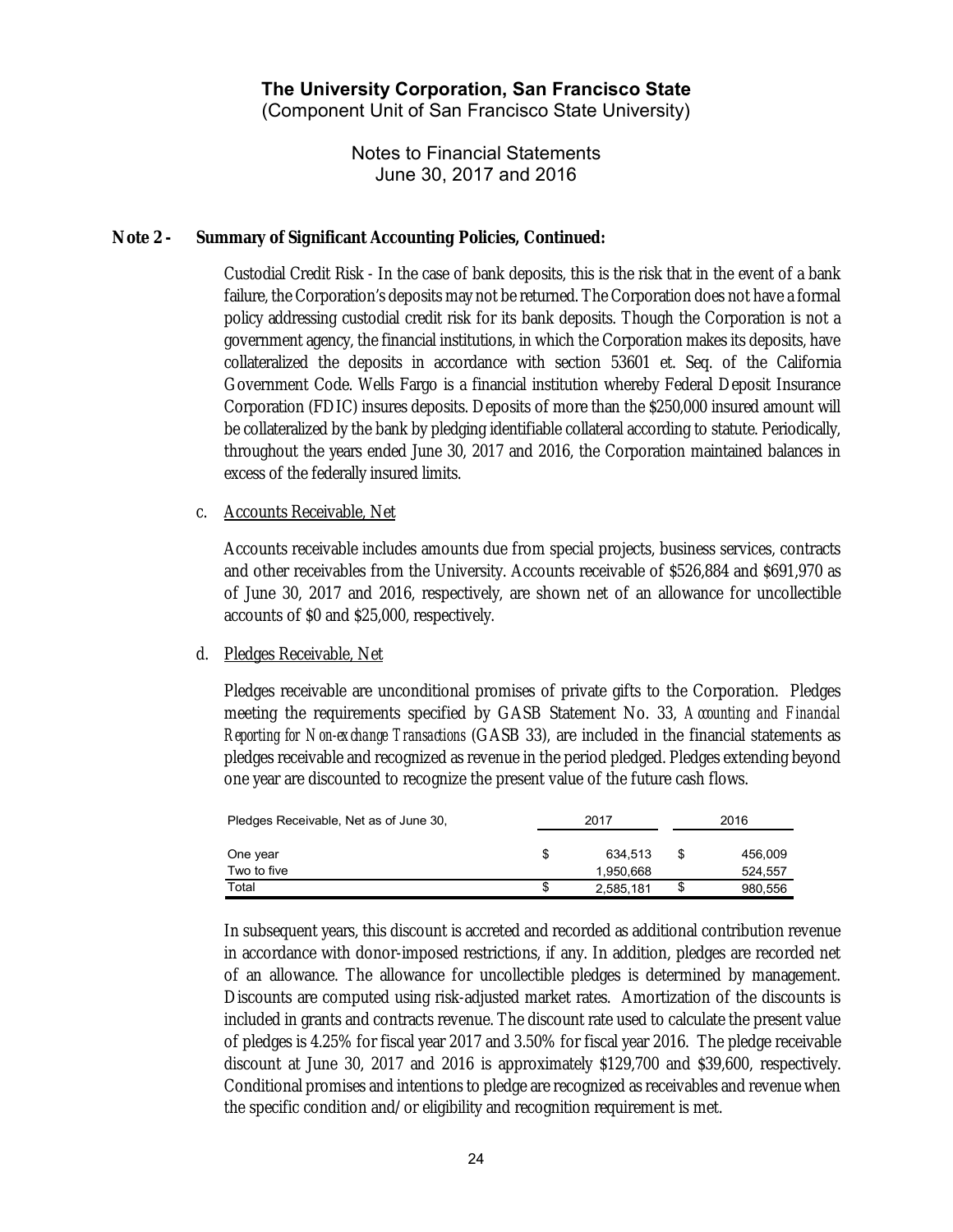Notes to Financial Statements June 30, 2017 and 2016

#### **Note 2 - Summary of Significant Accounting Policies, Continued:**

The pledge receivable balance also includes annuities which are held by the CSU Foundation ("CSU Foundation") on behalf of the Corporation, which serves as the designated entity for the University to collect and administer current use gifts. The annuities have been recorded at present value of the total annuity. The annuity recorded was approximately \$112,400 and \$0 as of June 30, 2017 and 2016, respectively.

#### e. Investments

Investments are stated at fair value. The Corporation pools available resources into savings, management and investment accounts.Interest and dividends earned are allocated to the respective funds, net of fees, based on the ratio of a fund's invested resources to the total amount invested.

Investments in alternative investments are based upon fair values of the underlying assets as reported by the entities in their financial statements or as determined by the fund manager. In some cases, the underlying assets are marketable securities with quoted market prices. In other situations, the underlying assets are not marketable, and valuations are determined by the fund managers. Due to the inherent uncertainty of valuation of non-marketable and restricted investments, those estimated values may differ significantly from the values that would have been used had a ready market for the securities existed, and the differences could be material. Additionally, these investments may have liquidity constraints, including lock up periods of a quarter or longer.

#### f. Restricted Investments

Investments made from donor-restricted endowments are pooled with the Corporation's other investments. Any appreciation of such investments is tracked separately and recorded in unrestricted net assets as long as the donor has not restricted those earnings. The Uniform Prudent Management of Institutional Funds Act (UPMIFA) passed in July 2006 and adopted by California in 2008 authorizes an institution to spend the amount it deems prudent considering the donor's intent, the purposes of the fund and relevant economic factors. According to the Corporation's policy, up to 4% of the earnings may be distributed each year. Earnings available for distribution are identified as interest, dividends and realized gains and losses and are calculated quarterly based on the average daily balance of the portfolio.

The Corporation invests these funds to produce current income to meet spending needs and to preserve the real value of the endowment principal. The payout policy objective is interlinked with the investment objectives for the total fund and has been formulated in the context of the overarching goal for prudent management of endowments: to optimize the balance between preserving the real (after inflation) long-term purchasing power of the endowment principal with the need to make annual distributions to campus beneficiaries.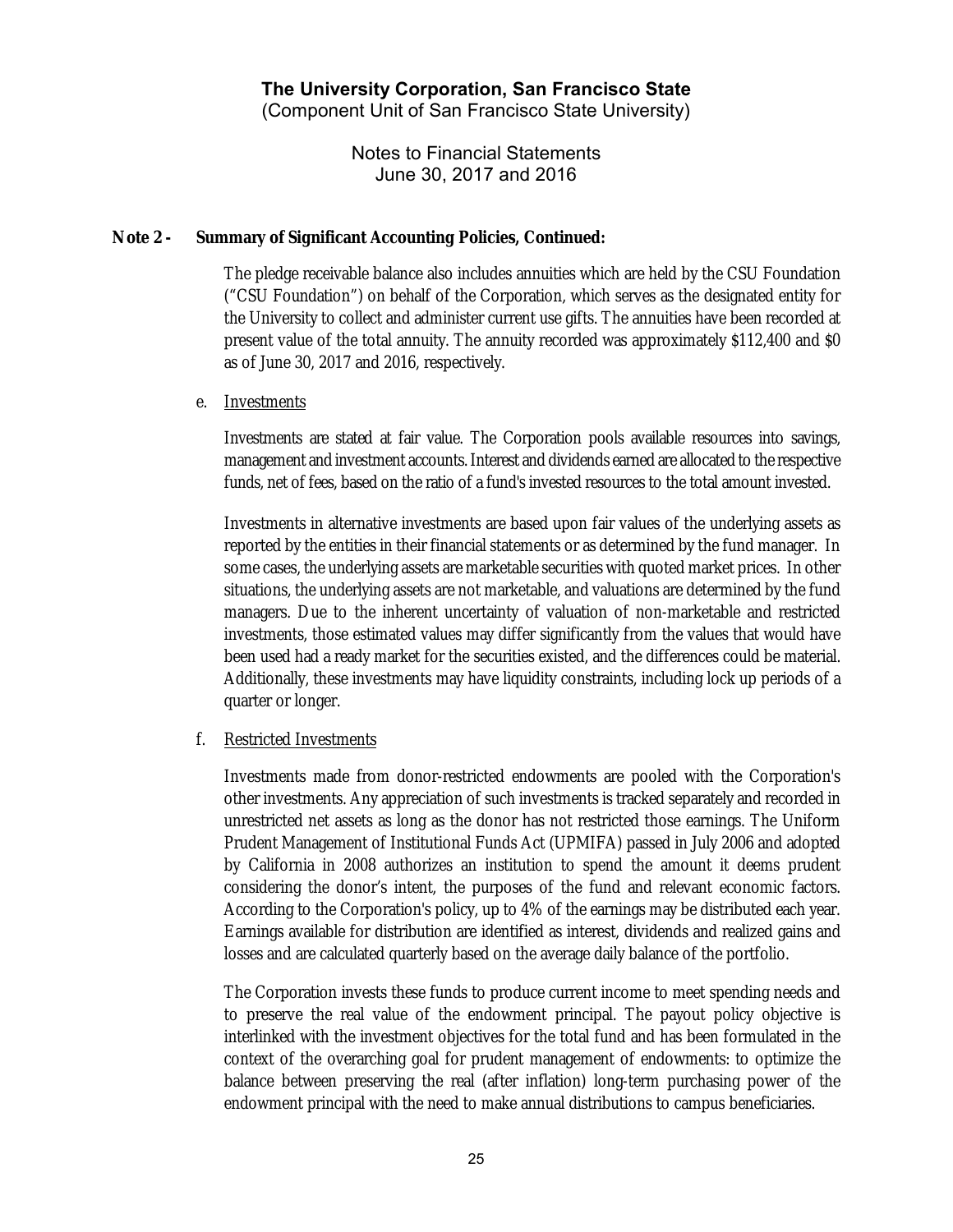Notes to Financial Statements June 30, 2017 and 2016

#### **Note 2 - Summary of Significant Accounting Policies, Continued:**

g. Capital Assets

Capital assets, which include property, leasehold improvements and equipment, are stated at cost. Depreciation is computed using the straight-line method over the estimated useful lives of the assets, which range from five to ten years for equipment and ten to thirty years for buildings and related improvements. Property and equipment with a value of less than \$5,000 is not capitalized. Annually, the Corporation transfers ownership of the capital assets belonging to closed projects to the University, where appropriate. In addition, the Corporation also transfers capital assets purchased by Corporation projects when those assets are requested to be transferred to the University. The net book value of transfers made to the University during the fiscal year ended June 30, 2017 amounted to \$8,385. The net book value of transfers made to the University during the fiscal year ended June 30, 2016 amounted to \$6,542.

h. Compensated Absences

Employees accrue annual vacation leave based on length of service and job classification.

i. Revenue and Expenses

The Corporation classifies operating revenues into six categories: program revenue, grants and contracts, programs funded by related parties, retail revenue, rental income and other revenues. Program revenue, grants and contracts, and programs funded by related parties are derived from program-specific grants and contracts and contributions arising from exchange transactions with federal, state, local, private foundation and individual contributions restricted for a particular program. Programs funded by related parties represent primarily revenue transferred from the San Francisco State University Foundation for scholarships and campus programs.

The retail revenue and expenses category includes revenue from the operation of two convenience stores, the 24-hour automated vending machine and a copy center. The balance relates to commission revenue from the operator of the University's bookstore.

Rental income is revenue generated from food vendors and commercial space leased to various corporations.

Other revenues are revenues which are not required to be reported under program revenue or rental income.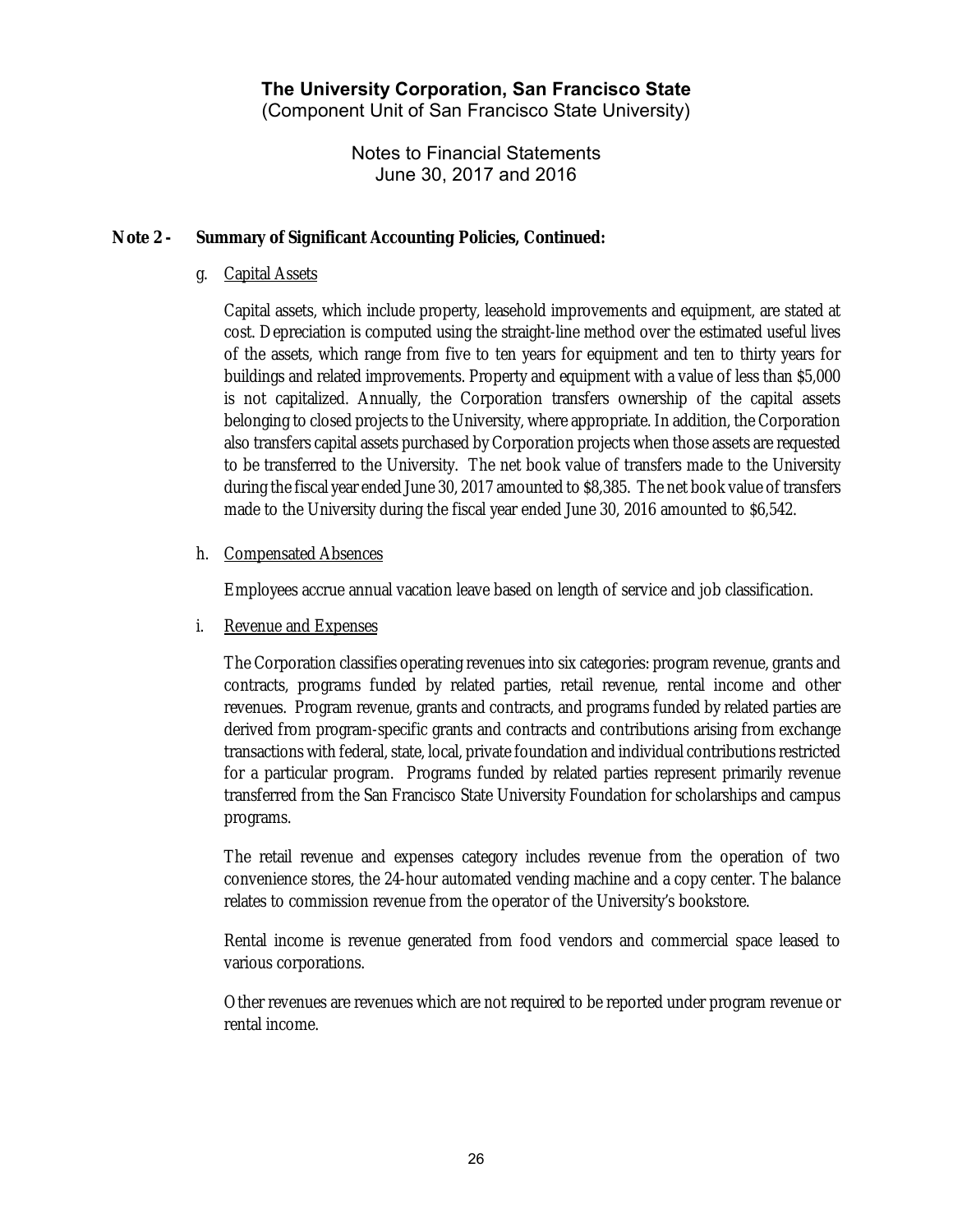Notes to Financial Statements June 30, 2017 and 2016

#### **Note 2 - Summary of Significant Accounting Policies, Continued:**

The non-operating revenue and expenses category includes revenue from restricted and unrestricted contributions where the restrictions have been met, and transfers. This category also includes investment returns which are net of administrative fees charged per the investment policy (such as interest, dividends and net realized and unrealized gains and losses).

### j. Use of Estimates

The preparation of financial statements, in conformity with accounting principles generally accepted in the United States of America, requires management to make estimates and assumptions that affect certain reported amounts and disclosures. Accordingly, actual results could differ from those estimates.

### k. Income Taxes

The Corporation is a not-for-profit corporation and is exempt from federal and state income taxes under provisions of section  $501(c)(3)$  of the Internal Revenue Code and the California Tax Code. Continuance of such exemption is subject to compliance with laws and regulations of the taxing authorities. Certain activities considered unrelated to the tax exempt purposes of the Corporation may generate income that is taxable. No provision has been recorded for income taxes, as the net income, if any, from unrelated business in the opinion of management; it is not material to the basic financial statements taken as a whole. The open tax years are generally the years ended June 30, 2013 through June 30, 2016 for federal tax purposes and the years ended June 30, 2012 through June 30, 2016 for California tax purposes.

l. Fair Value Measurement

The GASB issued Statement No. 72, *Fair Value Measurement and Application (February 2015)*. This statement addresses accounting and financial reporting issues related to fair value measurements. The definition of fair value is the price that would be received to sell an asset or paid to transfer a liability in an orderly transaction between market participants at the measurement date. This statement provides guidance for determining a fair value measurement for financial reporting purposes. This statement also provides guidance for applying fair value to certain investments and disclosures related to all fair value measurements.

- Level 1 Quoted prices (unadjusted) in active markets for identical assets or liabilities that a government can access at the measurement date.
- Level 2 Inputs (other than quoted market prices included within Level 1) that are observable for the asset/liability, either directly or indirectly.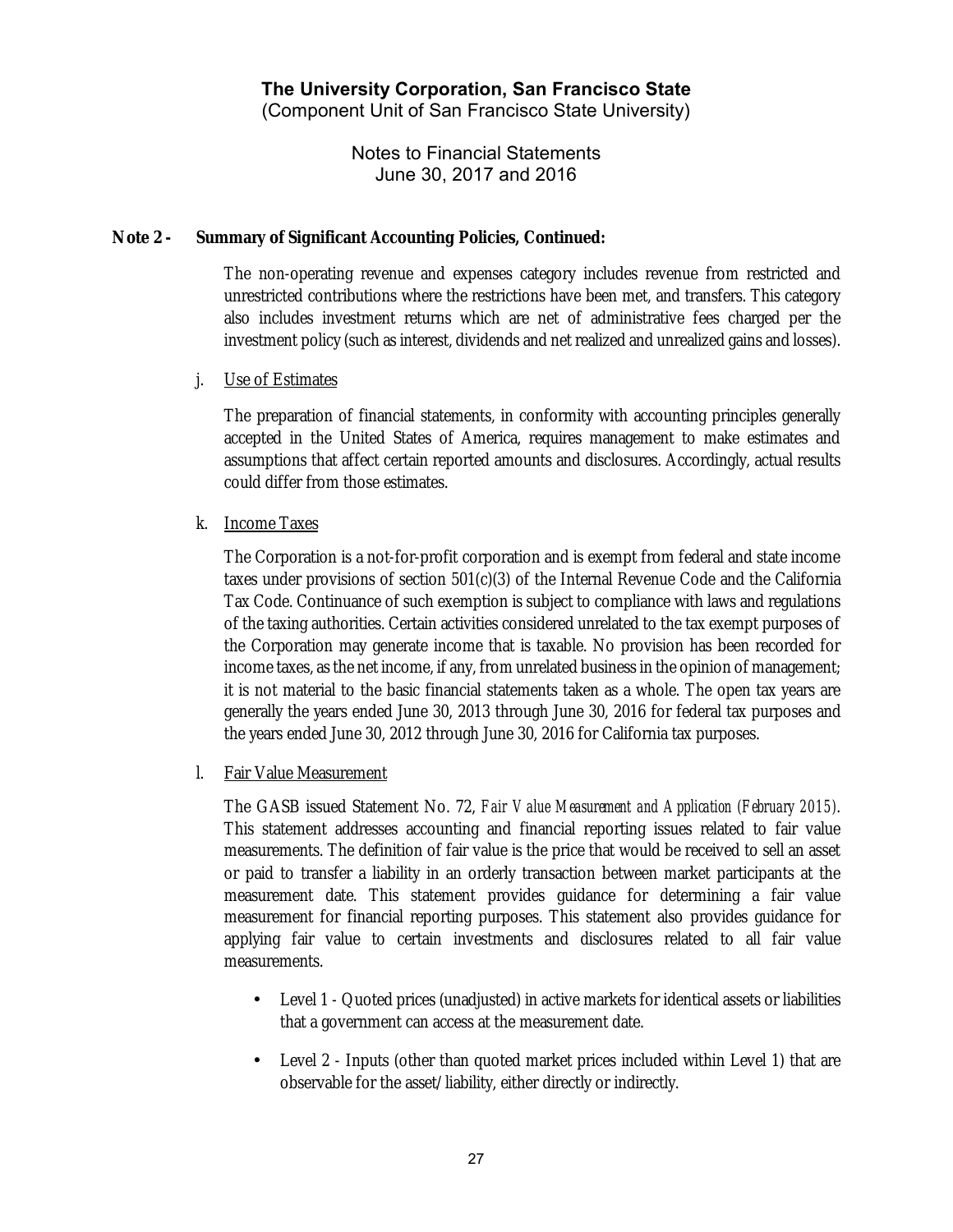Notes to Financial Statements June 30, 2017 and 2016

#### **Note 2 - Summary of Significant Accounting Policies, Continued:**

- Level 3 Unobservable inputs for the asset/liability; used to the extent that observable inputs are not available.
- m. Capital Lease

In April 2015, the Corporation entered into a capital lease agreement with a third party for copier equipment for Ctrl P. This agreement expires in May 2020, is payable in monthly installments of \$769 and \$348, and bears an effective annual interest rate of 10.79% and 8.07%, respectively. The amount paid in 2017 principal and interest was \$9,610 and \$3,797, respectively. The amount of the leased assets is \$52,679.

The minimum lease payments required by the lease are as follows:

Year ending June 30:

| 2018                                           | S | 13,406  |
|------------------------------------------------|---|---------|
| 2019                                           |   | 13.406  |
| 2020                                           |   | 11,172  |
| Total minimum lease payments                   |   | 37,984  |
| Less amount representing interest              |   | (4,994) |
| Present value of future minimum lease payments | S | 32.990  |

#### **Note 3 - Investments:**

Investments consist of the following as of June 30, 2017:

|                              |            |            |         |            |             |  | Investment Maturities (Years) |  |           |   |           |
|------------------------------|------------|------------|---------|------------|-------------|--|-------------------------------|--|-----------|---|-----------|
|                              | Fair Value |            | <1 Year |            | l – 5 Years |  | $6 - 10$ Years                |  | 10+ Years |   | Other     |
| Local agency investment fund |            | 7.478.143  | S       | 7.478.143  | \$          |  | $\overline{\phantom{a}}$      |  |           | J |           |
| Broker money market funds    |            | 268,068    |         | 268,068    | -           |  | $\overline{\phantom{a}}$      |  |           |   |           |
| Corporate debt securities    |            | 8,917,156  |         | 8,917,156  |             |  | $\overline{\phantom{a}}$      |  |           |   |           |
| Mutual funds                 |            | 4,992,347  |         | 4,992,347  |             |  | -                             |  |           |   |           |
| Equity securities            |            | 7.342.726  |         | 7.342.726  |             |  |                               |  |           |   |           |
| Alternative investments      |            | 1,003,885  |         |            |             |  |                               |  |           |   | 1,003,885 |
|                              |            | 30,002,325 |         | 28,998,440 | \$          |  |                               |  |           |   | 1,003,885 |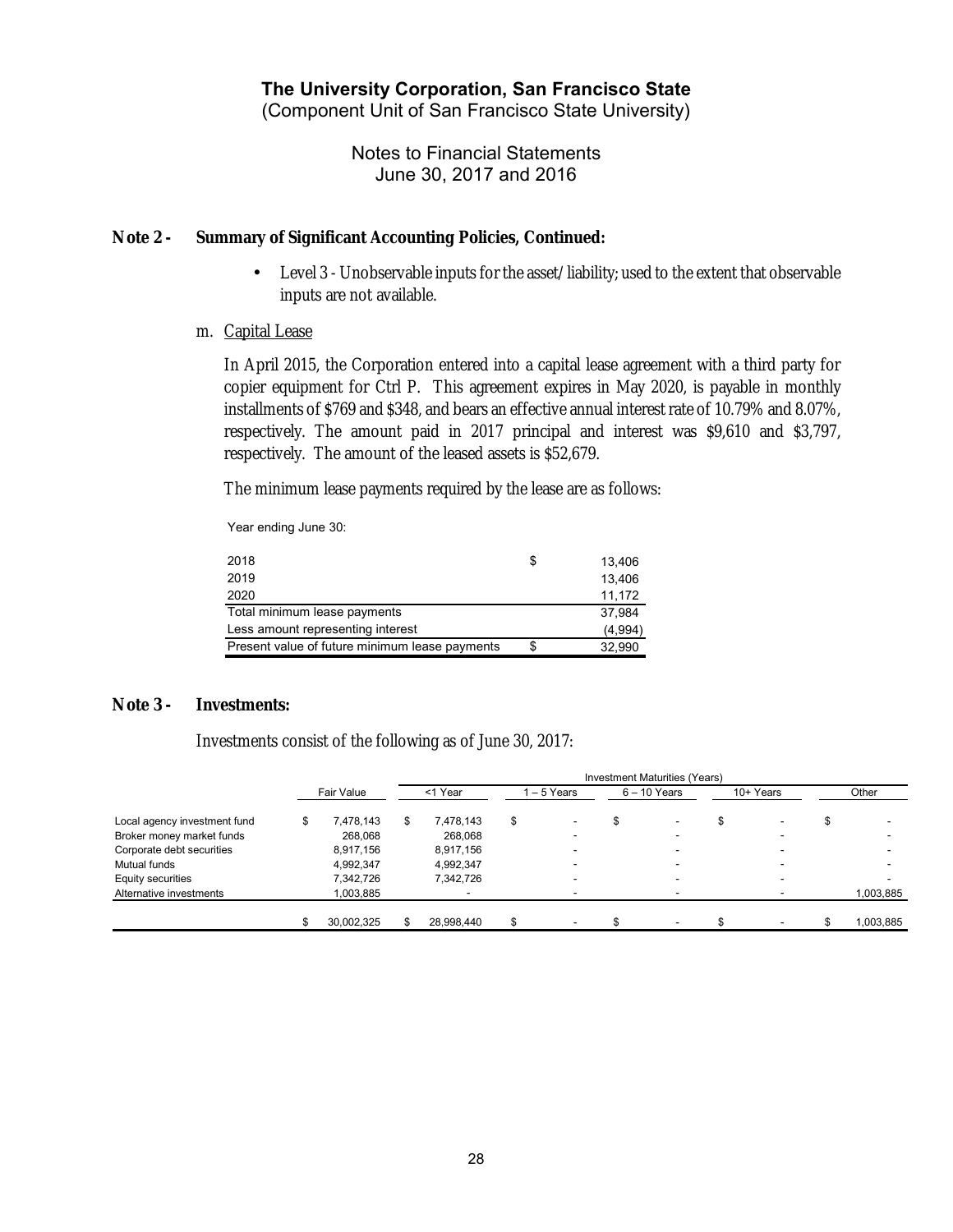(Component Unit of San Francisco State University)

Notes to Financial Statements June 30, 2017 and 2016

#### **Note 3 - Investments, Continued:**

Investments consist of the following as of June 30, 2016:

|                              |            |            |                  |           | Investment Maturities (Years) |                |           |       |
|------------------------------|------------|------------|------------------|-----------|-------------------------------|----------------|-----------|-------|
|                              | Fair Value |            |                  | <1 Year   | - 5 Years                     | $6 - 10$ Years | 10+ Years | Other |
| Local agency investment fund | \$         | 4.826.564  | \$<br>4,826,564  | \$        | ۰                             |                |           |       |
| Broker money market funds    |            | 2.989.129  | 2,989,129        |           |                               |                |           |       |
| Treasury securities          |            | .400.544   | 5.164            | 1.062.434 | 332.946                       |                |           |       |
| Asset-backed securities      |            | 1,027,072  | 1.790            | 200.661   | 124.277                       | 700.344        |           |       |
| Municipal securities         |            | 35.069     | 460              | 34.609    |                               |                |           |       |
| Corporate debt securities    |            | 998.775    | 69.260           | 360.044   | 522.124                       | 47,347         |           |       |
| Mutual funds                 |            | 6.919.755  | 6.919.755        |           |                               |                |           |       |
| Equity securities            |            | 7,232,867  |                  |           |                               |                | 7,232,867 |       |
|                              | \$         | 25,429,776 | \$<br>14,812,123 | 1,657,748 | 979,347                       | 747.691        | 7,232,867 |       |

Investment return for the years ended June 30, 2017 and 2016 consists of the following:

|                                                               |   | 2017                 |   | 2016                  |
|---------------------------------------------------------------|---|----------------------|---|-----------------------|
| Interest and dividends<br>Realized and unrealized gain (loss) | S | 420,254<br>1,484,283 | S | 671,573<br>(973, 956) |
|                                                               | S | 1,904,537            | S | (302, 383)            |

*Interest Rate Risk* - The Corporation mitigates its interest rate risk through the use of professional money managers that use their judgment on the selection of debt securities. The Corporation does not currently have a formal policy on future maturity limitations.

*Credit Risk* - The Corporation's investment policy provides that all investments must be rated at least investment grade by one nationally recognized ratings agency. In the event that an investment falls below investment grade, the manager must notify the Corporation of the downgrade and provide a recommended course of action. Securities rated BBB are limited to 10% of the managers' bond portfolio, and the maximum exposure to an issuer rated BBB is limited to 3% of the Corporation's fixed income holdings.

*Concentration of Credit Risk* - Securities held in any one issuer are limited to 10% of a particular money manager's bond portfolio and 3% of the Corporation's total fixed income holdings. Individual equities are also mandated to be no more than 5% of the stock portfolio. As a result, no one issuer exceeds 5% of the Corporation's total investments.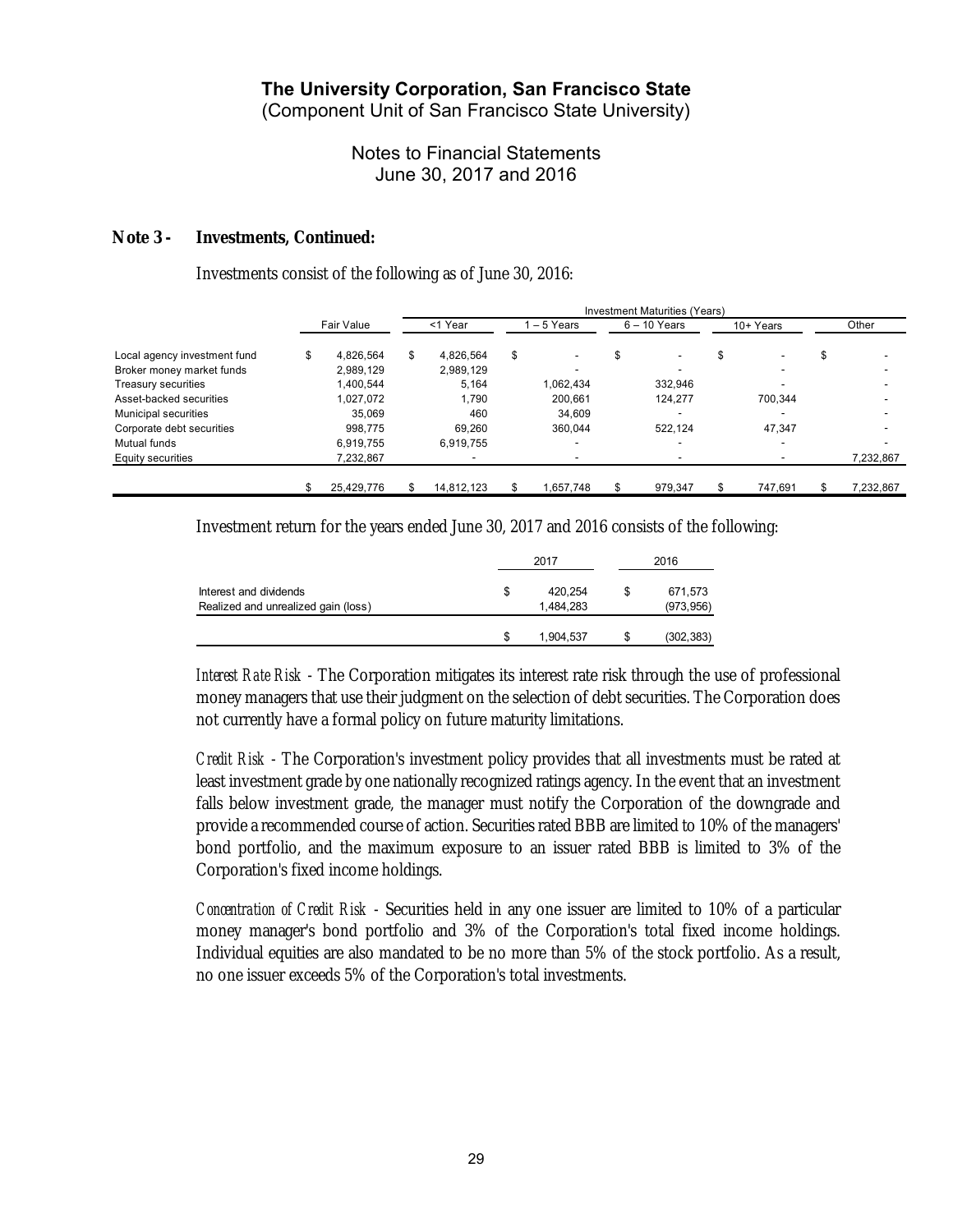Notes to Financial Statements June 30, 2017 and 2016

#### **Note 3 - Investments, Continued:**

*Custodial Credit Risk* - Custodial credit risk represents the risk that, in the event of the failure of counterparty, the Corporation will not be able to recover the value of its investments or collateral securities that are in the possession of an outside party. The account held by UBS Financial Services, Inc. is insured with a combination of SIPC and other commercial insurance. SIPC coverage protects customers of a U.S. registered broker-dealer in the event the broker-dealer becomes financially insolvent and cannot return the full value of a customer's securities and cash in the broker-dealer's possession or control. SIPC covers each customer's account up to \$500,000, of which up to \$100,000 may be cash. Excess coverage follows the terms of SIPC coverage but covers each account up to its full net equity value, including all cash balances. CAPCO, an insurer who provides securities account protection for amounts in excess of SIPC, is rated A+ by Standard & Poor's. The Corporation does not have a formal policy covering custodial credit risk for its investments.

#### Local Agency Investment Fund (LAIF)

Under federal law, the state of California cannot declare bankruptcy, thereby allowing the Government Code Section 16429.3 to stand. This section states that "moneys placed with the Treasurer for deposit in the LAIF by cities, counties, special districts, nonprofit corporations, or qualified quasi-governmental agencies shall not be subject to either of the following: (a) transfer or loan pursuant to Sections 16310, 16312, or 16313, or (b) impoundment or seizure by any state official or state agency."

During the 2002 legislative session, California Government Code Section 16429.4 was added to the LAIF's enabling legislation. The section states that "the right of a city, county, city and county, special district, nonprofit corporation, or qualified quasi-governmental agency to withdraw its deposited moneys from the LAIF, upon demand, may not be altered, impaired, or denied in any way, by any state official or state agency based upon the state's failure to adopt a State Budget by July 1 of each new fiscal year."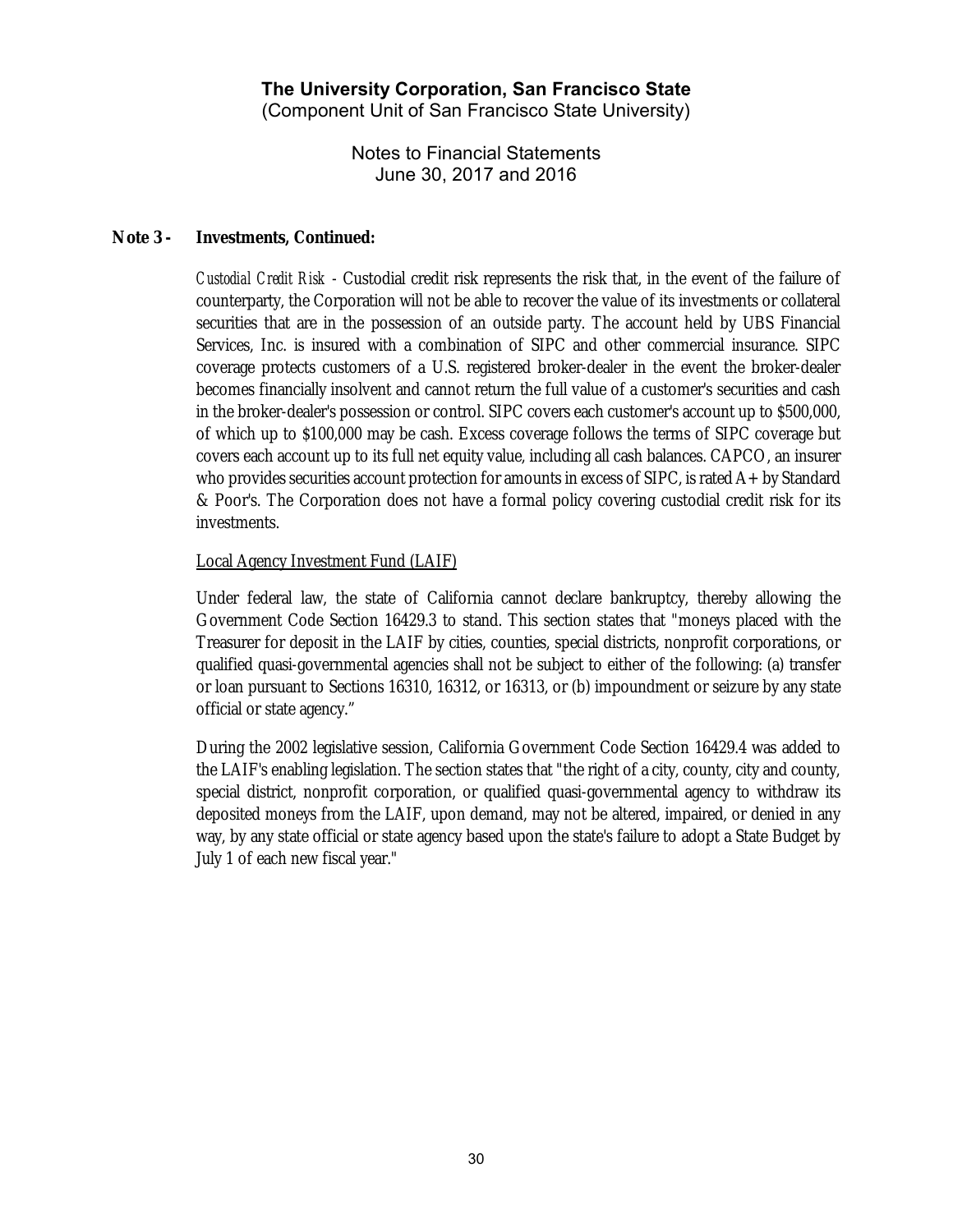(Component Unit of San Francisco State University)

### Notes to Financial Statements June 30, 2017 and 2016

#### **Note 4 - Fair Value Measurement:**

At June 30, 2017 and 2016, the Corporation investments consist of cash and money market funds of \$268,068 and \$2,889,129, respectively, and the following assets which are classified by level within the valuation hierarchy on a recurring basis at June 30:

|                              |                          |                                | 2017                           |                          |                 |
|------------------------------|--------------------------|--------------------------------|--------------------------------|--------------------------|-----------------|
|                              | Level 1                  | Level 2                        | Level 3                        | <b>NAV</b>               | Total           |
| Local agency investment fund | \$                       | \$<br>$\overline{\phantom{a}}$ | \$<br>$\overline{\phantom{0}}$ | \$<br>7,478,143          | \$<br>7,478,143 |
| Corporate debt securities    | 8,917,156                | -                              | $\overline{\phantom{0}}$       |                          | 8,917,156       |
| Mutual funds                 | 4,992,347                |                                |                                | $\overline{\phantom{0}}$ | 4,992,347       |
| Equity securities            | 7,342,726                | $\overline{\phantom{0}}$       | $\overline{\phantom{0}}$       | $\overline{\phantom{0}}$ | 7,342,726       |
| Alternatives                 | $\overline{\phantom{a}}$ | $\overline{\phantom{0}}$       |                                | 1,003,885                | 1,003,885       |
|                              | 21,252,229               | \$<br>$\overline{\phantom{0}}$ | \$<br>$\overline{\phantom{0}}$ | \$<br>8,482,028          | 29,734,257      |

|                              | 2016    |                          |    |                          |    |                          |            |           |       |            |
|------------------------------|---------|--------------------------|----|--------------------------|----|--------------------------|------------|-----------|-------|------------|
|                              | Level 1 |                          |    | Level 3<br>Level 2       |    |                          | <b>NAV</b> |           | Total |            |
| Local agency investment fund | \$      |                          | \$ | $\overline{\phantom{a}}$ | \$ | $\overline{\phantom{0}}$ | \$         | 4,826,565 | \$    | 4,826,565  |
| Treasury securities          |         | 1,400,544                |    | $\overline{\phantom{0}}$ |    | $\overline{\phantom{0}}$ |            |           |       | 1,400,544  |
| Asset-backed securities      |         |                          |    | 1,027,072                |    | $\overline{\phantom{0}}$ |            |           |       | 1,027,072  |
| Municipal securities         |         | $\overline{\phantom{0}}$ |    | 35.069                   |    | $\overline{\phantom{0}}$ |            |           |       | 35,069     |
| Corporate debt securities    |         |                          |    | 998,775                  |    | $\overline{\phantom{0}}$ |            | ۰         |       | 998,775    |
| Mutual funds                 |         | 6,919,755                |    | ۰                        |    | -                        |            |           |       | 6,919,755  |
| Equity securities            |         | 4,897,558                |    | 2,335,309                |    |                          |            |           |       | 7,232,867  |
|                              | \$      | 13,217,857               | \$ | 4,396,225                | \$ | $\overline{\phantom{0}}$ | \$         | 4,826,565 |       | 22,440,647 |

#### **Note 5 - Endowments:**

Endowments held and administered by the Corporation at June 30, 2017 and 2016 are as follows:

|            | Restricted Net Assets - Nonexpendable |         |  |         |  |  |
|------------|---------------------------------------|---------|--|---------|--|--|
| Endowments |                                       | 613.935 |  | 583.336 |  |  |

The Corporation's investment policy during fiscal years 2017 and 2016 allowed a 4% annual payout based on the quarterly average daily balance of the fund. The 4% annual payout was not changed during the years, and disbursements were allowed.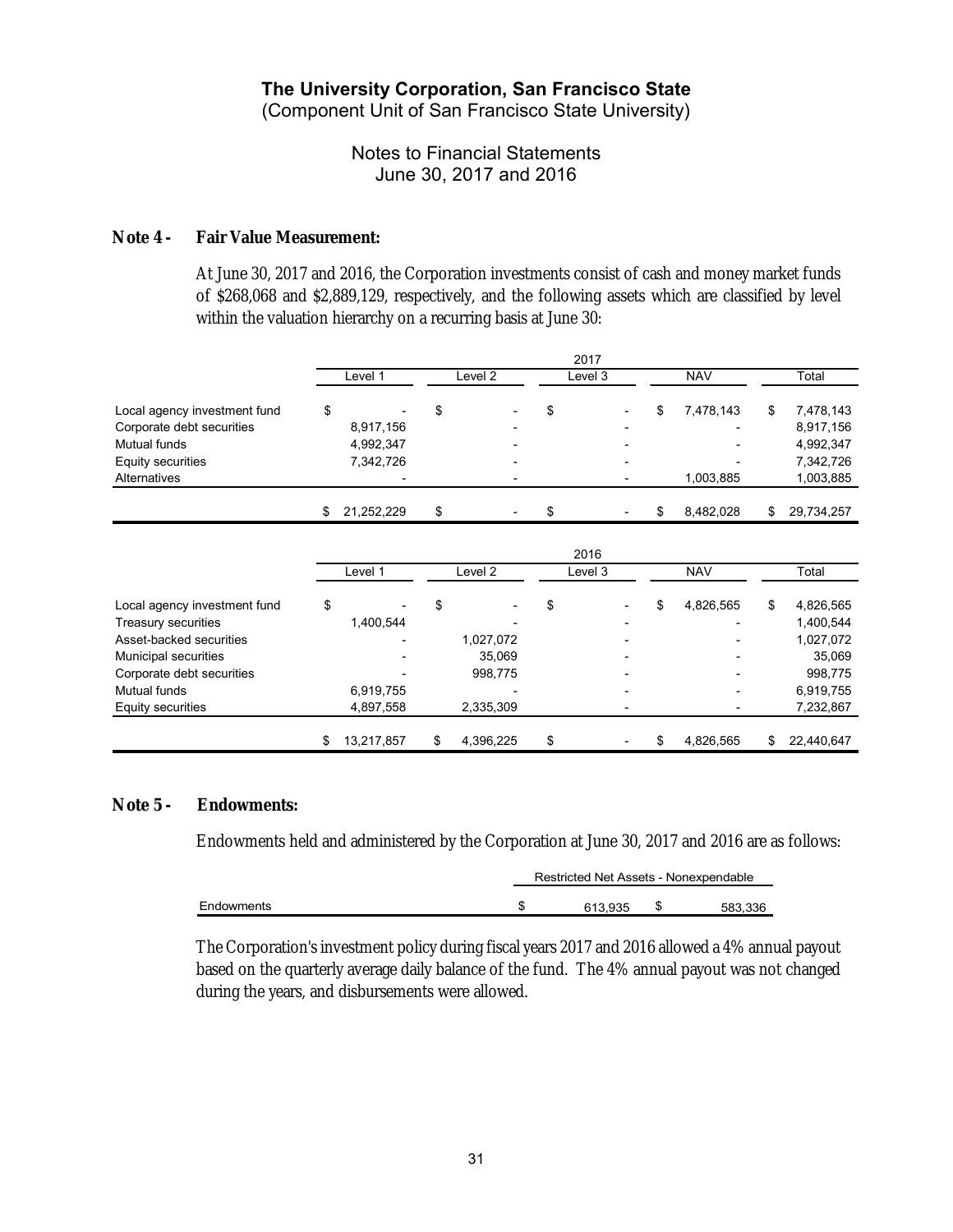(Component Unit of San Francisco State University)

### Notes to Financial Statements June 30, 2017 and 2016

#### **Note 6 - Capital Assets:**

#### The following is a roll forward schedule of capital assets for the year ended June 30, 2017:

|                                                                                  | <b>Balance</b><br>June 30, 2016 | Additions       | Reductions  | Transfers | <b>Balance</b><br>June 30, 2017 |
|----------------------------------------------------------------------------------|---------------------------------|-----------------|-------------|-----------|---------------------------------|
| Capital assets:<br>Leasehold improvements<br>Equipment, furniture, fixtures, and | \$<br>1,885,862                 | \$<br>50,627    | \$          | \$        | \$<br>1,936,489                 |
| project in progress                                                              | 2,156,227                       | 124,360         | (235, 986)  |           | 2,044,601                       |
| Total capital assets                                                             | 4,042,089                       | 174,987         | (235, 986)  |           | 3,981,090                       |
| Less accumulated depreciation:                                                   |                                 |                 |             |           |                                 |
| Leasehold improvements                                                           | 1,003,876                       | 142,147         |             |           | 1,146,023                       |
| Equipment, furniture, and fixtures                                               | 1,863,632                       | 82,445          | (235, 600)  |           | 1,710,477                       |
| Total accumulated depreciation                                                   | 2,867,508                       | 224,592         | (235, 600)  |           | 2,856,500                       |
| Net capital assets                                                               | \$<br>1,174,581                 | \$<br>(49, 605) | \$<br>(386) | \$        | \$<br>1,124,590                 |

Total depreciation expense for the year ended June 30, 2017 was \$224,592.

#### The following is a roll forward schedule of capital assets for the year ended June 30, 2016:

|                                    | Balance<br>June 30, 2015 | Additions      | Reductions |           | <b>Transfers</b> |    | Balance<br>June 30, 2016 |
|------------------------------------|--------------------------|----------------|------------|-----------|------------------|----|--------------------------|
| Capital assets:                    |                          |                |            |           |                  |    |                          |
| Leasehold improvements             | \$<br>1,812,249          | \$<br>73.613   | \$         |           | \$               | \$ | 1,885,862                |
| Equipment, furniture, and fixtures | 2,079,232                | 87,693         |            | (10,698)  |                  |    | 2,156,227                |
|                                    |                          |                |            |           |                  |    |                          |
| Total capital assets               | 3,891,481                | 161,306        |            | (10, 698) |                  |    | 4,042,089                |
| Less accumulated depreciation:     |                          |                |            |           |                  |    |                          |
| Leasehold improvements             | 864,583                  | 139.293        |            |           |                  |    | 1,003,876                |
| Equipment, furniture, and fixtures | 1,759,268                | 115,062        |            | (10,698)  |                  |    | 1,863,632                |
|                                    |                          |                |            |           |                  |    |                          |
| Total accumulated depreciation     | 2,623,851                | 254.355        |            | (10, 698) |                  |    | 2,867,508                |
| Net capital assets                 | \$<br>1,267,630          | \$<br>(93,049) | \$         |           | \$               | \$ | 1,174,581                |

Total depreciation expense for the year ended June 30, 2016 was \$254,355.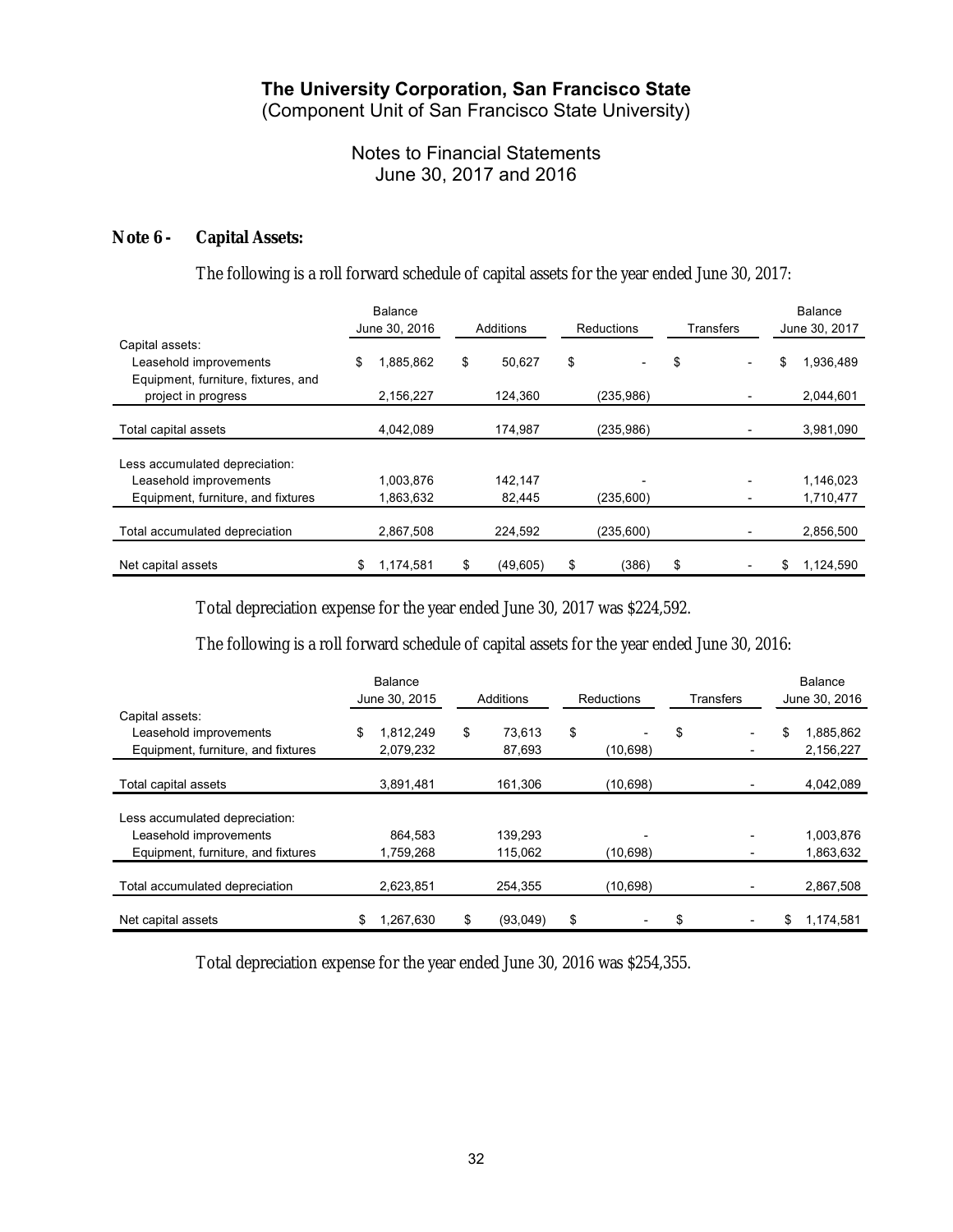Notes to Financial Statements June 30, 2017 and 2016

#### **Note 7 - Related Parties:**

During the years ended June 30, 2017 and 2016, the Corporation paid \$7,335,628 and \$7,725,874, respectively, to the University and its affiliates for salary reimbursement, tuition and fees, scholarships, facilities, and other administrative costs. The Corporation paid \$324,235 and \$268,622 to the San Francisco State University Foundation in 2017 and 2016, respectively. During the years ended June 30, 2017 and 2016, the Corporation received \$1,413,026 and \$4,323,512, respectively, from the University and its affiliates for reimbursements related to grants and contracts, campus programs, and operating facilities used by University students.

Effective July 1, 2014, the Corporation entered into an operating agreement and lease (Master Lease) with the Board of Trustees of the California State University (Trustees) for the facilities and space that it utilizes in the Cesar Chavez Student Center (the Student Center). The term of the Master Lease is July 1, 2014 to June 30, 2019. The Corporation shares usage of the facility with Associated Students of San Francisco State University (ASI). For lease costs, the Corporation is required to pay its share of common area and facilities upkeep costs. As of June 30, 2017 and 2016 respectively, the Corporation reimbursed the University approximately \$936,586 and \$797,400 for its 56% share of the Student Center.

As part of the Master Lease agreement with the University, the Corporation agreed to donate any residual net rental income to ASI to support student-related programs and activities it assumed from the Student Center. For the year ended June 30, 2017, the residual net rental income contributed to ASI was \$273,372. For the year ended June 30, 2016, the residual net rental income contributed to ASI was \$278,968.

At June 30, 2017, the Corporation's recorded receivables from the University were \$50,262, and payables to the University and its affiliates totaled \$1,826,520. The Corporation recorded payables to the Foundation of \$34,015. At June 30, 2016, the Corporation's recorded receivables from the University and its affiliates were \$325,331, and payables to the University and its affiliates totaled \$1,852,645.

#### **Note 8 - Lease Operations:**

On June 5, 2014, the Board of Directors of the Student Center approved the merger of the Student Center with ASI, a related party. The Student Center ceased its operations on June 30, 2014. Beginning July 1, 2014, all student-related programs, activities and transactions of the Student Center transferred to ASI with the exception of the lease operations, which were assumed by the Corporation.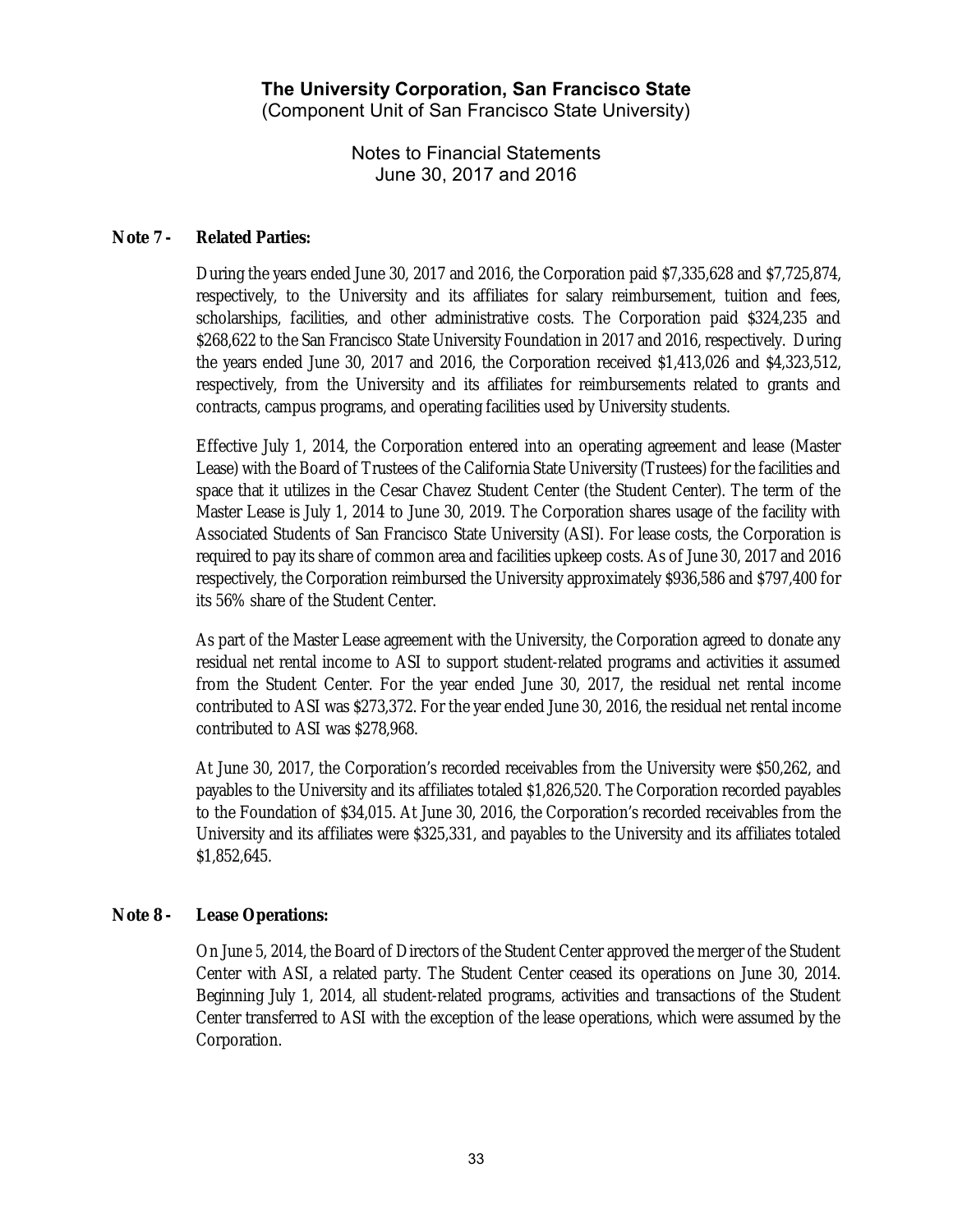Notes to Financial Statements June 30, 2017 and 2016

#### **Note 8 - Lease Operations, Continued:**

On June 30, 2014, all rental agreements and contracts between the concessionaries and the Student Center terminated. Effective July 1, 2014, those rental activities were assumed by the Corporation on behalf of the University and were converted to month-to-month lease agreements. As of June 30, 2017, total rental receipts including recharges amounted to \$1,615,743, and total expenses were \$1,100,009. As of June 30, 2016, total rental receipts including recharges amounted to \$1,534,700, and total expenses were \$1,253,700.

During fiscal year 2016, the Corporation entered into long-term sublease arrangements with many of its vendors in the Student Center. The terms of those subleases commenced on either July 1, 2015 or August 1, 2015, and all shall terminate on June 30, 2019. One sublease was signed in January 2016 (with new base rent effective on February 1, 2016). Effective July 1, 2015, the base rent will range from \$13,000 - \$50,500 annually depending on the specific vendor and increase 3% in each year of the contract, with the first increase occurring July 1, 2016 for all subleases and with subsequent 3% increases on July 1 each year thereafter. Each sub-lessee will have the opportunity to obtain a second five-year lease which would range from July 1, 2019 to June 30, 2024.

#### **Note 9 - Administration Fees:**

The Corporation charges a one-time administrative fee of 5% when a gift is accepted, unless the gift is for a scholarship. Gifts are funds received from donor contributions, gifts and fundraising revenue that projects receive for their respective programs and overall campus fundraising efforts. The Corporation also charges a one-time administrative fee of 10% when program revenue generated under its campus programs is received. The Corporation defines program revenue as earned revenue for which a tax deduction would not qualify. Membership fees, conferences and meetings, fee for service, sale of goods and special events are highlighted examples of program revenue. The Corporation may charge an administrative fee for activity under various business partnerships with the campus or other auxiliaries such as the Corporation taking over the administration of commencement. Fees earned are based on the fees negotiated per each agreement. Grants and contracts are charged an administrative fee based on the rate provided by the granting agency and are calculated as a percentage of grant expense or salaries and wages. The Corporation does not charge an administrative fee on funds received for scholarship funds. Administrative fees of \$729,502 and \$648,944 were charged by the Corporation during the years ended June 30, 2017 and 2016, respectively.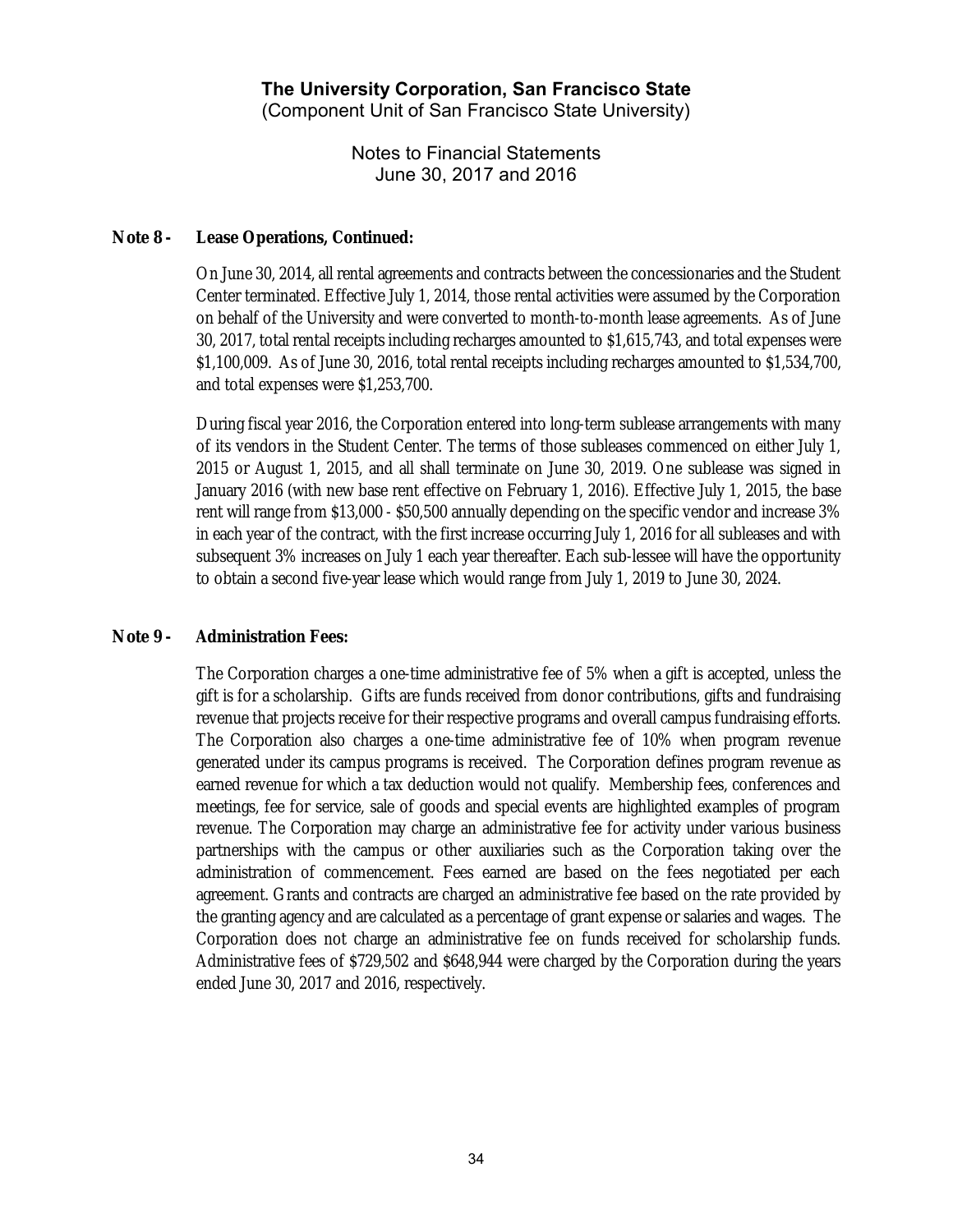Notes to Financial Statements June 30, 2017 and 2016

#### **Note 10 - Risk Financing Activities:**

The Corporation is exposed to various risks of loss related to torts: theft of, damage to, and destruction of assets; errors and omissions; and natural disasters for which the Corporation carries commercial insurance. The Corporation has not had any significant reduction in insurance coverage, and there have been no claims in excess of coverage, in any of the past three years.

#### **Note 11 - Litigation:**

From time to time, the Corporation is subject to various claims and legal proceedings covering a range of matters that arise in the ordinary course of its business activities. The Corporation is currently a party to one matter in active litigation. In the opinion of management, although the outcome of any legal proceedings cannot be predicted with certainty, the ultimate liability of the Corporation in connection with its legal proceedings is not expected to have a material adverse effect on the Corporation's financial position and activities.

#### **Note 12 - Retirement Plan:**

The Corporation adopted a 403(b) retirement and savings plan which matches 50% of employee contributions up to 5% of each employee's eligible compensation. The Corporation's contributions for the plan years ended June 30, 2017 and 2016 were \$19,102 and \$18,634, respectively.

#### **Note 13 - Bookstore Operator:**

The Corporation continues to maintain an agreement with Follett Higher Education Group, Inc. (Follett) to manage most of the operations and activities that had been conducted by the Franciscan Shops for the University and its students. This took effect July 11, 2012. The agreement is for a five-year term with three additional two-year term options. The agreement allows Follett to purchase the bulk of the Franciscan Shops' inventory based on certain conditions and prices. Follett was required to make various operating and financial commitments to the Corporation in addition to the annual percentage of sales commission required by the agreement. Follett will enter into a lease with the Corporation for the operating space and facilities. In June 2012, the Corporation received a one-time payment from Follett which management is amortizing over five years, the maximum term of the contract. Deferred revenue at June 30, 2017 and 2016 was \$0 and \$70,000, respectively, and it is a component of deferred inflows of resources.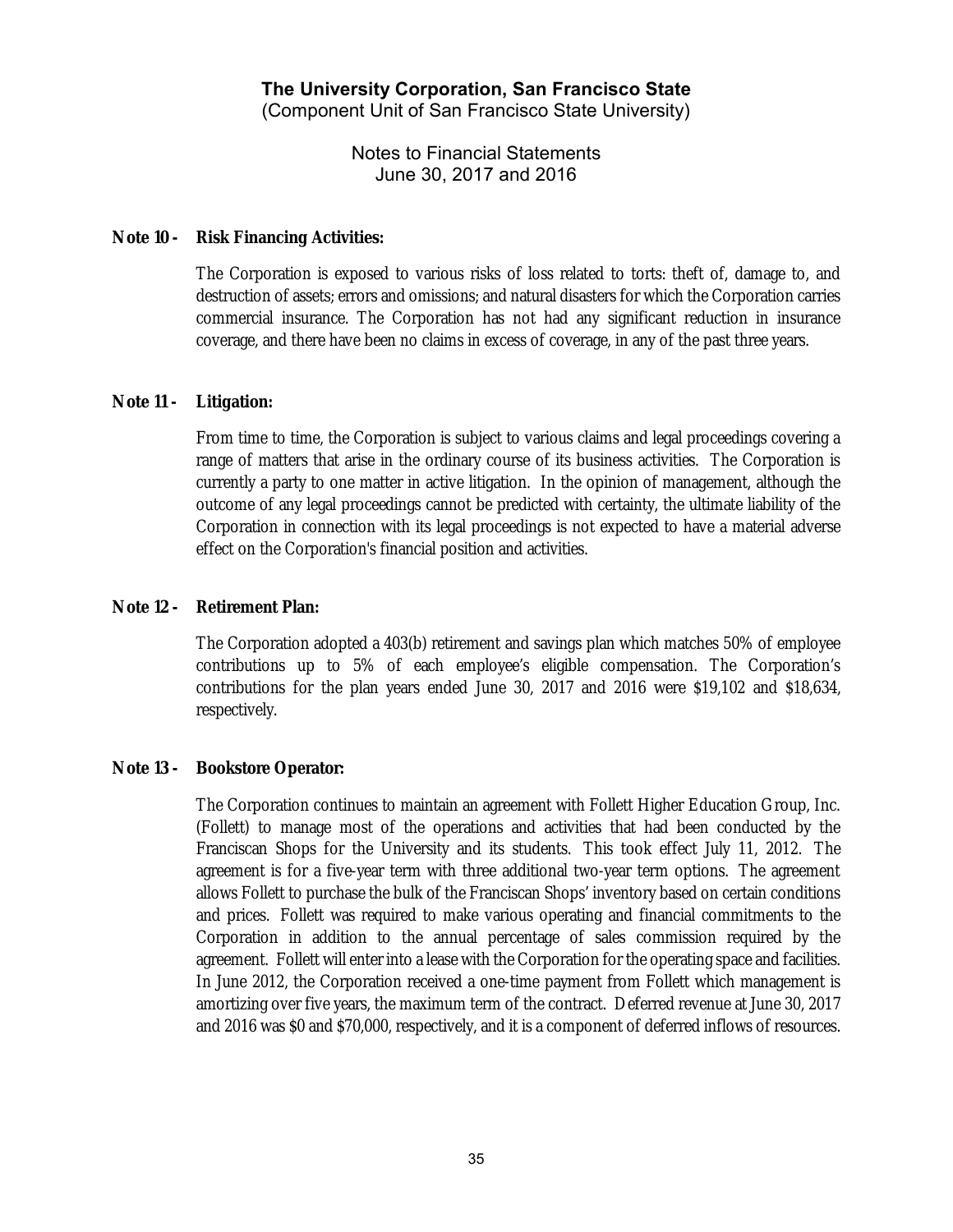#### **The University Corporation, San Francisco State** Schedule of Net Position

June 30, 2017

(for inclusion in the California State University)

| Assets:                                                                                                                                                                                                                                                                                                                                                                                                                                                                    |                                                               |
|----------------------------------------------------------------------------------------------------------------------------------------------------------------------------------------------------------------------------------------------------------------------------------------------------------------------------------------------------------------------------------------------------------------------------------------------------------------------------|---------------------------------------------------------------|
| Current assets:<br>Cash and cash equivalents<br>Short-term investments<br>Accounts receivable, net<br>Leases receivable, current portion<br>Notes receivable, current portion<br>Pledges receivable, net<br>Prepaid expenses and other current assets                                                                                                                                                                                                                      | \$<br>661,098<br>28,998,440<br>526,884<br>634,513<br>49,080   |
|                                                                                                                                                                                                                                                                                                                                                                                                                                                                            |                                                               |
| Total current assets                                                                                                                                                                                                                                                                                                                                                                                                                                                       | 30,870,015                                                    |
| Noncurrent assets:<br>Restricted cash and cash equivalents<br>Accounts receivable, net<br>Leases receivable, net of current portion<br>Notes receivable, net of current portion<br>Student loans receivable, net<br>Pledges receivable, net<br><b>Endowment</b> investments<br>Other long-term investments<br>Capital assets, net<br>Other assets                                                                                                                          | 1,950,668<br>613.935<br>389,950<br>1,124,590                  |
| Total noncurrent assets                                                                                                                                                                                                                                                                                                                                                                                                                                                    | 4,079,143                                                     |
| Total assets                                                                                                                                                                                                                                                                                                                                                                                                                                                               | 34,949,158                                                    |
| Deferred outflows of resources:<br>Unamortized loss on debt refunding<br>Net pension liability<br>Others<br>Total deferred outflows of resources                                                                                                                                                                                                                                                                                                                           |                                                               |
|                                                                                                                                                                                                                                                                                                                                                                                                                                                                            |                                                               |
| Liabilities:                                                                                                                                                                                                                                                                                                                                                                                                                                                               |                                                               |
| Current liabilities:<br>Accounts payable<br>Accrued salaries and benefits<br>Accrued compensated absences, current portion<br>Unearned revenue<br>Capitalized lease obligations, current portion<br>Long-term debt obligations, current portion<br>Claims liability for losses and loss adjustment expenses, current portion<br>Depository accounts<br>Other liabilities                                                                                                   | 2,404,710<br>184,000<br>62,817<br>27,563<br>10,605<br>353,546 |
|                                                                                                                                                                                                                                                                                                                                                                                                                                                                            |                                                               |
| Total current liabilities<br>Noncurrent liabilities:<br>Accrued compensated absences, net of current portion<br>Unearned revenue<br>Grants refundable<br>Capitalized lease obligations, net of current portion<br>Long-term debt obligations, net of current portion<br>Claims liability for losses and loss adjustment expenses, net of current portion<br>Depository accounts<br>Other postemployment benefits obligations<br>Net pension liability<br>Other liabilities | 3,043,241<br>22,385                                           |
| Total noncurrent liabilities                                                                                                                                                                                                                                                                                                                                                                                                                                               | 22,385                                                        |
| Total liabilities                                                                                                                                                                                                                                                                                                                                                                                                                                                          | 3,065,626                                                     |
| Deferred inflows of resources:<br>Service concession arrangements<br>Net pension liability<br>Unamortized gain on debt refunding<br>Nonexchange transactions<br>Others                                                                                                                                                                                                                                                                                                     |                                                               |
| Total deferred inflows of resources                                                                                                                                                                                                                                                                                                                                                                                                                                        |                                                               |
| Net Position:<br>Net investment in capital assets<br>Restricted for:<br>Nonexpendable - endowments<br>Expendable:<br>Scholarships and fellowships<br>Research<br>Loans<br>Capital projects                                                                                                                                                                                                                                                                                 | 1,091,600<br>613,935<br>20,763,209                            |
| Debt service<br>Others                                                                                                                                                                                                                                                                                                                                                                                                                                                     |                                                               |
| Unrestricted<br>Total net position                                                                                                                                                                                                                                                                                                                                                                                                                                         | \$<br>9,414,788<br>31,883,532                                 |

36

See accompanying independent auditor's report.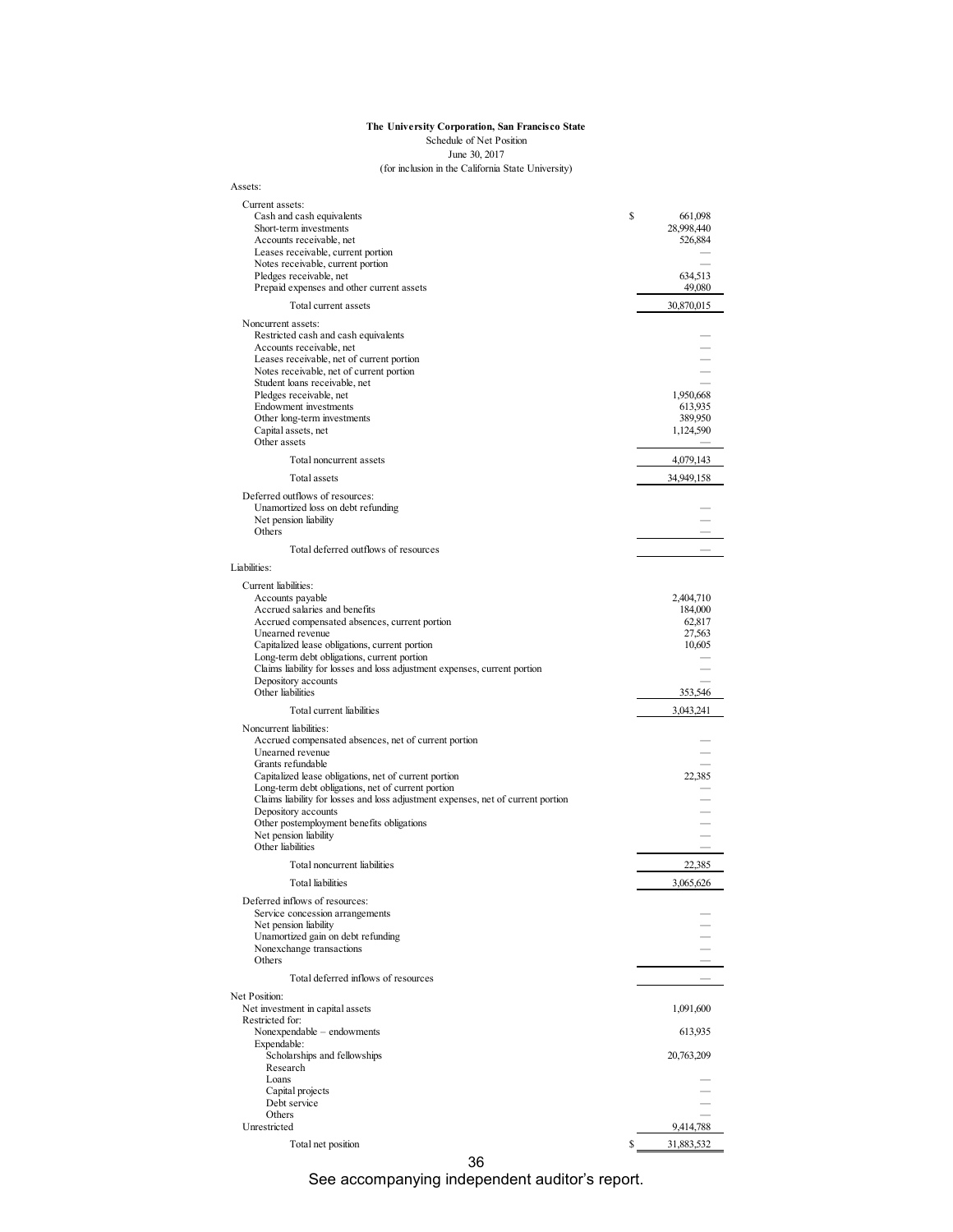#### Schedule of Revenues, Expenses, and Changes in Net Position

Year Ended June 30, 2017

(for inclusion in the California State University)

Revenues:

| Operating revenues:<br>Student tuition and fees (net of scholarship allowances of \$<br>Grants and contracts, noncapital:<br>Federal<br><b>State</b><br>Local<br>Nongovernmental<br>Sales and services of educational activities<br>Sales and services of auxiliary enterprises (net of scholarship<br>allowances of \$<br>Other operating revenues                                                                                                                      | \$<br>20,674<br>1,808,809<br>9,961,106<br>86,686                                                          |
|--------------------------------------------------------------------------------------------------------------------------------------------------------------------------------------------------------------------------------------------------------------------------------------------------------------------------------------------------------------------------------------------------------------------------------------------------------------------------|-----------------------------------------------------------------------------------------------------------|
| Total operating revenues                                                                                                                                                                                                                                                                                                                                                                                                                                                 | 11,877,275                                                                                                |
| Expenses:                                                                                                                                                                                                                                                                                                                                                                                                                                                                |                                                                                                           |
| Operating expenses:<br>Instruction<br>Research<br>Public service<br>Academic support<br>Student services<br>Institutional support<br>Operation and maintenance of plant<br>Student grants and scholarships<br>Auxiliary enterprise expenses<br>Depreciation and amortization                                                                                                                                                                                             | 855,620<br>283,867<br>699,847<br>2,681,642<br>1,412,900<br>1,181,865<br>2,110,267<br>5,978,521<br>224,592 |
| Total operating expenses                                                                                                                                                                                                                                                                                                                                                                                                                                                 | 15,429,121                                                                                                |
| Operating income (loss)                                                                                                                                                                                                                                                                                                                                                                                                                                                  | (3,551,846)                                                                                               |
| Nonoperating revenues (expenses):<br>State appropriations, noncapital<br>Federal financial aid grants, noncapital<br>State financial aid grants, noncapital<br>Local financial aid grants, noncapital<br>Nongovernmental and other financial aid grants, noncapital<br>Other federal nonoperating grants, noncapital<br>Gifts, noncapital<br>Investment income (loss), net<br>Endowment income (loss), net<br>Interest expense<br>Other nonoperating revenues (expenses) | 7,807,962<br>1,904,537                                                                                    |
| Net nonoperating revenues (expenses)                                                                                                                                                                                                                                                                                                                                                                                                                                     | 9,712,499                                                                                                 |
| Income (loss) before other revenues (expenses)                                                                                                                                                                                                                                                                                                                                                                                                                           | 6,160,653                                                                                                 |
| State appropriations, capital<br>Grants and gifts, capital<br>Additions (reductions) to permanent endowments                                                                                                                                                                                                                                                                                                                                                             |                                                                                                           |
| Increase (decrease) in net position                                                                                                                                                                                                                                                                                                                                                                                                                                      | 6,160,653                                                                                                 |
| Net position:<br>Net position at beginning of year, as previously reported<br>Restatements                                                                                                                                                                                                                                                                                                                                                                               | 25,722,879                                                                                                |
| Net position at beginning of year, as restated                                                                                                                                                                                                                                                                                                                                                                                                                           | 25,722,879                                                                                                |
| Net position at end of year                                                                                                                                                                                                                                                                                                                                                                                                                                              | \$<br>31,883,532                                                                                          |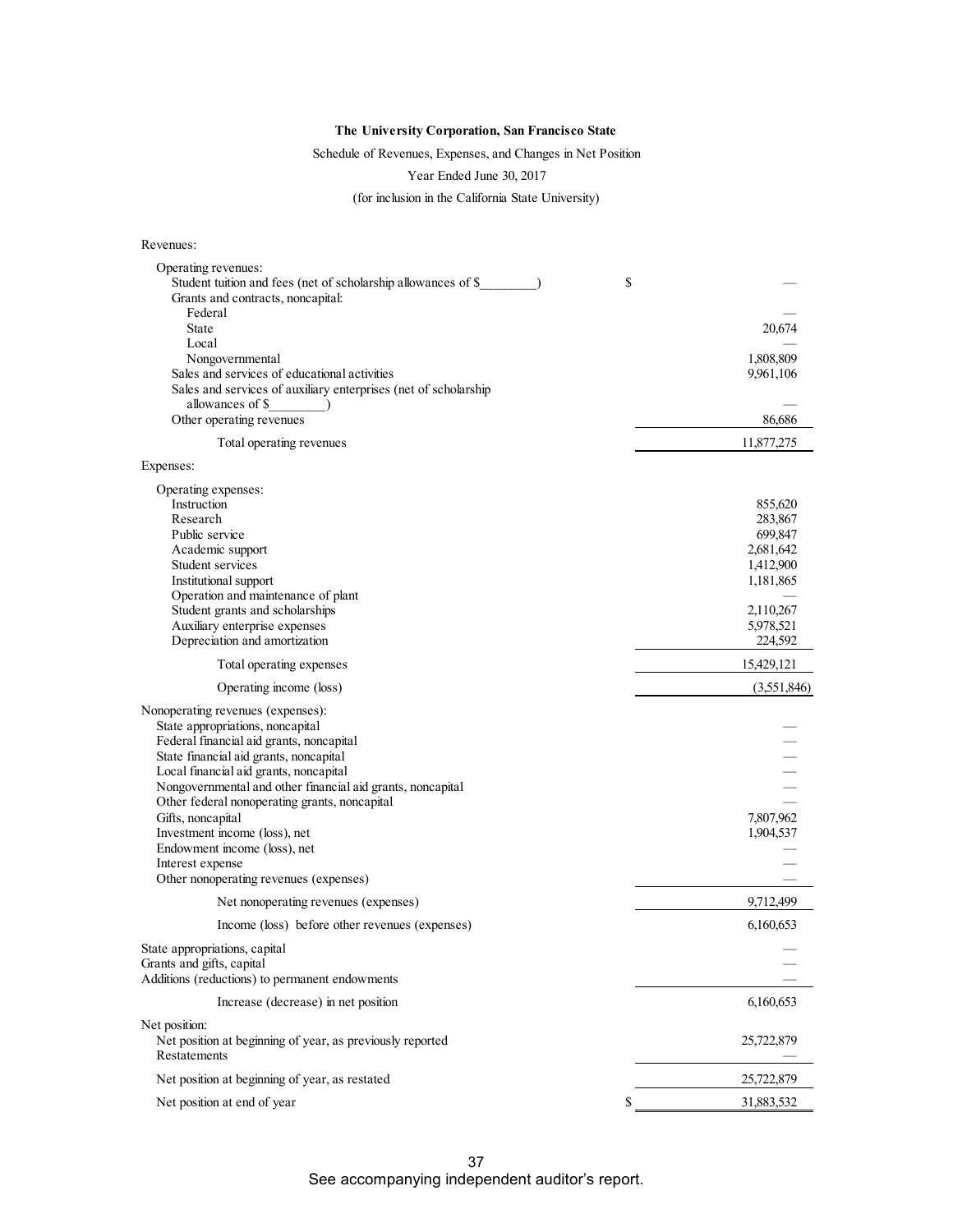#### **1 Noncurrent restricted cash and cash equivalents at June 30, 2017:**

Portion of restricted cash and cash equivalents related to endowments  $\$\$$ All other restricted cash and cash equivalents

Total restricted cash and cash equivalents  $\$\$$ 

#### **2.1 Composition of investments at June 30, 2017:**

|                                                          | Current<br>Unrestricted                   | Current<br>Restricted | <b>Total Current</b> | Noncurrent<br>Unrestricted | <b>Noncurrent</b><br><b>Restricted</b> | <b>Total Noncurrent</b> | Total      |
|----------------------------------------------------------|-------------------------------------------|-----------------------|----------------------|----------------------------|----------------------------------------|-------------------------|------------|
| State of California Surplus Money Investment Fund (SMIF) | <sup>\$</sup><br>$\overline{\phantom{m}}$ | -                     | -                    | -                          | $\overline{\phantom{a}}$               |                         |            |
| State of California Local Agency Investment Fund (LAIF)  | 7,478,143                                 |                       | 7,478,143            |                            |                                        |                         | 7,478,143  |
| Corporate bonds                                          | 8,917,156                                 |                       | 8,917,156            |                            |                                        |                         | 8,917,156  |
| Certificates of deposit                                  |                                           | -                     |                      |                            |                                        | -                       |            |
| Mutual funds                                             | 4,992,347                                 | -                     | 4,992,347            |                            |                                        |                         | 4,992,347  |
| Money Market funds                                       | 268,068                                   | -                     | 268,068              |                            |                                        |                         | 268,068    |
| Repurchase agreements                                    |                                           | -                     | -                    |                            | -                                      | -                       |            |
| Commercial paper                                         |                                           |                       |                      |                            |                                        |                         |            |
| Asset backed securities                                  |                                           |                       |                      |                            |                                        |                         |            |
| Mortgage backed securities                               |                                           |                       |                      |                            |                                        |                         |            |
| Municipal bonds                                          |                                           |                       |                      |                            |                                        |                         |            |
| U.S. agency securities                                   |                                           |                       |                      |                            |                                        |                         |            |
| U.S. treasury securities                                 |                                           |                       | -                    |                            |                                        |                         |            |
| Equity securities                                        | 7,342,726                                 | -                     | 7,342,726            |                            |                                        | -                       | 7,342,726  |
| Exchange traded funds (ETFs)                             |                                           |                       |                      |                            |                                        |                         |            |
| Alternative investments:                                 |                                           |                       |                      |                            |                                        |                         |            |
| Private equity (including limited partnerships)          |                                           |                       |                      |                            |                                        |                         |            |
| Hedge funds                                              |                                           |                       |                      |                            |                                        |                         |            |
| Managed futures                                          |                                           |                       |                      |                            | $\overline{\phantom{m}}$               |                         |            |
| Real estate investments (including REITs)                |                                           |                       |                      | 389,950                    | 613,935                                | 1,003,885               | 1,003,885  |
| Commodities                                              |                                           |                       | -                    |                            | -                                      |                         |            |
| Derivatives                                              |                                           |                       | -                    | -                          |                                        |                         |            |
| Other alternative investment types                       |                                           |                       |                      |                            |                                        |                         |            |
| Other external investment pools (excluding SWIFT)        |                                           |                       |                      |                            |                                        |                         |            |
| Add description                                          |                                           |                       |                      |                            |                                        |                         |            |
| Add description                                          |                                           |                       |                      |                            |                                        |                         |            |
| Add description                                          |                                           |                       |                      |                            |                                        |                         |            |
| Add description                                          |                                           |                       | -                    |                            |                                        |                         |            |
| Add description                                          |                                           |                       |                      |                            |                                        |                         |            |
| Add description                                          |                                           |                       |                      |                            |                                        |                         |            |
| Other major investments:                                 |                                           |                       |                      |                            |                                        |                         |            |
| Add description                                          |                                           |                       |                      |                            |                                        |                         |            |
| Add description                                          |                                           |                       |                      |                            |                                        |                         |            |
| Add description                                          |                                           |                       |                      |                            |                                        |                         |            |
| Add description                                          |                                           |                       |                      |                            |                                        |                         |            |
| Add description                                          |                                           |                       |                      |                            |                                        |                         |            |
| Add description                                          |                                           | -                     |                      |                            |                                        |                         |            |
| Total investments                                        | 28,998,440                                |                       | 28,998,440           | 389,950                    | 613,935                                | 1,003,885               | 30,002,325 |
| Less endowment investments (enter as negative number)    |                                           |                       |                      |                            | (613, 935)                             | (613,935)               | (613,935)  |
| Total investments                                        | 28,998,440                                |                       | 28,998,440           | 389,950                    |                                        | 389,950                 | 29,388,390 |
|                                                          |                                           |                       |                      |                            |                                        |                         |            |

### 2.2 Investments held by the University under contractual agreements at June 30, 2017:<br>Portion of investments in note 2.1 held by the University under contractual

agreements at June 30, 2017 :  $\qquad -$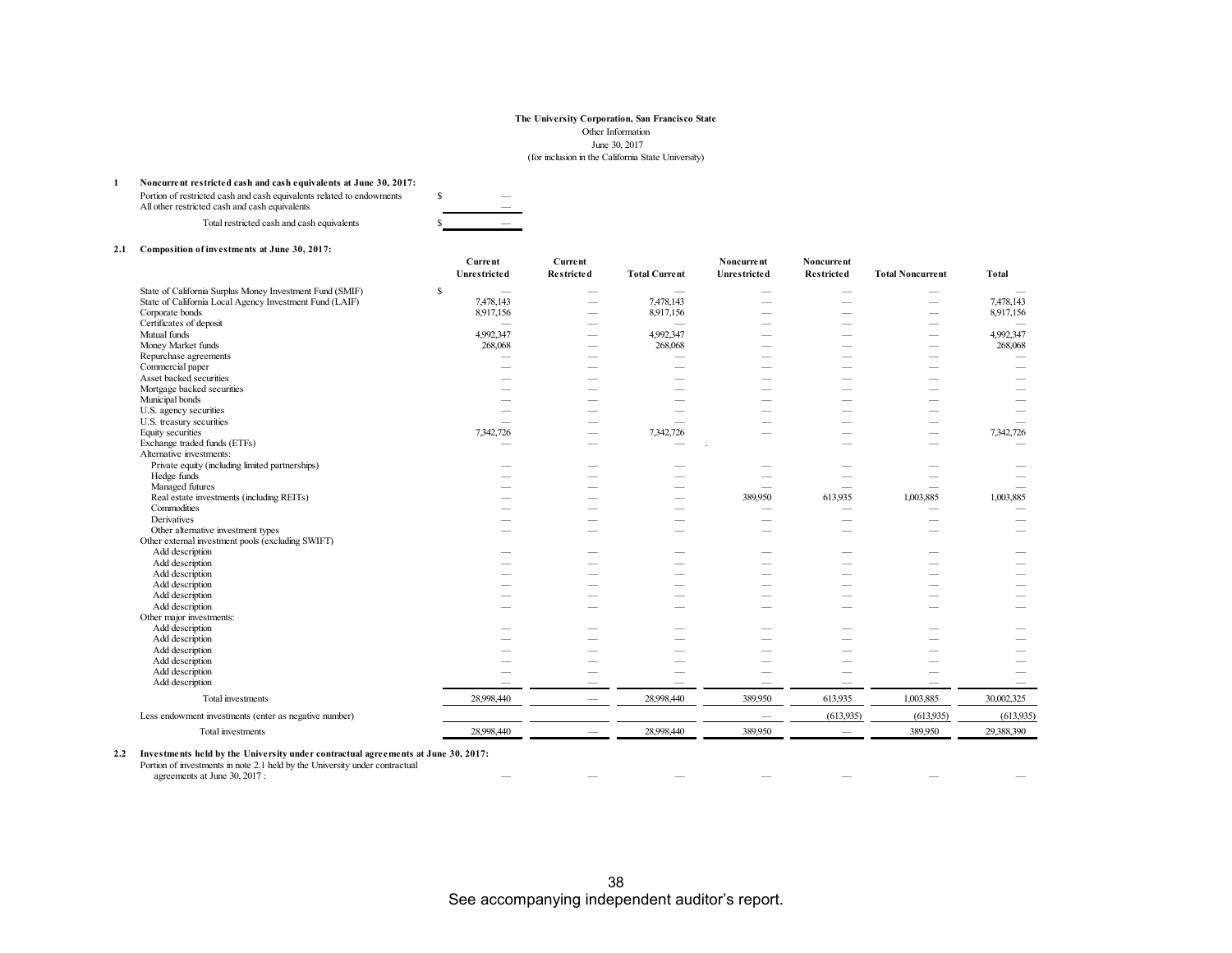| 2.3 | Restricted current investments at June 30, 2017 related to:     |    | Amount  |
|-----|-----------------------------------------------------------------|----|---------|
|     | Restricted for expendable scholarships, fellowships, and gramts | S  |         |
|     | Add description                                                 |    |         |
|     | Add description                                                 |    |         |
|     | Add description                                                 |    |         |
|     | Add description                                                 |    |         |
|     | Add description                                                 |    |         |
|     | Add description                                                 |    |         |
|     | Total restricted current investments at June 30, 2017           |    |         |
|     |                                                                 |    |         |
| 2.4 | Restricted noncurrent investments at June 30, 2017 related to:  |    | Amount  |
|     | Endowment investment                                            | \$ | 613,935 |
|     | Add description                                                 |    |         |
|     | Add description                                                 |    |         |
|     | Add description                                                 |    |         |
|     | Add description                                                 |    |         |
|     | Add description                                                 |    |         |
|     | Add description                                                 |    |         |
|     | Add description                                                 |    |         |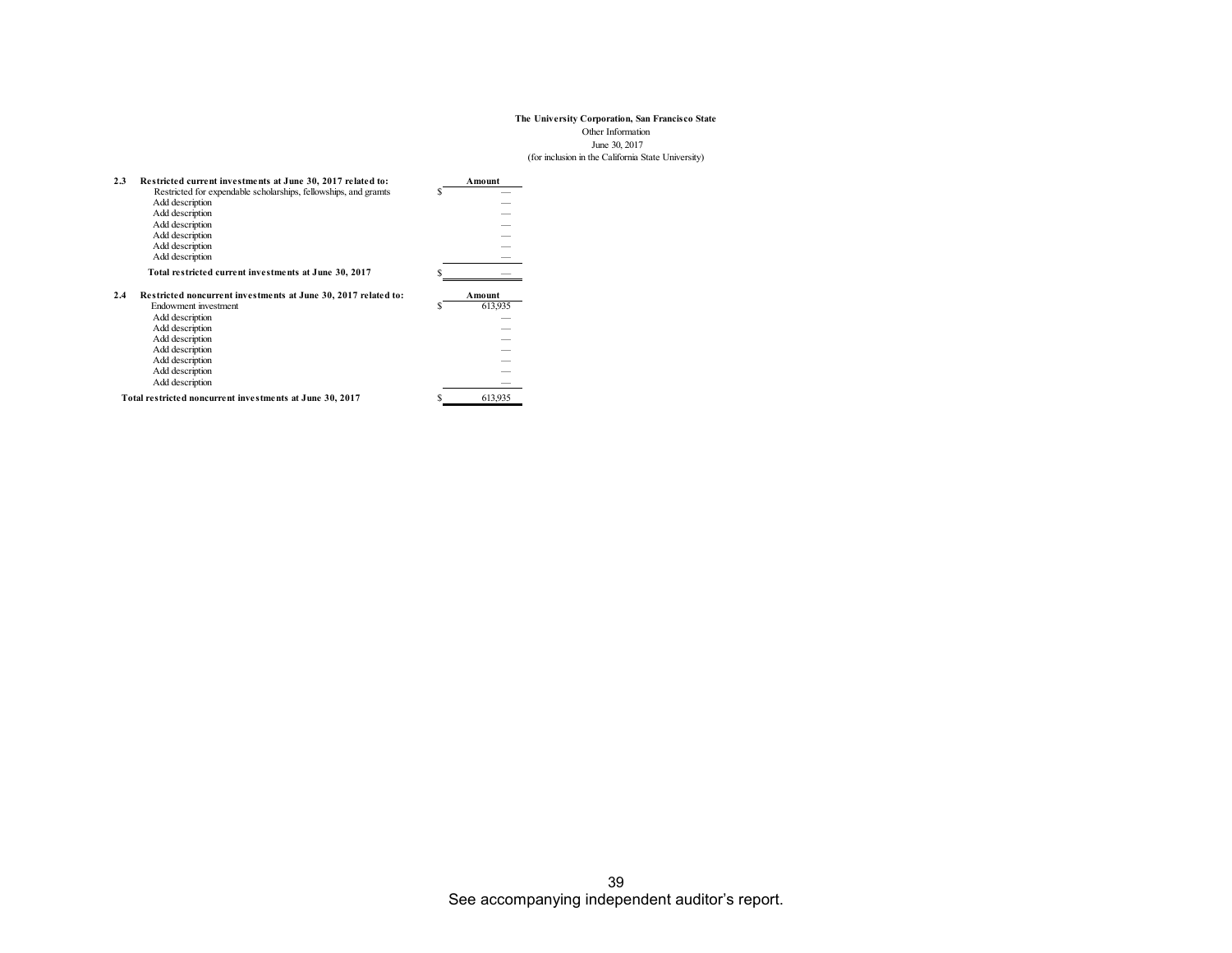#### **2.5 Fair value hierarchy in investments at June 30, 2017:**

| Pair value merarchy in investments at June 50, 2017.           |            | <b>Fair Value Measurements Using</b>                                                     |                                                            |                                                           |                                 |  |  |
|----------------------------------------------------------------|------------|------------------------------------------------------------------------------------------|------------------------------------------------------------|-----------------------------------------------------------|---------------------------------|--|--|
|                                                                | Total      | <b>Ouoted Prices in</b><br><b>Active Markets</b><br>for Identical<br>Assets<br>(Level 1) | <b>Significant Other</b><br>Observable<br>Inputs (Level 2) | Significant<br>Unobservable<br><b>Inputs</b><br>(Level 3) | <b>Net Asset Value</b><br>(NAV) |  |  |
| State of California Surplus Money Investment Fund (SMIF)<br>\$ |            |                                                                                          |                                                            |                                                           |                                 |  |  |
| State of California Local Agency Investment Fund (LAIF)        | 7,478,143  |                                                                                          |                                                            |                                                           | 7,478,143                       |  |  |
| Corporate bonds                                                | 8,917,156  | 8,917,156                                                                                |                                                            |                                                           |                                 |  |  |
| Certificates of deposit                                        | -          |                                                                                          |                                                            |                                                           |                                 |  |  |
| Mutual funds                                                   | 4,992,347  | 4,992,347                                                                                | -                                                          |                                                           |                                 |  |  |
| Money Market funds                                             | 268,068    | 268,068                                                                                  |                                                            |                                                           |                                 |  |  |
| Repurchase agreements                                          |            |                                                                                          |                                                            |                                                           |                                 |  |  |
| Commercial paper                                               |            |                                                                                          | -                                                          |                                                           |                                 |  |  |
| Asset backed securities                                        |            |                                                                                          |                                                            |                                                           |                                 |  |  |
| Mortgage backed securities                                     |            |                                                                                          | -                                                          |                                                           |                                 |  |  |
| Municipal bonds                                                |            |                                                                                          |                                                            |                                                           |                                 |  |  |
| U.S. agency securities<br>U.S. treasury securities             |            | -                                                                                        | -                                                          |                                                           |                                 |  |  |
| Equity securities                                              | 7,342,726  | 7,342,726                                                                                |                                                            |                                                           |                                 |  |  |
| Exchange traded funds (ETFs)                                   |            |                                                                                          | -                                                          | -                                                         |                                 |  |  |
| Alternative investments:                                       |            |                                                                                          |                                                            |                                                           |                                 |  |  |
| Private equity (including limited partnerships)                |            |                                                                                          |                                                            |                                                           |                                 |  |  |
| Hedge funds                                                    |            |                                                                                          |                                                            |                                                           |                                 |  |  |
| Managed futures                                                |            |                                                                                          | -                                                          |                                                           |                                 |  |  |
| Real estate investments (including REITs)                      | 1,003,885  |                                                                                          |                                                            |                                                           | 1,003,885                       |  |  |
| Commodities                                                    |            |                                                                                          |                                                            |                                                           |                                 |  |  |
| Derivatives                                                    |            |                                                                                          |                                                            |                                                           |                                 |  |  |
| Other alternative investment types                             |            |                                                                                          |                                                            |                                                           |                                 |  |  |
| Other external investment pools (excluding SWIFT)              |            |                                                                                          |                                                            |                                                           |                                 |  |  |
| Add description                                                |            |                                                                                          |                                                            |                                                           |                                 |  |  |
| Add description                                                |            |                                                                                          |                                                            |                                                           |                                 |  |  |
| Add description                                                |            |                                                                                          |                                                            |                                                           |                                 |  |  |
| Add description                                                |            |                                                                                          |                                                            |                                                           |                                 |  |  |
| Add description                                                |            |                                                                                          | -                                                          |                                                           |                                 |  |  |
| Add description                                                |            |                                                                                          |                                                            |                                                           |                                 |  |  |
| Other major investments:                                       |            |                                                                                          |                                                            |                                                           |                                 |  |  |
| Add description<br>Add description                             |            |                                                                                          |                                                            |                                                           |                                 |  |  |
| Add description                                                |            |                                                                                          |                                                            |                                                           |                                 |  |  |
| Add description                                                |            |                                                                                          |                                                            |                                                           |                                 |  |  |
| Add description                                                |            |                                                                                          |                                                            |                                                           |                                 |  |  |
| Add description                                                |            |                                                                                          |                                                            |                                                           |                                 |  |  |
| Total investments                                              | 30,002,325 | 21,520,297                                                                               |                                                            |                                                           | 8,482,028                       |  |  |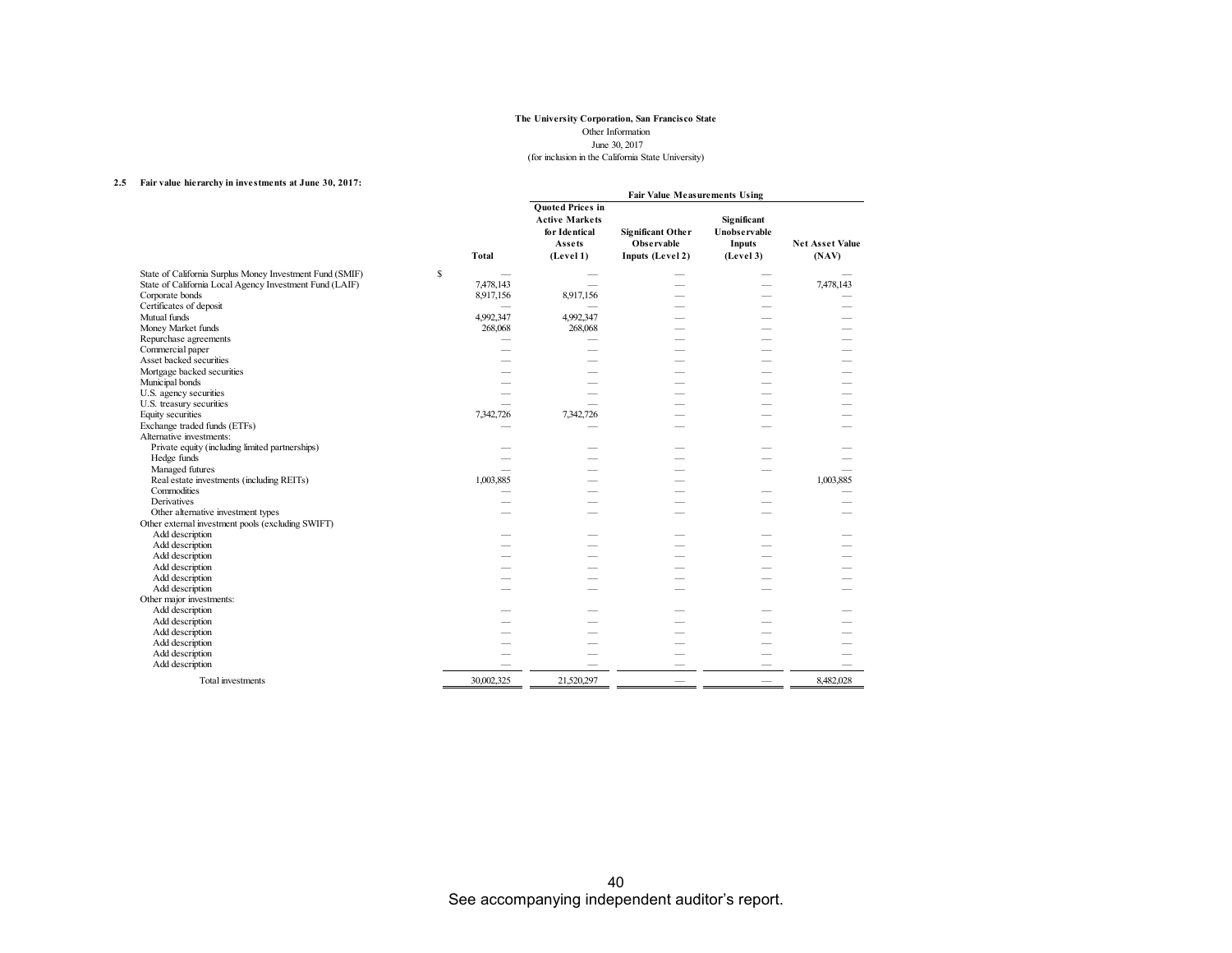#### **3.1 Composition of capital assets at June 30, 2017:**

| Composition of capital assets at June 30, 2017:                           | <b>Balance</b><br>June 30, 2016 | Prior period<br>Adjustments | <b>Reclassifications</b> | <b>Balance</b><br>June 30, 2016<br>(restated) | <b>Additions</b>                                     | <b>Reductions</b>        | <b>Transfers of</b><br>Completed<br><b>CWIP</b> | <b>Balance</b><br>June 30, 2017 |
|---------------------------------------------------------------------------|---------------------------------|-----------------------------|--------------------------|-----------------------------------------------|------------------------------------------------------|--------------------------|-------------------------------------------------|---------------------------------|
| Nondepreciable/nonamortizable capital assets:                             |                                 |                             |                          |                                               |                                                      |                          |                                                 |                                 |
| Land and land improvements                                                | <sup>\$</sup>                   |                             |                          |                                               |                                                      |                          |                                                 |                                 |
| Works of art and historical treasures                                     | $\overline{\phantom{0}}$        |                             |                          | $\overline{\phantom{0}}$                      | $\overline{\phantom{0}}$                             |                          | $\overline{\phantom{0}}$                        |                                 |
| Construction work in progress (CWIP)                                      |                                 |                             |                          |                                               | $\equiv$                                             |                          |                                                 |                                 |
| Intangible assets:                                                        |                                 |                             |                          |                                               |                                                      |                          |                                                 |                                 |
| Rights and easements<br>Patents, copyrights and trademarks                |                                 |                             |                          | $\overline{\phantom{0}}$                      | -<br>$\overline{\phantom{0}}$                        |                          |                                                 |                                 |
| Internally generated intangible assets in progress                        |                                 |                             |                          | -                                             | $\overline{\phantom{0}}$                             |                          |                                                 |                                 |
| Licenses and permits                                                      |                                 |                             |                          |                                               |                                                      |                          |                                                 |                                 |
| Other intangible assets:                                                  |                                 |                             |                          |                                               |                                                      |                          |                                                 |                                 |
| Add description                                                           |                                 |                             |                          |                                               |                                                      |                          |                                                 |                                 |
| Add description                                                           |                                 |                             |                          |                                               |                                                      |                          |                                                 |                                 |
| Add description<br>Add description                                        |                                 |                             |                          |                                               |                                                      |                          |                                                 | $\overline{\phantom{0}}$        |
| Add description                                                           |                                 |                             |                          |                                               |                                                      |                          |                                                 |                                 |
| Total intangible assets                                                   | $\overline{\phantom{0}}$        |                             |                          |                                               | ÷,                                                   |                          |                                                 | $\overline{\phantom{0}}$        |
| Total nondepreciable/nonamortizable capital assets                        | $\overline{\phantom{0}}$        | $\overline{\phantom{a}}$    |                          | $\overline{\phantom{0}}$                      | $\overline{\phantom{a}}$                             | $\overline{\phantom{a}}$ | $\overline{\phantom{0}}$                        |                                 |
| Depreciable/amortizable capital assets:                                   |                                 |                             |                          |                                               |                                                      |                          |                                                 |                                 |
| Buildings and building improvements                                       | $\overline{\phantom{0}}$        |                             |                          |                                               | $\overline{\phantom{0}}$                             |                          |                                                 |                                 |
| Improvements, other than buildings                                        | $\overline{\phantom{0}}$        |                             |                          | $\overline{\phantom{0}}$                      | $\overline{\phantom{0}}$                             |                          |                                                 |                                 |
| Infrastructure                                                            |                                 |                             |                          |                                               |                                                      |                          | $\overline{\phantom{a}}$                        |                                 |
| Leasehold improvements<br>Personal property:                              | 1,885,862                       |                             |                          | 1,885,862                                     | 50,627                                               |                          | $\overline{\phantom{a}}$                        | 1,936,489                       |
| Equipment                                                                 | 2,156,227                       |                             |                          | 2,156,227                                     | 124,360                                              | (235,986)                |                                                 | 2,044,601                       |
| Library books and materials                                               |                                 |                             |                          |                                               |                                                      |                          |                                                 |                                 |
| Intangible assets:                                                        |                                 |                             |                          |                                               |                                                      |                          |                                                 |                                 |
| Software and websites                                                     |                                 |                             |                          |                                               |                                                      |                          |                                                 |                                 |
| Rights and easements                                                      |                                 |                             |                          | $\overline{\phantom{0}}$                      | $\overline{\phantom{0}}$                             |                          | $\overline{\phantom{0}}$                        |                                 |
| Patents, copyright and trademarks                                         |                                 |                             |                          | $\overline{\phantom{0}}$                      | $\overline{\phantom{0}}$                             |                          |                                                 |                                 |
| Licenses and permits<br>Other intangible assets:                          |                                 |                             |                          |                                               |                                                      |                          |                                                 |                                 |
| Add description                                                           |                                 |                             |                          |                                               |                                                      |                          |                                                 |                                 |
| Add description                                                           |                                 |                             |                          |                                               |                                                      |                          |                                                 |                                 |
| Add description                                                           |                                 |                             |                          | $\overline{\phantom{0}}$                      | ÷,                                                   |                          | $\overline{\phantom{0}}$                        | $\overline{\phantom{0}}$        |
| Add description                                                           | $\overline{\phantom{0}}$        |                             | -                        | $\overline{\phantom{0}}$                      | $\overline{\phantom{0}}$                             |                          | $\overline{\phantom{0}}$                        | $\overline{\phantom{0}}$        |
| Add description                                                           | $\overline{\phantom{0}}$        |                             |                          | $\overline{\phantom{0}}$                      | $\overline{\phantom{0}}$                             |                          | $\overline{\phantom{0}}$                        |                                 |
| Total intangible assets                                                   |                                 |                             |                          |                                               |                                                      |                          |                                                 |                                 |
| Total depreciable/amortizable capital assets                              | 4,042,089                       |                             | $\overline{\phantom{0}}$ | 4,042,089                                     | 174,987                                              | (235,986)                | $\overline{\phantom{0}}$                        | 3,981,090                       |
| Total capital assets                                                      | 4.042.089                       |                             | $\overline{\phantom{0}}$ | 4,042,089                                     | 174,987                                              | (235,986)                | $\overline{\phantom{0}}$                        | 3,981,090                       |
| Less accumulated depreciation/amortization:                               |                                 |                             |                          |                                               |                                                      |                          |                                                 |                                 |
| Buildings and building improvements<br>Improvements, other than buildings | $\overline{\phantom{a}}$        |                             |                          |                                               | $\overline{\phantom{0}}$                             |                          |                                                 |                                 |
| Infrastructure                                                            |                                 |                             |                          |                                               |                                                      |                          |                                                 |                                 |
| Leasehold improvements                                                    | (1,003,876)                     |                             |                          | (1,003,876)                                   | (142, 147)                                           |                          |                                                 | (1,146,023)                     |
| Personal property:                                                        |                                 |                             |                          |                                               |                                                      |                          |                                                 |                                 |
| Equipment                                                                 | (1,863,632)                     |                             |                          | (1,863,632)                                   | (82, 445)                                            | 235,600                  |                                                 | (1,710,477)                     |
| Library books and materials                                               |                                 |                             |                          |                                               |                                                      |                          |                                                 |                                 |
| Intangible assets:                                                        |                                 |                             |                          |                                               |                                                      |                          |                                                 |                                 |
| Software and websites<br>Rights and easements                             |                                 |                             |                          |                                               |                                                      |                          |                                                 |                                 |
| Patents, copyright and trademarks                                         |                                 |                             |                          | $\overline{\phantom{0}}$                      | $\overline{\phantom{0}}$                             |                          |                                                 |                                 |
| Licenses and permits                                                      |                                 |                             |                          | $\overline{\phantom{0}}$                      |                                                      |                          |                                                 |                                 |
| Other intangible assets:                                                  |                                 |                             |                          |                                               |                                                      |                          |                                                 |                                 |
| Add description                                                           |                                 |                             |                          |                                               |                                                      |                          |                                                 |                                 |
| Add description                                                           |                                 |                             |                          |                                               |                                                      |                          |                                                 |                                 |
| Add description                                                           |                                 |                             |                          |                                               |                                                      |                          |                                                 |                                 |
| Add description<br>Add description                                        | $\overline{\phantom{0}}$        |                             |                          | $\overline{\phantom{0}}$                      | $\overline{\phantom{0}}$<br>$\overline{\phantom{a}}$ | -                        |                                                 | $\overline{\phantom{0}}$        |
| Total intangible assets                                                   | $\overline{\phantom{a}}$        |                             |                          |                                               | $\overline{\phantom{a}}$                             | ÷                        |                                                 |                                 |
| Total accumulated depreciation/amortization                               | (2,867,508)                     |                             |                          | (2,867,508)                                   | (224, 592)                                           | 235,600                  |                                                 | (2,856,500)                     |
| Total capital assets, net                                                 | 1,174,581                       |                             |                          | 1,174,581                                     | (49.605)                                             | (386)                    |                                                 | 1,124,590                       |
|                                                                           |                                 |                             |                          |                                               |                                                      |                          |                                                 |                                 |

41

See accompanying independent auditor's report.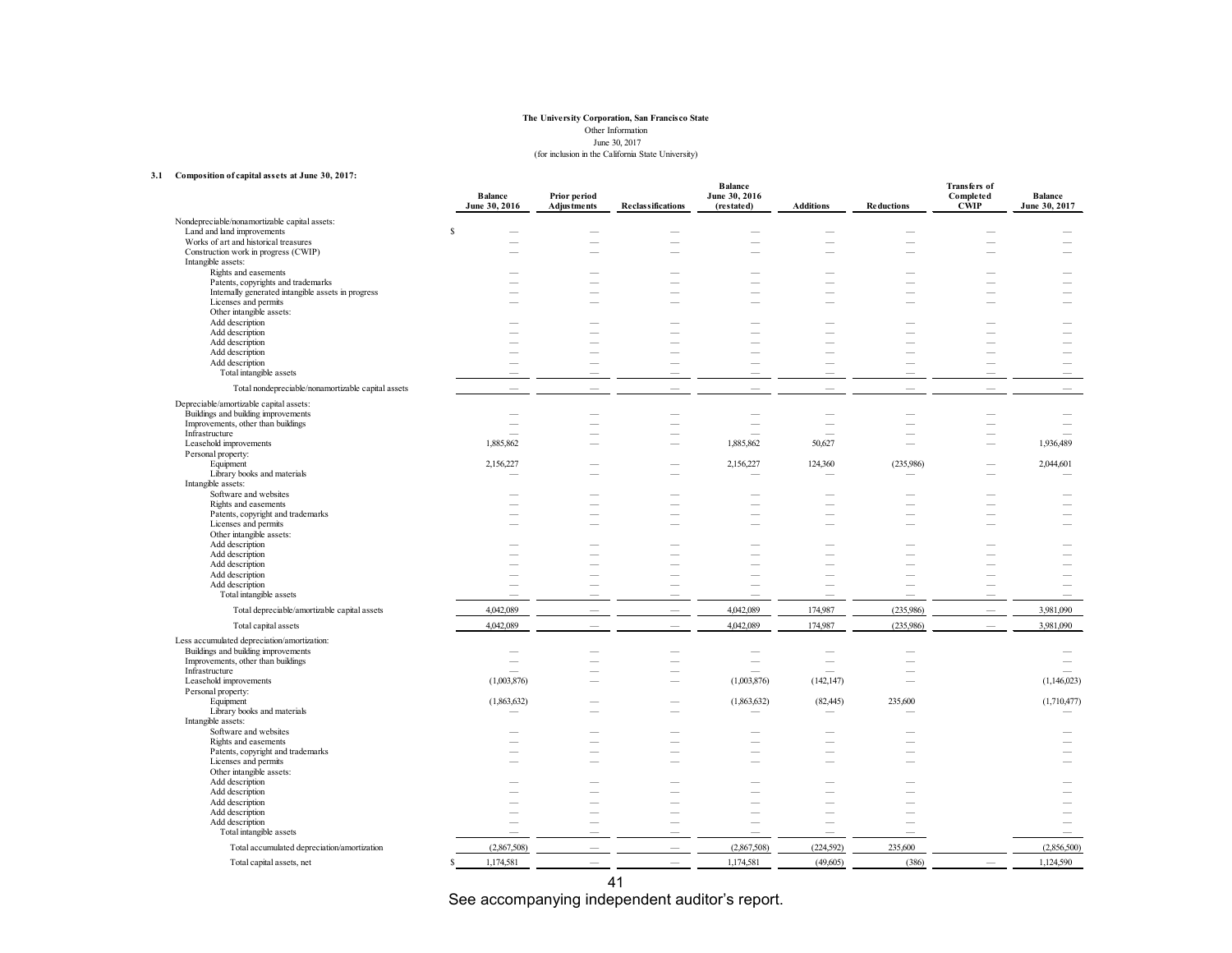June 30, 2017 Other Information (for inclusion in the California State University)

#### **3.2 Detail of depreciation and amortization expense for the year ended June 30, 2017:**

| Depreciation and amortization expense related to capital assets<br>Amortization expense related to other assets | 224.592 |
|-----------------------------------------------------------------------------------------------------------------|---------|
| Total depreciation and amortization                                                                             | 224.592 |

#### **4 Long-term liabilities activity schedule:**

|                                                                                                                                                                                                                                                        | <b>Balance</b><br>June 30, 2016 | Prior period<br>adjustments | Reclassifications | <b>Balance</b><br>June 30, 2016<br>(restated) | <b>Additions</b> | <b>Reductions</b>        | <b>Balance</b><br>June 30, 2017 | Current<br>portion | Long-term<br>portion |
|--------------------------------------------------------------------------------------------------------------------------------------------------------------------------------------------------------------------------------------------------------|---------------------------------|-----------------------------|-------------------|-----------------------------------------------|------------------|--------------------------|---------------------------------|--------------------|----------------------|
| Accrued compensated absences<br>Claims liability for losses and loss adjustment expenses                                                                                                                                                               | 81,884                          | $\overline{\phantom{a}}$    |                   | 81,884                                        | 51,197           | (70, 264)                | 62,817                          | 62,817             |                      |
| Capitalized lease obligations:<br>Gross balance<br>Unamortized premium / (discount) on capitalized lease obligations                                                                                                                                   | 42,600                          |                             |                   | 42,600                                        |                  | (9,610)                  | 32,990                          | 10,605             | 22,385               |
| Total capitalized lease obligations                                                                                                                                                                                                                    | 42,600                          |                             |                   | 42,600                                        |                  | (9,610)                  | 32,990                          | 10,605             | 22,385               |
| Long-term debt obligations:<br>Auxiliary revenue bonds<br>Commercial paper<br>Notes payable related to SRB<br>Others: (list by type)<br>Add description<br>Add description<br>Add description<br>Add description<br>Add description<br>Add description |                                 | $\overline{\phantom{a}}$    |                   |                                               |                  | $\overline{\phantom{a}}$ |                                 |                    |                      |
| Total long-term debt obligations                                                                                                                                                                                                                       |                                 |                             |                   |                                               |                  |                          |                                 |                    |                      |
| Unamortized bond premium / (discount)<br>Total long-term debt obligations, net                                                                                                                                                                         |                                 |                             |                   |                                               |                  |                          |                                 |                    |                      |
| Total long-term liabilities                                                                                                                                                                                                                            | 124,484                         |                             |                   | 124,484                                       | 51,197           | (79, 874)                | 95,807                          | 73,422             | 22,385               |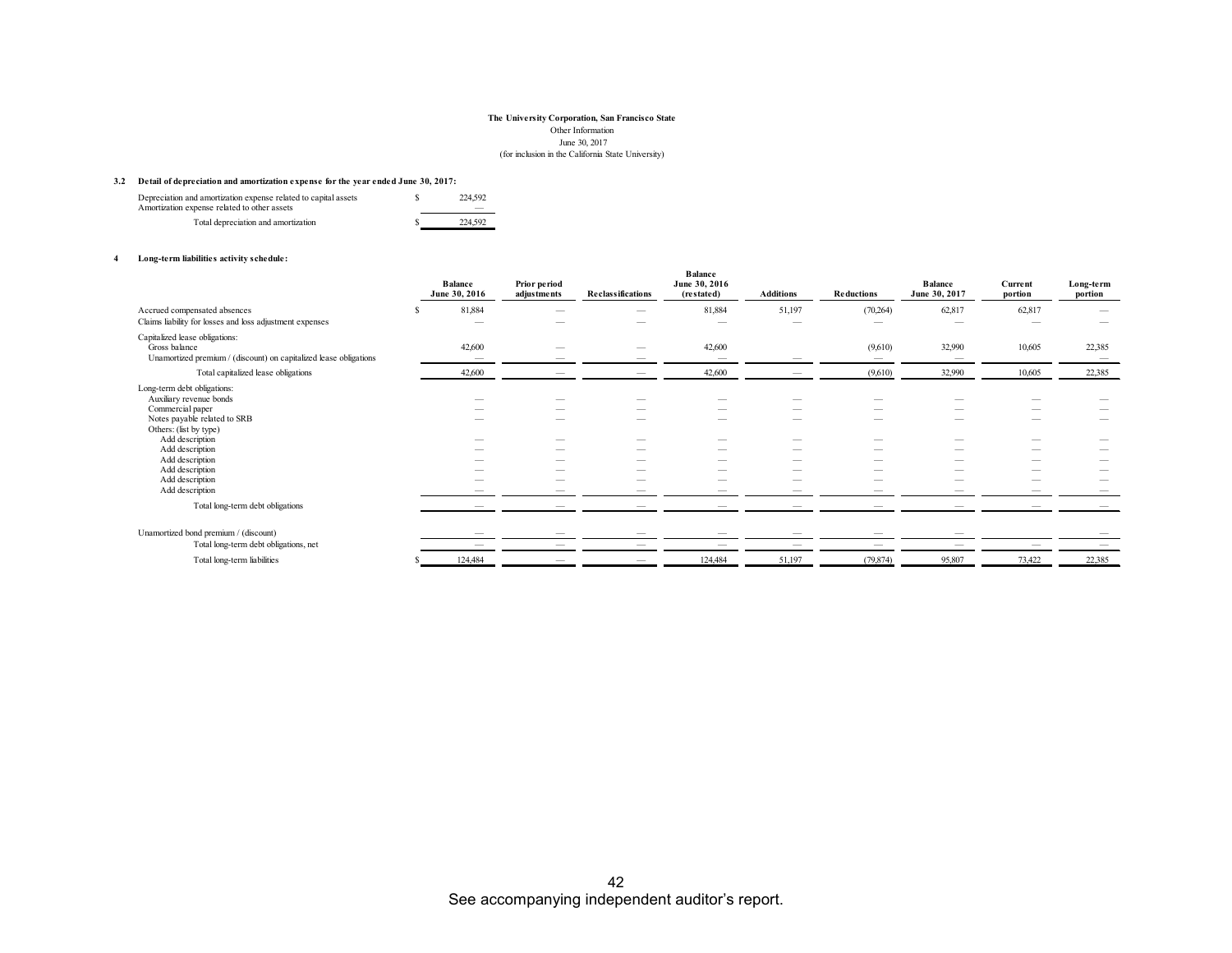#### **The University Corporation, San Francisco State** Other Information

June 30, 2017

(for inclusion in the California State University)

#### **5 Future minimum lease payments - capitalized lease obligations:**

|                                                      | Capitalized lease obligations related to SRB |                      | All other capitalized lease obligations              |                       |                          | Total capitalized lease obligations |                                                      |                          |               |
|------------------------------------------------------|----------------------------------------------|----------------------|------------------------------------------------------|-----------------------|--------------------------|-------------------------------------|------------------------------------------------------|--------------------------|---------------|
|                                                      |                                              |                      | Principal and                                        |                       |                          | Principal and                       |                                                      |                          | Principal and |
|                                                      | <b>Principal Only</b>                        | <b>Interest Only</b> | Interest                                             | <b>Principal Only</b> | <b>Interest Only</b>     | Interest                            | <b>Principal Only</b>                                | <b>Interest Only</b>     | Interest      |
| Year ending June 30:                                 |                                              |                      |                                                      |                       |                          |                                     |                                                      |                          |               |
| 2018                                                 |                                              |                      | $\hspace{0.05cm}$                                    | 10,605                | 2,801                    | 13,406                              | 10,605                                               | 2,801                    | 13,406        |
| 2019                                                 |                                              |                      |                                                      | 11,706                | 1,700                    | 13,406                              | 11,706                                               | 1,700                    | 13,406        |
| 2020                                                 |                                              |                      |                                                      | 10,679                | 493                      | 11,172                              | 10,679                                               | 493                      | 11,172        |
| 2021                                                 |                                              |                      |                                                      |                       |                          |                                     |                                                      |                          |               |
| 2022<br>$2023 - 2027$                                |                                              |                      | $\overline{\phantom{a}}$                             | –                     | $\overline{\phantom{a}}$ |                                     | $\overline{\phantom{a}}$                             | $\overline{\phantom{a}}$ |               |
| $2028 - 2032$                                        | -<br>$\overline{\phantom{a}}$                |                      | $\overline{\phantom{a}}$<br>$\overline{\phantom{a}}$ | –                     |                          |                                     | $\overline{\phantom{a}}$<br>$\overline{\phantom{m}}$ |                          |               |
| $2033 - 2037$                                        |                                              |                      | $\overline{\phantom{a}}$                             | _                     | $\overline{\phantom{a}}$ | $\overline{\phantom{a}}$            |                                                      |                          |               |
| $2038 - 2042$                                        | $\overline{\phantom{a}}$                     |                      | $\overline{\phantom{a}}$                             |                       |                          |                                     | $\overline{\phantom{a}}$                             |                          |               |
| $2043 - 2047$                                        |                                              |                      |                                                      |                       |                          |                                     |                                                      |                          |               |
| $2048 - 2052$                                        |                                              |                      |                                                      |                       | --                       | $\overline{\phantom{a}}$            |                                                      | --                       |               |
| $2053 - 2057$                                        |                                              |                      |                                                      |                       | --                       | $\overline{\phantom{a}}$            |                                                      |                          |               |
| $2058 - 2062$                                        |                                              |                      |                                                      |                       |                          |                                     |                                                      |                          |               |
| $2063 - 2067$                                        |                                              |                      |                                                      | __                    |                          |                                     |                                                      |                          |               |
| Total minimum lease payments                         | —                                            |                      | $\hspace{0.05cm}$                                    | 32,990                | 4,994                    | 37,984                              | 32,990                                               | 4,994                    | 37,984        |
| Less amounts representing interest                   |                                              |                      |                                                      |                       |                          |                                     |                                                      |                          | (4,994)       |
| Present value of future minimum lease payments       |                                              |                      |                                                      |                       |                          |                                     |                                                      |                          | 32,990        |
| Unamortized net premium (discount)                   |                                              |                      |                                                      |                       |                          |                                     |                                                      |                          |               |
| Total capitalized lease obligations                  |                                              |                      |                                                      |                       |                          |                                     |                                                      |                          | 32,990        |
| Less: current portion                                |                                              |                      |                                                      |                       |                          |                                     |                                                      |                          | (10,605)      |
| Capitalized lease obligation, net of current portion |                                              |                      |                                                      |                       |                          |                                     |                                                      |                          | 22,385        |

#### **6 Long-term debt obligation schedule**

| Long-term debt obligation senedule                 |   |                       |                         |               |                | All other long-term  |                          |                       |                                  |                          |
|----------------------------------------------------|---|-----------------------|-------------------------|---------------|----------------|----------------------|--------------------------|-----------------------|----------------------------------|--------------------------|
|                                                    |   |                       | Auxiliary revenue bonds |               |                | debt obligations     |                          |                       | Total long-term debt obligations |                          |
|                                                    |   |                       |                         | Principal and |                |                      | Principal and            |                       |                                  | Principal and            |
|                                                    |   | <b>Principal Only</b> | <b>Interest Only</b>    | Interest      | Principal Only | <b>Interest Only</b> | Interest                 | <b>Principal Only</b> | <b>Interest Only</b>             | Interest                 |
| Year ending June 30:                               |   |                       |                         |               |                |                      |                          |                       |                                  |                          |
| 2018                                               | s |                       |                         |               |                |                      |                          |                       |                                  |                          |
| 2019                                               |   |                       |                         |               |                |                      |                          |                       |                                  |                          |
| 2020                                               |   |                       |                         |               |                |                      | --                       |                       |                                  |                          |
| 2021                                               |   |                       | –                       |               |                |                      |                          |                       |                                  |                          |
| 2022<br>$2023 - 2027$                              |   |                       |                         |               |                |                      | -                        |                       |                                  |                          |
| $2028 - 2032$                                      |   |                       |                         |               | --             |                      |                          | -                     | --                               |                          |
| $2033 - 2037$                                      |   |                       |                         | --            |                |                      |                          |                       |                                  |                          |
| $2038 - 2042$                                      |   | --                    |                         | –             |                |                      |                          | -                     | –                                |                          |
| $2043 - 2047$                                      |   |                       |                         | __            |                |                      | $\overline{\phantom{a}}$ |                       | --                               |                          |
| $2048 - 2052$                                      |   |                       |                         | __            |                |                      | $\overline{\phantom{a}}$ |                       |                                  |                          |
| $2053 - 2057$                                      |   |                       |                         | __            |                |                      | $\overline{\phantom{a}}$ |                       |                                  |                          |
| $2058 - 2062$                                      |   |                       | __                      |               |                |                      |                          |                       |                                  | $\overline{\phantom{a}}$ |
| $2063 - 2067$                                      |   |                       |                         |               |                |                      |                          |                       |                                  |                          |
| Total minimum payments                             |   | -                     |                         | –             |                |                      |                          | --                    |                                  | –                        |
| Less amounts representing interest                 |   |                       |                         |               |                |                      |                          |                       |                                  |                          |
| Present value of future minimum payments           |   |                       |                         |               |                |                      |                          |                       |                                  |                          |
| Unamortized net premium (discount)                 |   |                       |                         |               |                |                      |                          |                       |                                  |                          |
| Total long-term debt obligations                   |   |                       |                         |               |                |                      |                          |                       |                                  |                          |
| Less: current portion                              |   |                       |                         |               |                |                      |                          |                       |                                  |                          |
|                                                    |   |                       |                         |               |                |                      |                          |                       |                                  |                          |
| Long-term debt obligations, net of current portion |   |                       |                         |               |                |                      |                          |                       |                                  |                          |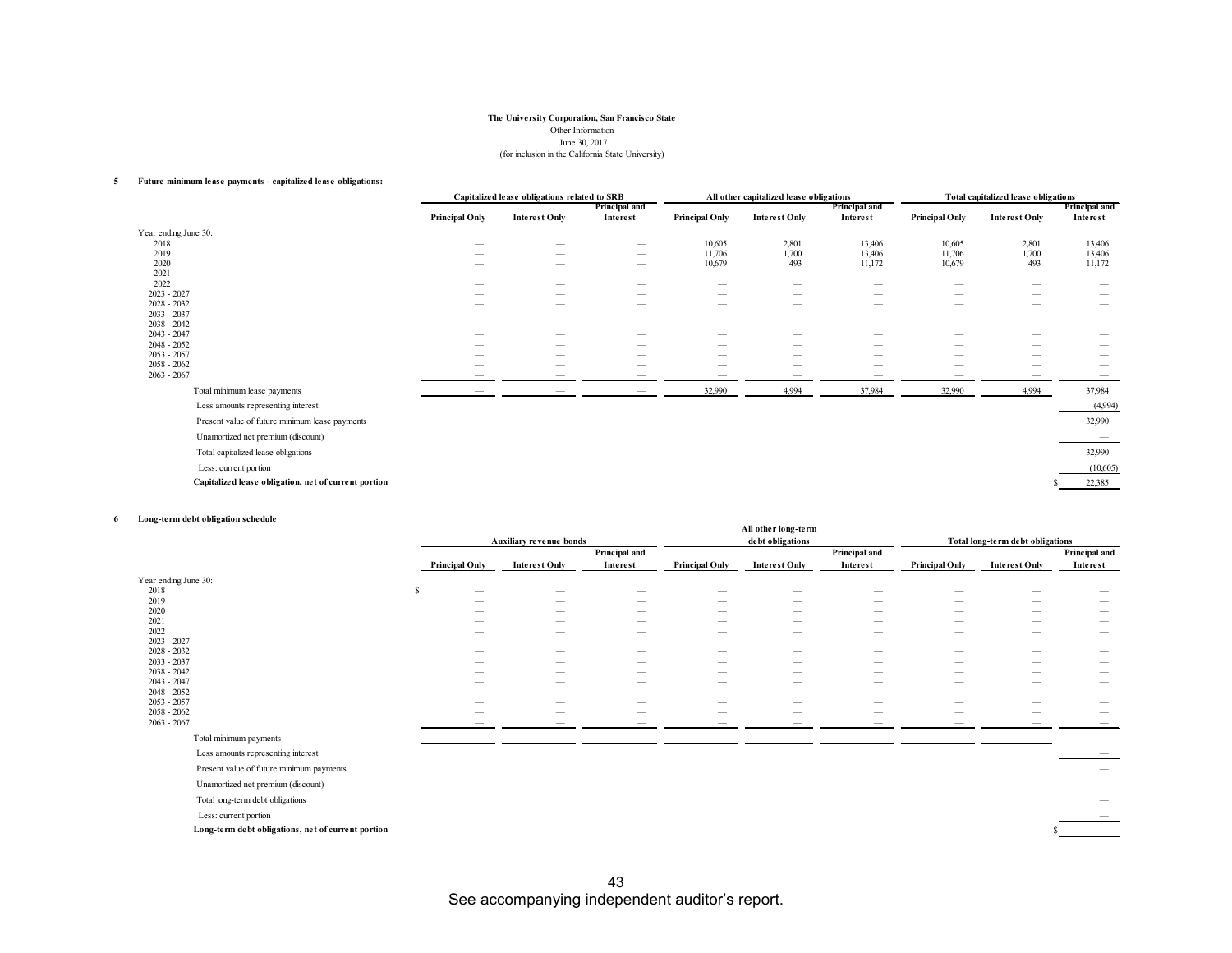June 30, 2017 Other Information (for inclusion in the California State University)

#### **7 Calculation of net position**

#### **7.1 Calculation of net position - net investment in capital assets**

| Capital assets, net of accumulated depreciation         | S | 1,124,590 |
|---------------------------------------------------------|---|-----------|
| Capitalized lease obligations, current portion          |   | (10,605)  |
| Capitalized lease obligations, net of current portion   |   | (22, 385) |
| Long-term debt obligations, current portion             |   |           |
| Long-term debt obligations, net of current portion      |   |           |
| Portion of outstanding debt that is unspent at year-end |   |           |
| Other adjustments: (please list)                        |   |           |
| Add description                                         |   |           |
| Add description                                         |   |           |
| Add description                                         |   |           |
| Add description                                         |   |           |
| Add description                                         |   |           |
| Net position - net investment in capital asset          |   | 1.091.600 |

#### **7.2 Calculation of net position - restricted for nonexpendable - endowments**

| Portion of restricted cash and cash equivalents related to endowments | S |         |
|-----------------------------------------------------------------------|---|---------|
| <b>Endowment</b> investments                                          |   | 613,935 |
| Other adjustments: (please list)                                      |   |         |
| Add description                                                       |   |         |
| Add description                                                       |   |         |
| Add description                                                       |   |         |
| Add description                                                       |   |         |
| Add description                                                       |   |         |
| Add description                                                       |   |         |
| Add description                                                       |   |         |
| Add description                                                       |   |         |
| Add description                                                       |   |         |
| Add description                                                       |   |         |
| Net position - Restricted for nonexpendable - endowments per SNP      | S | 613.935 |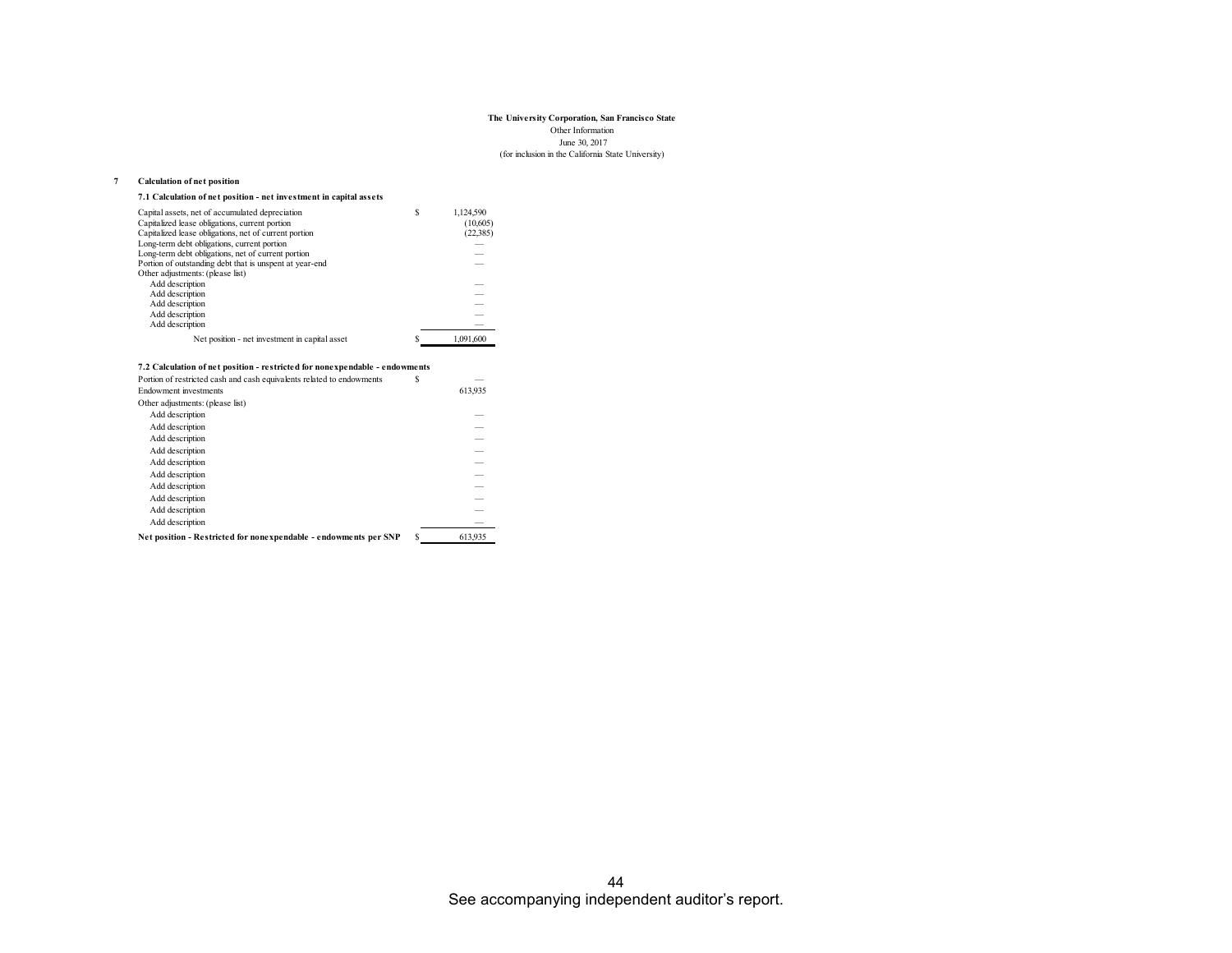June 30, 2017 Other Information (for inclusion in the California State University)

#### **8 Transactions with related entities**

| Transactions with related entities                                                                           |             |
|--------------------------------------------------------------------------------------------------------------|-------------|
|                                                                                                              | Amount      |
| Payments to University for salaries of University personnel working on contracts, grants, and other programs | 2.771.268   |
| Payments to University for other than salaries of University personnel                                       | 4.564.360   |
| Payments received from University for services, space, and programs                                          | 1,413,026   |
| Gifts-in-kind to the University from discretely presented component units                                    |             |
| Gifts (cash or assets) to the University from discretely presented component units                           |             |
| Accounts (payable to) University (enter as negative number)                                                  | (1,826,520) |
| Other amounts (payable to) University (enter as negative number)                                             |             |
| Accounts receivable from University                                                                          | 50,262      |
| Other amounts receivable from University                                                                     |             |

#### **9 Other postemployment benefits obligation (OPEB)**

| Annual required contribution (ARC)<br>Contributions during the year |  |
|---------------------------------------------------------------------|--|
| Increase (decrease) in net OPEB obligation (NOO)                    |  |
| Other adjustments                                                   |  |
| NOO - beginning of year                                             |  |
| NOO - end of year                                                   |  |

#### **10 Pollution remediation liabilities under GASB Statement No. 49:**

| Description                                              |   | Amount |
|----------------------------------------------------------|---|--------|
| Add description                                          |   |        |
| Add description                                          |   |        |
| Add description                                          |   |        |
| Add description                                          |   |        |
| Add description                                          |   |        |
| Add description                                          |   |        |
| Add description                                          |   |        |
| Add description                                          |   |        |
| Add description                                          |   |        |
| Add description                                          |   |        |
| Total pollution remediation liabilities                  | S |        |
| Less: current portion                                    |   |        |
| Pollution remedition liabilities, net of current portion |   |        |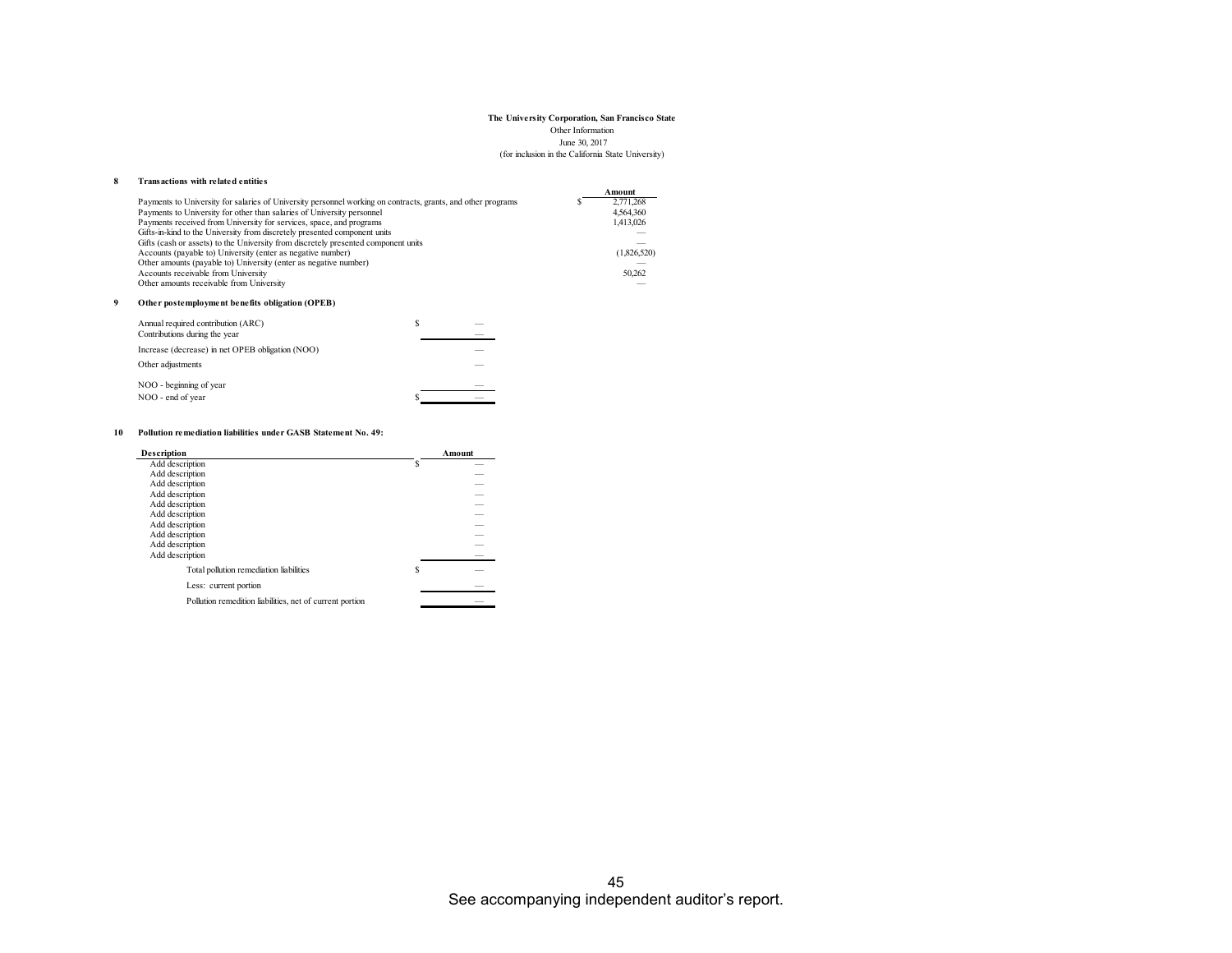June 30, 2017 Other Information (for inclusion in the California State University)

#### **11 The nature and amount of the prior period adjustment(s) recorded to beginning net position**

|                                                          | <b>Net Position</b> |                  |
|----------------------------------------------------------|---------------------|------------------|
|                                                          | <b>Class</b>        | Amount           |
|                                                          |                     | Dr. (Cr.)        |
| Net position as of June 30, 2016, as previously reported |                     | \$<br>25,722,879 |
| Prior period adjustments:                                |                     |                  |
| (list description of each adjustment)                    |                     |                  |
| 2 (list description of each adjustment)                  |                     |                  |
| (list description of each adjustment)<br>3               |                     |                  |
| (list description of each adjustment)<br>4               |                     |                  |
| (list description of each adjustment)<br>5.              |                     |                  |
| (list description of each adjustment)<br>6               |                     |                  |
| (list description of each adjustment)                    |                     |                  |
| (list description of each adjustment)<br>8               |                     |                  |
| (list description of each adjustment)<br>9               |                     |                  |
| (list description of each adjustment)<br>10              |                     |                  |
| Net position as of June 30, 2016, as restated            |                     | 25.722.879       |

#### Provide a detailed breakdown of the journal entries (at the financial statement line item level) booked to record each prior period adjustment:

|                                                                 | <b>Debit</b> | Credit |
|-----------------------------------------------------------------|--------------|--------|
| Net position class:<br>1 (breakdown of adjusting journal entry) | S            |        |
| Net position class:<br>2 (breakdown of adjusting journal entry) |              |        |
| Net position class:<br>3 (breakdown of adjusting journal entry) |              |        |
| Net position class:                                             |              |        |
| 4 (breakdown of adjusting journal entry)                        |              |        |
| Net position class:<br>5 (breakdown of adjusting journal entry) |              |        |
| Net position class:<br>6 (breakdown of adjusting journal entry) |              |        |
| Net position class:<br>7 (breakdown of adjusting journal entry) |              |        |
| Net position class:<br>8 (breakdown of adjusting journal entry) |              |        |
| Net position class:<br>9 (breakdown of adjusting journal entry) |              |        |
| Net position class:                                             |              |        |
| 10 (breakdown of adjusting journal entry)                       |              |        |

—